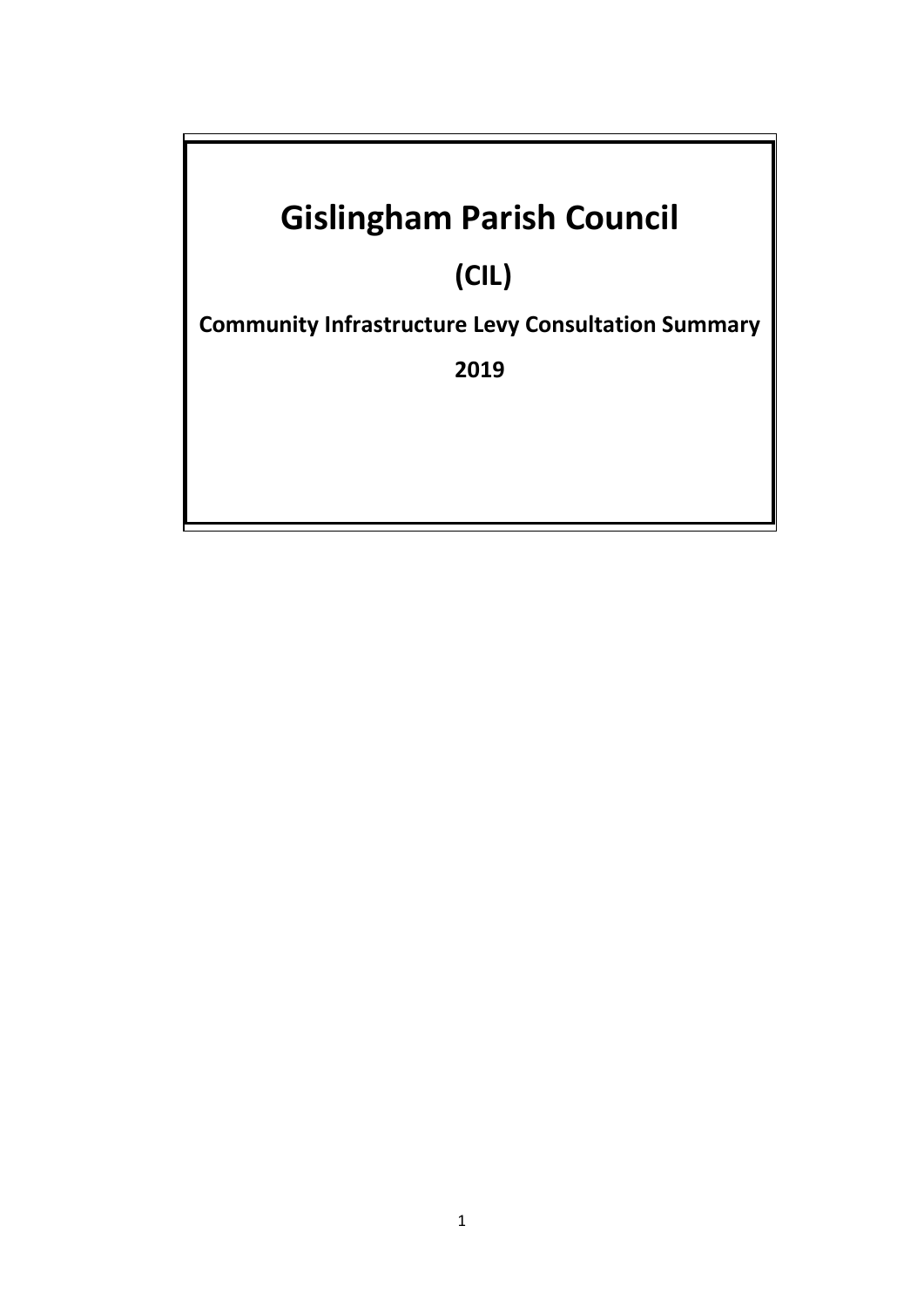### **Consultation on Infrastructure Spending Priorities**

A questionnaire was given to every household in the parish of Gislingham in October 2018. The purpose of the questionnaire was to canvas the opinion of everyone in the village so that the Parish Council can identify and prioritise future infrastructure spending. Residents were asked to select no more than ten items from a list of infrastructure options and be mindful of infrastructure that could be impacted by future development in the parish. Residents were also given a page to make comments. Responses were received from 151 households.

The table below lists the infrastructure item by order of the percentage of choices by residents. The comments from the highest priorities have been summarised where there is a range of comments, to help inform the development of the infrastructure investment development plan.

| <b>Infrastructure item</b>  | <b>Example</b>          | % of choices | <b>Summary of comments</b>       |
|-----------------------------|-------------------------|--------------|----------------------------------|
| Post Office facilities      | Provision of funding    | 9%           | Second Post Box needed (23       |
|                             |                         |              | comments)                        |
|                             |                         |              | Need a Post Office (16 comments) |
|                             |                         |              | Reinstate the Post van (10       |
|                             |                         |              | comments)                        |
|                             |                         |              | Post Office in shop (7 comments) |
|                             |                         |              | Lack of facilities (1 comment)   |
| Highways                    | <b>Minor Repairs</b>    | 7%           | Repair potholes (43 comments)    |
|                             |                         |              | Maintenance (6 comments)         |
|                             |                         |              | Ditches and drains (4 comments)  |
|                             |                         |              | Verges (2 comments)              |
|                             |                         |              | Resurfacing (2 comments)         |
|                             |                         |              | Pavements (2 comments)           |
|                             |                         |              | Speeding (1 comment)             |
|                             |                         |              | Mill Street pavement (1 comment) |
| <b>Health and Emergency</b> | <b>Funding of First</b> | 4%           |                                  |
| <b>Services</b>             | Responder               |              |                                  |
| Community/Public            | Provision               | 4%           | More bus services (27 comments)  |
| Transport                   |                         |              | Shelter/bench (2 comments)       |
|                             |                         |              | More information (1 comment)     |
| Footpaths and               | Additional              | 4%           | Maintenance/clear of vegetation  |
| <b>Bridleways</b>           | Maintenance             |              | (15 comments)                    |
|                             |                         |              | Pavements (4 comments)           |
|                             |                         |              | Away from traffic (2 comments)   |
|                             |                         |              | Path on Mill Street (2 comments) |
|                             |                         |              | Signage (2 comments)             |
|                             |                         |              | Other (2 comments)               |
| <b>Village Hall</b>         | Funding for new village | 4%           |                                  |
|                             | Hall                    |              |                                  |
| Mobile Phone                | Improve Coverage and    | 4%           |                                  |
| Coverage                    | Signal                  |              |                                  |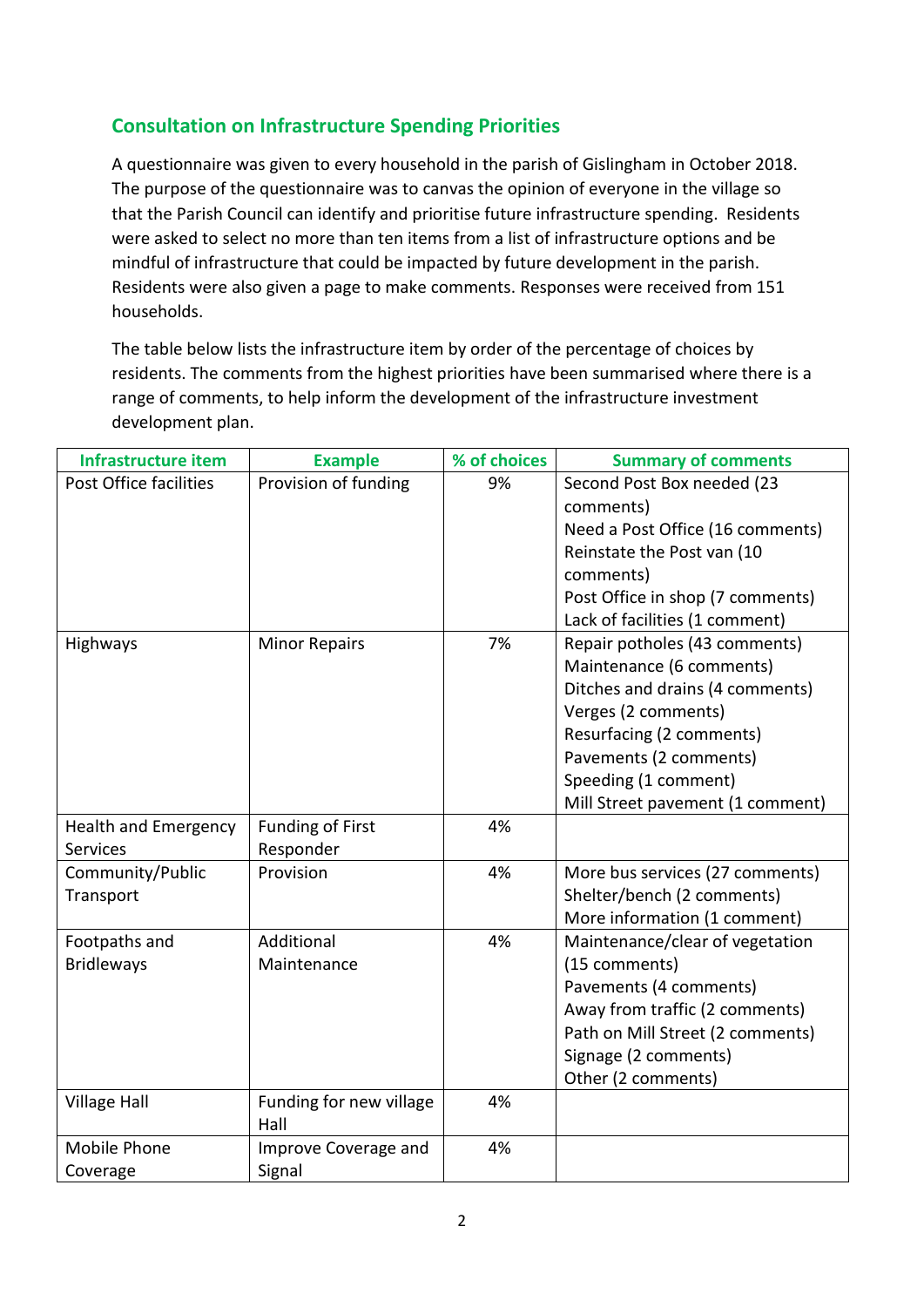| Community / Public           | Improvement                   | 3% |  |
|------------------------------|-------------------------------|----|--|
| Transport                    |                               |    |  |
| (Improvement)                |                               |    |  |
| <b>Traffic Control</b>       | <b>Additional Speed</b>       | 3% |  |
|                              | Indicator                     |    |  |
| <b>Broadband</b>             | <b>Improved Broadband</b>     | 3% |  |
| <b>General Comments</b>      |                               | 2% |  |
| Land Purchase &              | Affordable housing            | 2% |  |
| <b>Development Provision</b> |                               |    |  |
| of:                          |                               |    |  |
| Land Purchase &              | Housing for                   | 2% |  |
| Development Provision<br>of: | elderly/sheltered             |    |  |
|                              | housing                       |    |  |
| <b>Village Hall</b>          | <b>Specific Project</b>       | 2% |  |
|                              | Funding                       |    |  |
| <b>Traffic Control</b>       | Extra Speed Watch             | 2% |  |
|                              | Location                      |    |  |
| <b>Traffic Control</b>       | Other                         | 2% |  |
| Waste Management             | <b>Additional Dog Waste</b>   | 2% |  |
|                              | <b>Bins</b>                   |    |  |
| Social Groups and            | <b>Gislingham Silver Band</b> | 2% |  |
| Activities funding for:      |                               |    |  |
| Open Spaces                  | Provision/Maintenance         | 2% |  |
|                              | of play equipment             |    |  |
| Open Spaces                  | Other                         | 1% |  |
|                              |                               |    |  |
| Open Spaces                  | Provision/Maintenance         | 1% |  |
|                              | of skate park                 |    |  |
| Open Spaces                  | Provision/Maintenance         | 1% |  |
|                              | of Flower Beds                |    |  |
| Health and Emergency         | Satellite Health              | 1% |  |
| <b>Services</b>              | <b>Services</b>               |    |  |
| Village Hall                 | Provision of Equipment        | 1% |  |
| <b>Village Hall</b>          | Other                         | 1% |  |
| Community/Public             | Provision of Bus              | 1% |  |
| Transport                    | Shelters                      |    |  |
| <b>Traffic Control</b>       | Speed Watch                   | 1% |  |
|                              | Equipment                     |    |  |
| Road Signage                 | Provision or                  | 1% |  |
|                              | improvement                   |    |  |
| Road Signage                 | Repair                        | 1% |  |
| Road Signage                 | Cleaning                      | 1% |  |
| Road Signage                 | Other                         | 1% |  |
| <b>Street Lighting</b>       | <b>Additional Provision</b>   | 1% |  |
| <b>Waste Management</b>      | <b>Additional Litter Bins</b> | 1% |  |
| <b>Waste Management</b>      | <b>Recycling Bins</b>         | 1% |  |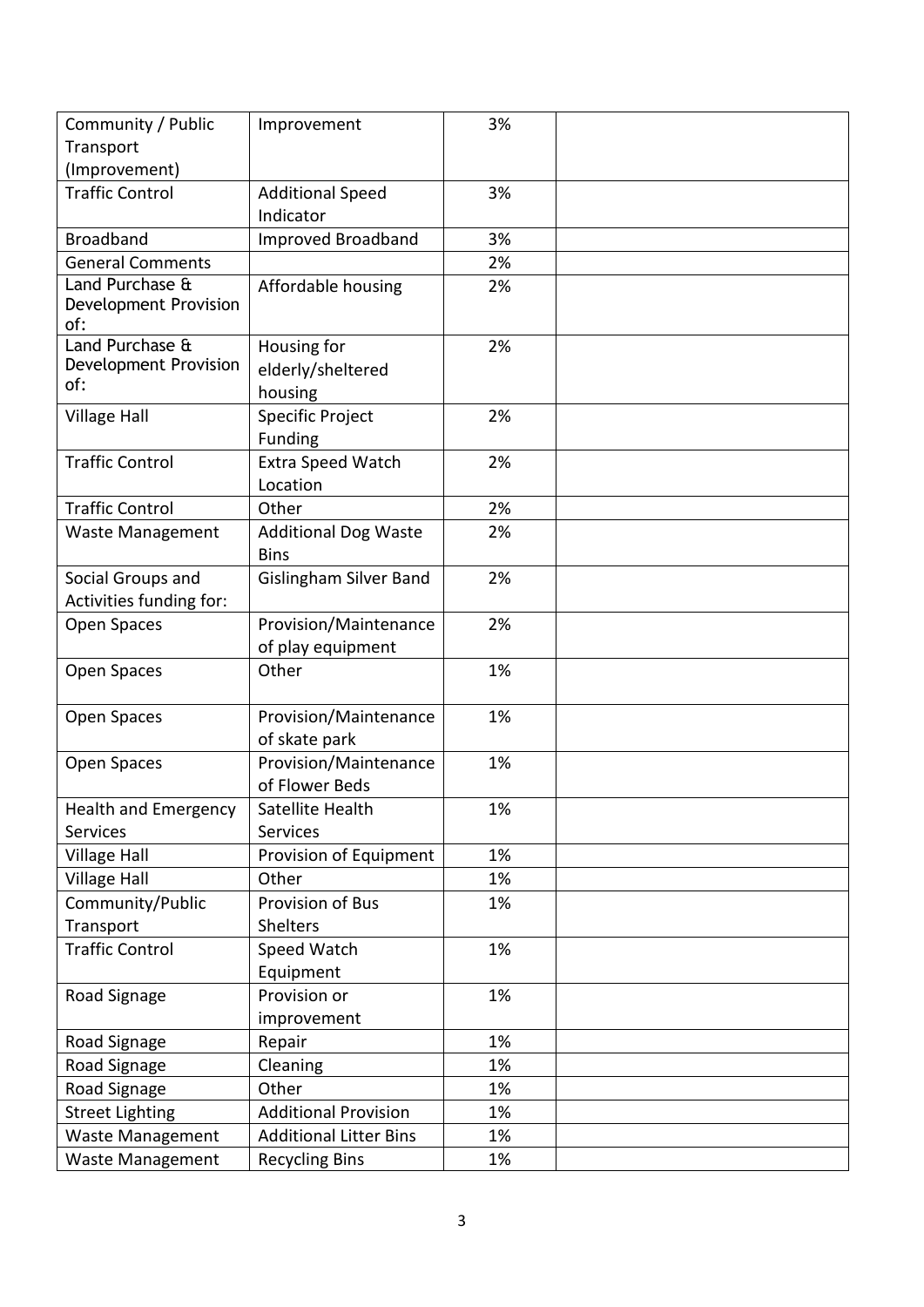| Parish Church and                              | Maintenance of               | 1% |  |
|------------------------------------------------|------------------------------|----|--|
| Cemetery                                       | <b>Memorials</b>             |    |  |
| <b>Village Store</b>                           | Notice Board                 | 1% |  |
|                                                | Maintenance                  |    |  |
| Primary School and                             | Funding                      | 1% |  |
| Playgroup                                      | New/Extended School          |    |  |
| Primary School and                             | Provision of Equipment       | 1% |  |
| Playgroup                                      |                              |    |  |
| Social Groups and                              | Variety Club                 | 1% |  |
| Activities funding for:                        |                              |    |  |
| <b>Crime Prevention</b>                        | Funding for PCSO             | 1% |  |
| <b>Crime Prevention</b>                        | Funding for                  | 1% |  |
|                                                | <b>Community Warden</b>      |    |  |
| Social Groups and                              | Friends of St. Mary's        | 1% |  |
| Activities funding for:                        |                              |    |  |
| Social Groups and                              | Friends of Gislingham        | 1% |  |
| Activities funding for:                        | School                       |    |  |
| Social Groups and                              | <b>Regular Coffee</b>        | 1% |  |
| Activities funding for:                        | Mornings                     |    |  |
| Social Groups and                              | <b>Educational Classes</b>   | 1% |  |
| Activities funding for:                        |                              |    |  |
| Sports & Gym                                   | Gym                          | 1% |  |
| Facilities/ Provision of                       |                              |    |  |
| External/ Internal                             |                              |    |  |
| Facilities & Equipment<br>for:                 |                              |    |  |
| Sports & Gym                                   | Multiuse sports              | 1% |  |
| Facilities/ Provision of                       |                              |    |  |
| External/ Internal                             |                              |    |  |
| Facilities & Equipment                         |                              |    |  |
| for:                                           |                              |    |  |
| Land Purchase &                                | Green Energy Supply          | 1% |  |
| Development Provision                          | (Solar, Wind etc)            |    |  |
| of:<br>Land Purchase &                         | Other                        |    |  |
| Development Provision                          |                              | 1% |  |
| of:                                            |                              |    |  |
| Social Groups and                              | Entertainment (Films         | 1% |  |
| Activities funding for:                        | etc)                         |    |  |
| <b>Open Spaces</b>                             | Development for              | 0% |  |
|                                                | <b>Recreational Purposes</b> |    |  |
| Land Purchase &                                | Small business               | 0% |  |
| Development Provision                          | premises                     |    |  |
| of:                                            |                              |    |  |
| Sports & Gym                                   | Other                        | 0% |  |
| Facilities/ Provision of<br>External/ Internal |                              |    |  |
| Facilities & Equipment                         |                              |    |  |
| for:                                           |                              |    |  |
|                                                |                              |    |  |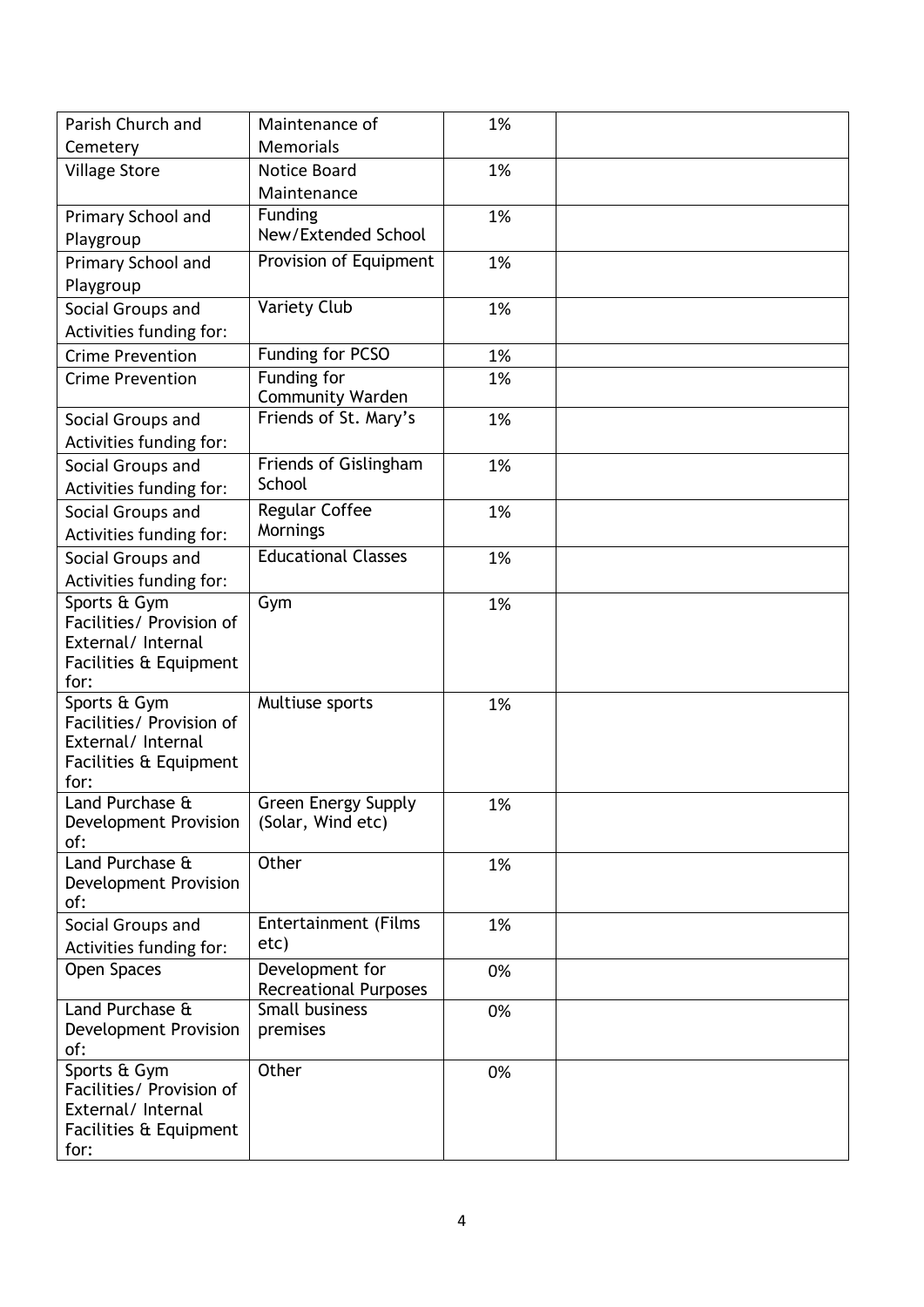| Sports & Gym<br>Facilities/ Provision of<br>External/ Internal<br>Facilities & Equipment         | Football                           | 0% |  |
|--------------------------------------------------------------------------------------------------|------------------------------------|----|--|
| for:                                                                                             |                                    |    |  |
| Sports & Gym<br>Facilities/ Provision of<br>External/ Internal<br>Facilities & Equipment<br>for: | Rugby                              | 0% |  |
| Sports & Gym<br>Facilities/ Provision of<br>External/ Internal<br>Facilities & Equipment<br>for: | Cricket                            | 0% |  |
| Sports & Gym<br>Facilities/ Provision of<br>External/ Internal<br>Facilities & Equipment<br>for: | Tennis                             | 0% |  |
| <b>Health and Emergency</b><br>services                                                          | <b>Additional Defibrillator</b>    | 0% |  |
| Health and Emergency<br><b>Services</b>                                                          | Other                              | 0% |  |
| Social Groups and<br>Activities funding for:                                                     | <b>Arts and Crafts</b>             | 0% |  |
| Social Groups and<br>Activities funding for:                                                     | <b>Book Club</b>                   | 0% |  |
| Social Groups and<br>Activities funding for:                                                     | <b>Hiking Club</b>                 | 0% |  |
| Social Groups and<br>Activities funding for:                                                     | Other                              | 0% |  |
| Social Groups and<br>Activities funding for:                                                     | <b>Gislingham Wives</b>            | 0% |  |
| <b>Crime Prevention</b>                                                                          | Other                              | 0% |  |
| Social Groups and<br>Activities funding for:                                                     | Women's Institute                  | 0% |  |
| Social Groups and<br>Activities funding for:                                                     | Jubilee Singers                    | 0% |  |
| Social Groups and<br>Activities funding for:                                                     | <b>Village Bell Ringers</b>        | 0% |  |
| Primary School and<br>Playgroup                                                                  | Specific Project<br><b>Funding</b> | 0% |  |
| Primary School and<br>Playgroup                                                                  | Other                              | 0% |  |
| <b>Village Store</b>                                                                             | Other                              | 0% |  |
| Community/Public                                                                                 | Other                              | 0% |  |
| Transport                                                                                        |                                    |    |  |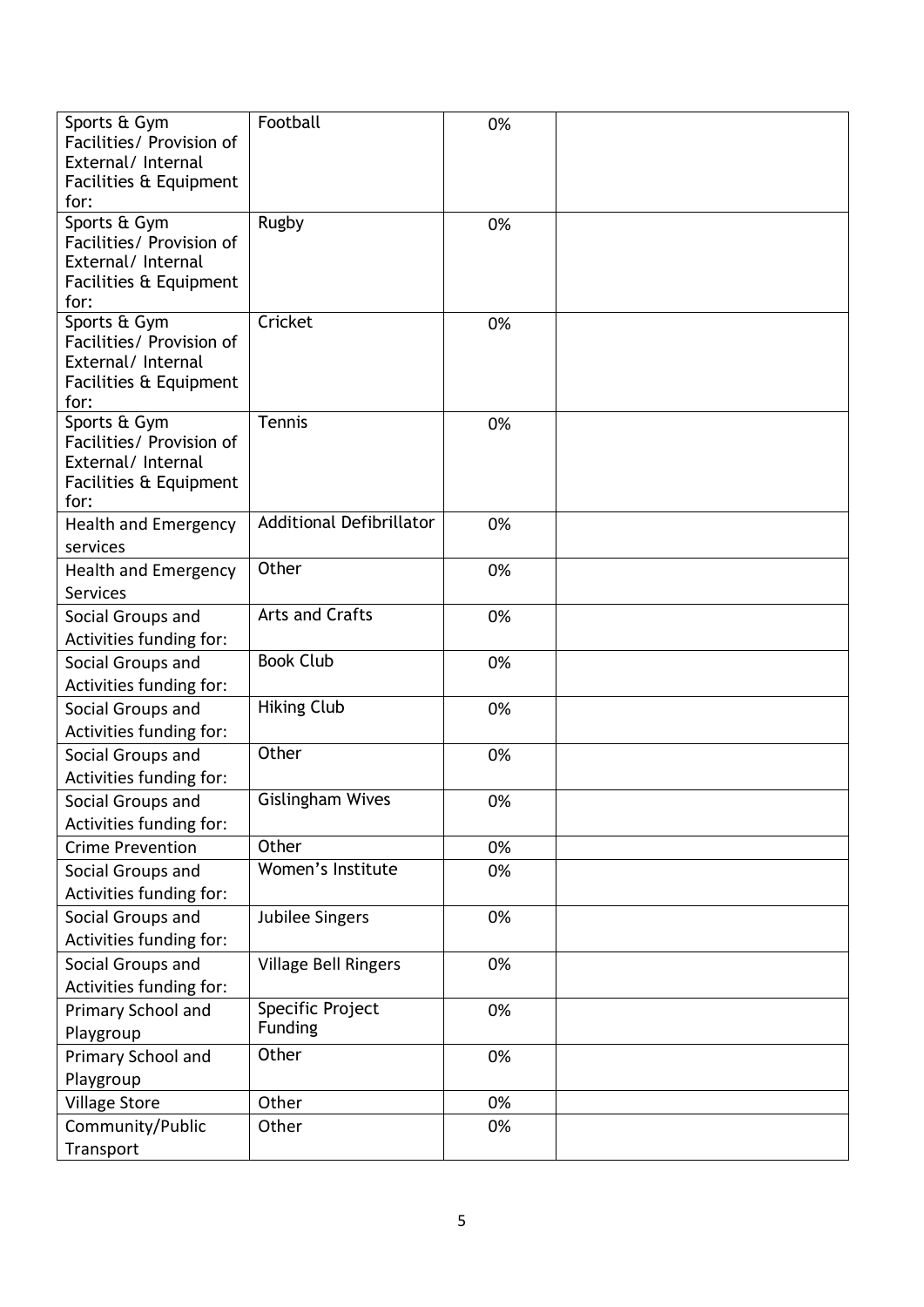| Parish Church and | Other                       | 0% |  |
|-------------------|-----------------------------|----|--|
| Cemetery          |                             |    |  |
| Allotments        | <b>Additional Provision</b> | 0% |  |
| Libraries         | Provision                   | 0% |  |
| Libraries         | Improvement<br>to           | 0% |  |
|                   | Mobile Service              |    |  |

### **1. Consultation of organisations**

A letter was sent to each organisation in the parish of Gislingham in October 2018. The table below details the response to be considered when prioritising the allocation of funding in the parish.

| Organisation                               | <b>Comments regarding CIL expenditure</b>                |
|--------------------------------------------|----------------------------------------------------------|
| <b>Gislingham Primary School Governors</b> | Contribution to the fencing of the new area of field     |
|                                            | when the footpath has moved and fencing some of          |
|                                            | the existing school grounds to safeguard children        |
|                                            | All season running facility                              |
| <b>Gislingham Silver Band</b>              | Funding towards new Band Hut<br>$\blacksquare$           |
| <b>Gislingham Variety Club</b>             | Sound equipment                                          |
|                                            | Mirror ball and spotlight                                |
|                                            | LED light units                                          |
|                                            | Mobile staging                                           |
|                                            | Village hall extension with dressing room and            |
|                                            | storage                                                  |
|                                            | Commercial cooker and dishwasher                         |
|                                            | New rails for full stage curtains                        |
|                                            | Radio mics and wireless microphone system                |
|                                            | Stage slats and blue lighting                            |
| <b>Village Hall</b>                        | Internal wall cladding<br>$\overline{\phantom{0}}$       |
|                                            | Lobby floor covering                                     |
|                                            | Kitchen floor tiles                                      |
|                                            | Replacement large tables                                 |
|                                            | Screen for the projector                                 |
|                                            | Commercial dishwasher                                    |
|                                            | Catering oven                                            |
|                                            | Portable sound system                                    |
|                                            | New internal noticeboards                                |
|                                            | Hearing loop<br>$\blacksquare$                           |
| Speedwatch                                 | Another permanent SID in Thornham Road<br>$\blacksquare$ |
|                                            | adjacent to the new housing development facing           |
|                                            | east                                                     |
|                                            | A CSW site at the same location as above                 |
|                                            | Traffic calming measures in Mill Street                  |
|                                            | Repair of lay-by used by CSW team<br>$\overline{a}$      |
|                                            | Provision of new/enhanced speed gun                      |
| Neighbourhood Watch                        |                                                          |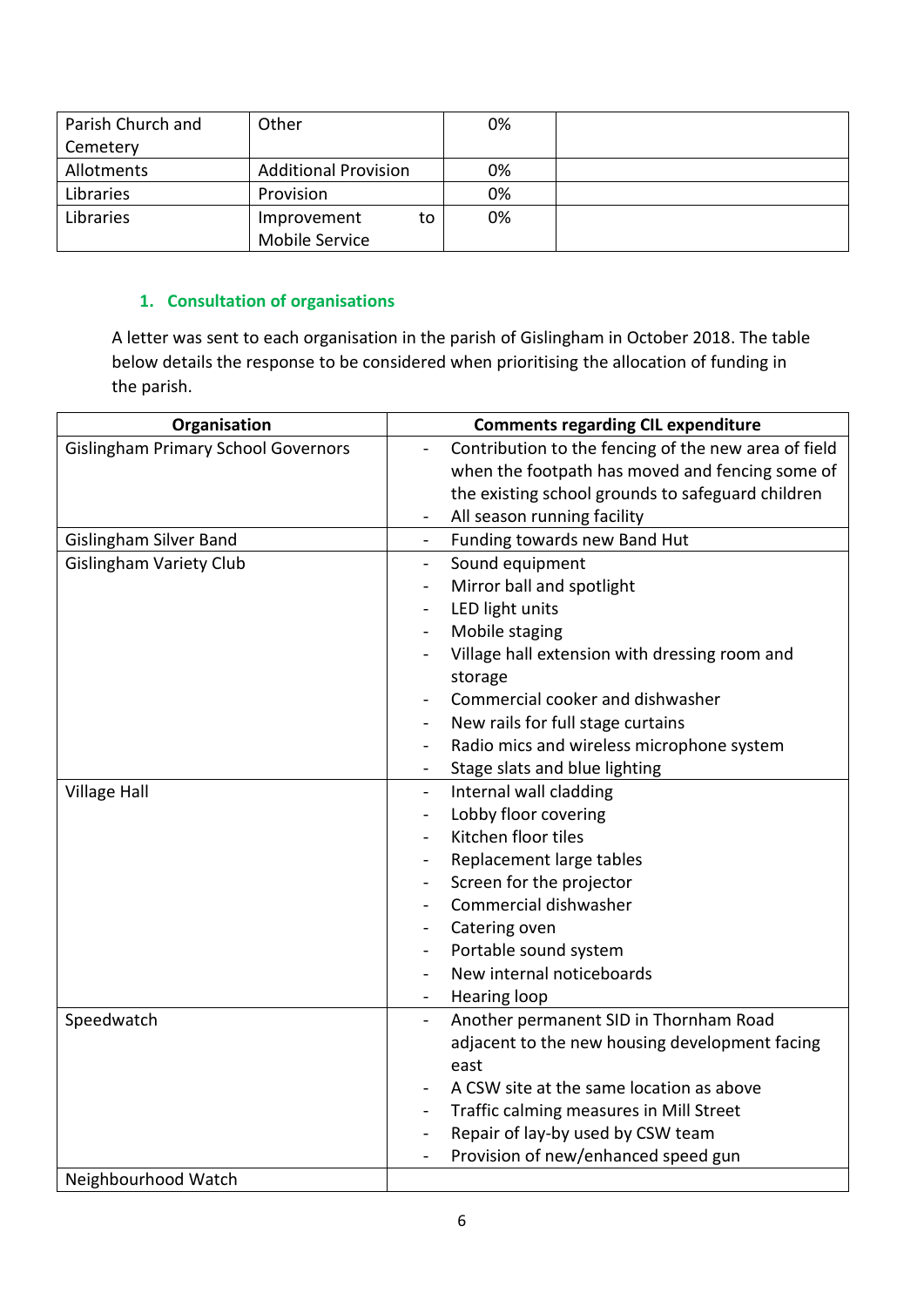| Gislingham Playgroup | Contribution to new climbing frame<br>$\sim$        |
|----------------------|-----------------------------------------------------|
|                      | Defibrillator                                       |
|                      | Dog waste bins<br>$\blacksquare$                    |
|                      | Speed signs and restrictions near school            |
|                      | - Post office in shop                               |
|                      | SID on Mill Street to improve safety due to lack of |
|                      | footpaths                                           |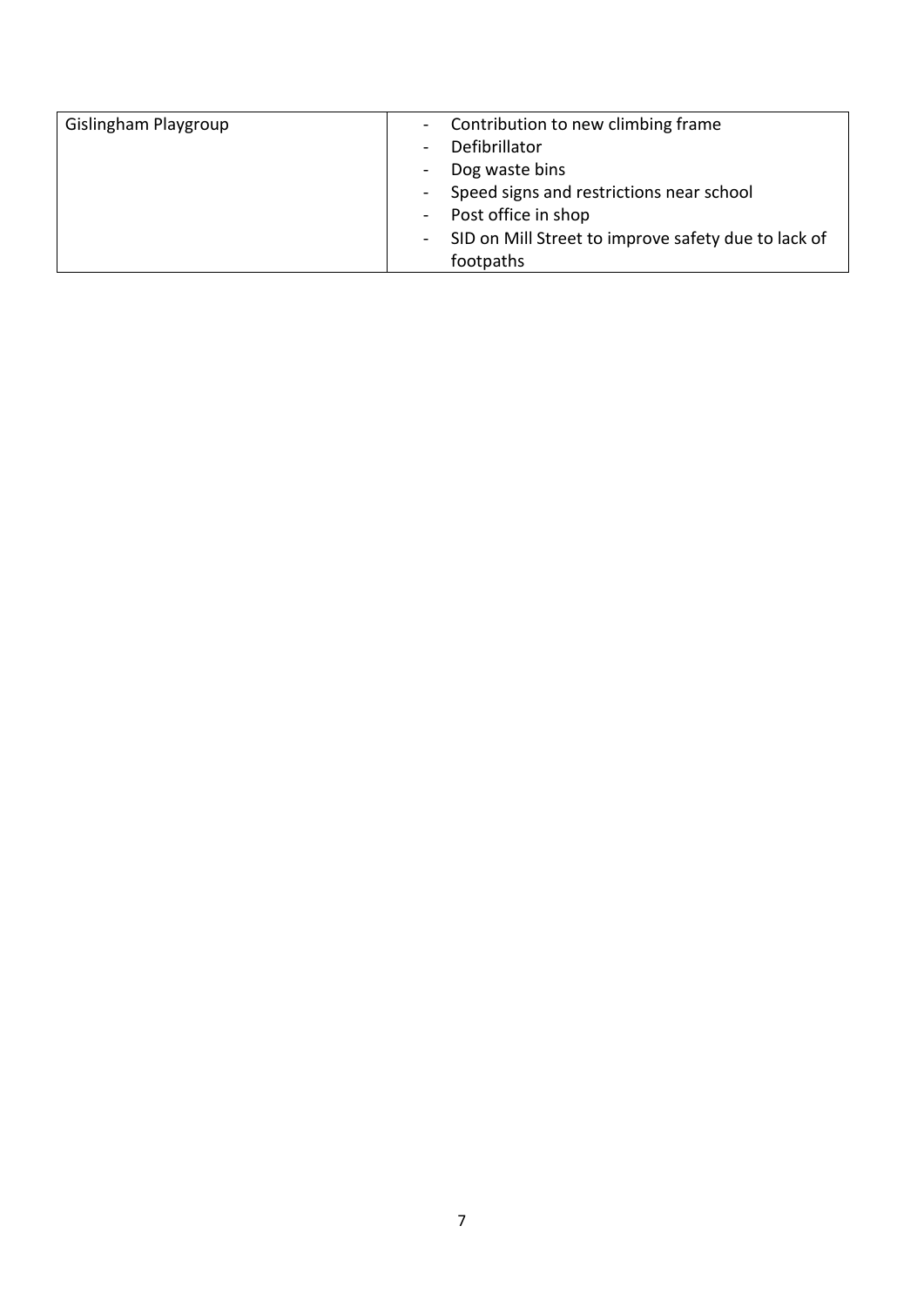#### **2. Results of Community Consultation on Infrastructure Spending Priorities – with full comments**

The table below contains all the comments from the questionnaire used for the community consultation on Infrastructure Spending Priorities.

| Infrastructure<br>Item | <b>Example</b>       | <b>Total</b><br><b>Choices</b> | $%$ of<br><b>Choices</b> | Number of<br><b>Comments</b> | <b>Comments</b>                                                                                                                                                                                                                                                                                                                                                                                                                                                                                                                                                                                                                                                                                                                                               |
|------------------------|----------------------|--------------------------------|--------------------------|------------------------------|---------------------------------------------------------------------------------------------------------------------------------------------------------------------------------------------------------------------------------------------------------------------------------------------------------------------------------------------------------------------------------------------------------------------------------------------------------------------------------------------------------------------------------------------------------------------------------------------------------------------------------------------------------------------------------------------------------------------------------------------------------------|
| <b>Highways</b>        | <b>Minor Repairs</b> | 75                             | 7%                       | 58                           | 1. Potholes should be repaired<br>quicker<br>2. More resurfacing - avoid<br>conditions where potholes<br>form<br>3. Deep pothole next to Oak<br>Farm opposite converted<br>barn. Several potholes on<br>Mill Street going west and<br>near 30mph limit.<br>4. Pavement in Mill Street as<br>there has been building<br>here, provision is needed for<br>children to walk to school or<br>village centre.<br>5. Potholes dangerous when<br>cycling.<br>6. Potholes mill street.<br>7. There are a few deep holes<br>at the edge of the road near<br>the new development in Mill<br>Street.<br>8. Large deep potholes on Mill<br><b>Street past Viking Close</b><br>towards B1113 Finningham<br>Road.<br>9. Potholes cause physical<br>damage to cars/vehicles. |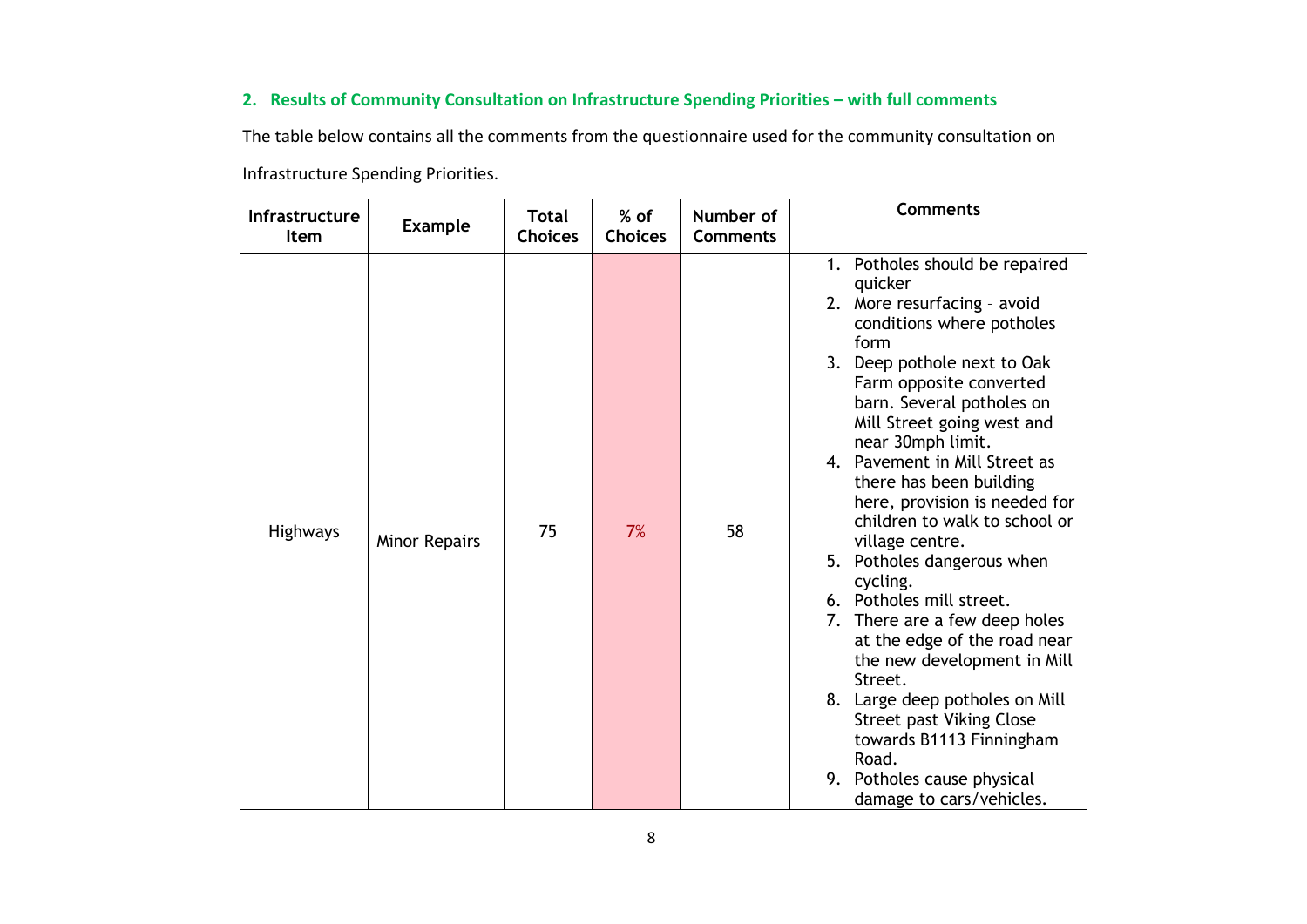|  |  | Vehicles to swerve - danger       |
|--|--|-----------------------------------|
|  |  | to all road users. Danger to      |
|  |  | cyclists.                         |
|  |  | 10. More work is required on      |
|  |  | potholes and other road           |
|  |  | imperfections.                    |
|  |  | 11. Unblock drains on Mill Street |
|  |  |                                   |
|  |  | and potholes.                     |
|  |  | 12. Potholes need repairing to    |
|  |  | avoid damage. Better              |
|  |  | drainage of surface water.        |
|  |  | 13. Local roads in dreadful       |
|  |  | condition with potholes.          |
|  |  | 14. The two main roads in         |
|  |  | Gislingham are in a bad state     |
|  |  | of repair, particularly Mill      |
|  |  |                                   |
|  |  | Street and outside the Six        |
|  |  | Bells. Potholes even though       |
|  |  | reported are not repaired.        |
|  |  | 15. Narrow roads need extra       |
|  |  | attention to edges even           |
|  |  | minor potholes. No                |
|  |  | pavements.                        |
|  |  | 16. County Council                |
|  |  | responsibility?                   |
|  |  | 17. Potholes everywhere!          |
|  |  | 18. Blocked drains and ditches    |
|  |  |                                   |
|  |  | not checked out for over two      |
|  |  | years.                            |
|  |  | 19. Affects so many. Roads in a   |
|  |  | shocking condition.               |
|  |  | 20. To repair some potholes on    |
|  |  | Mill Street as this is the        |
|  |  | busiest road and as it is         |
|  |  | straight with speeding            |
|  |  | issues.                           |
|  |  |                                   |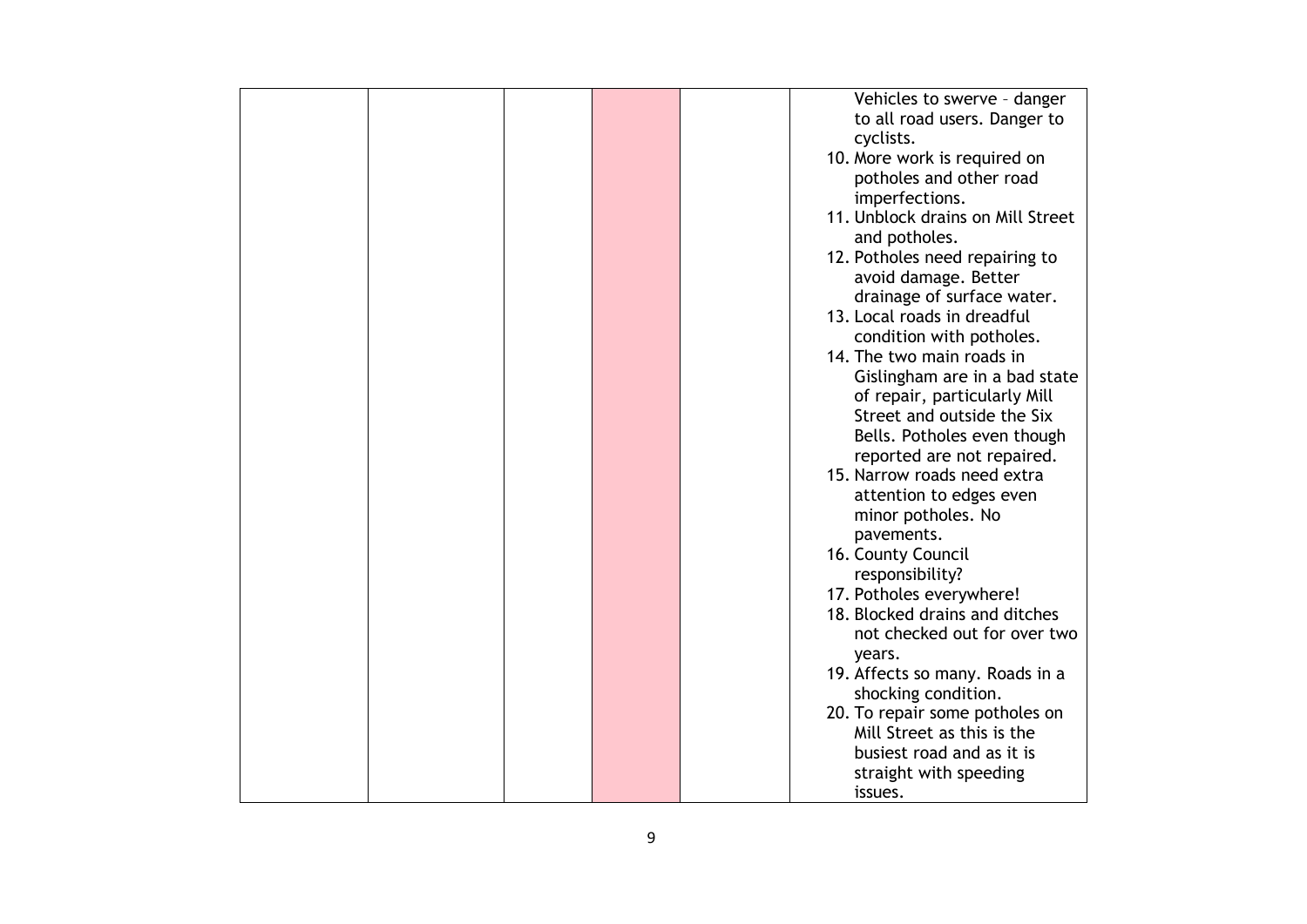|  |  | 21. Keep repairs local. Not the                                                                                                                                                                                        |
|--|--|------------------------------------------------------------------------------------------------------------------------------------------------------------------------------------------------------------------------|
|  |  | A14.                                                                                                                                                                                                                   |
|  |  | 22. Minor potholes overlooked                                                                                                                                                                                          |
|  |  | by CC but cause problems                                                                                                                                                                                               |
|  |  |                                                                                                                                                                                                                        |
|  |  | for cyclists.                                                                                                                                                                                                          |
|  |  | 23. Potholes!                                                                                                                                                                                                          |
|  |  | 24. Highway responsibility.                                                                                                                                                                                            |
|  |  | 25. In Mill Street potholes which                                                                                                                                                                                      |
|  |  | are a danger to drivers and                                                                                                                                                                                            |
|  |  | cyclists.                                                                                                                                                                                                              |
|  |  | 26. Drain into moat by Pear                                                                                                                                                                                            |
|  |  |                                                                                                                                                                                                                        |
|  |  | Close too high, so water pass                                                                                                                                                                                          |
|  |  | by drain and run-down Pear                                                                                                                                                                                             |
|  |  | Close with heavy rain fall.                                                                                                                                                                                            |
|  |  | 27. Danger to cyclists. Potholes                                                                                                                                                                                       |
|  |  | in roads and sides of roads.                                                                                                                                                                                           |
|  |  | 28. Potholes and crumbling                                                                                                                                                                                             |
|  |  | roadsides. Back St.                                                                                                                                                                                                    |
|  |  | Finningham Rd. Mill St. High                                                                                                                                                                                           |
|  |  | St.                                                                                                                                                                                                                    |
|  |  |                                                                                                                                                                                                                        |
|  |  | 29. Necessary but only if MSDC                                                                                                                                                                                         |
|  |  | won't fund it. Properly                                                                                                                                                                                                |
|  |  | resurfaced not patched or                                                                                                                                                                                              |
|  |  | gravelled over.                                                                                                                                                                                                        |
|  |  | 30. Especially on the road from                                                                                                                                                                                        |
|  |  | the church to the shop.                                                                                                                                                                                                |
|  |  |                                                                                                                                                                                                                        |
|  |  |                                                                                                                                                                                                                        |
|  |  |                                                                                                                                                                                                                        |
|  |  |                                                                                                                                                                                                                        |
|  |  |                                                                                                                                                                                                                        |
|  |  |                                                                                                                                                                                                                        |
|  |  |                                                                                                                                                                                                                        |
|  |  | 33. There are a lot of potholes                                                                                                                                                                                        |
|  |  | around the village which                                                                                                                                                                                               |
|  |  | need attention.                                                                                                                                                                                                        |
|  |  |                                                                                                                                                                                                                        |
|  |  |                                                                                                                                                                                                                        |
|  |  | 31. One look at the state of High<br>Street and Mill Street should<br>justify this choice!<br>32. Not letting holes become too<br>big that they become<br>dangerous.<br>34. Potholes to be repaired and<br>verges cut. |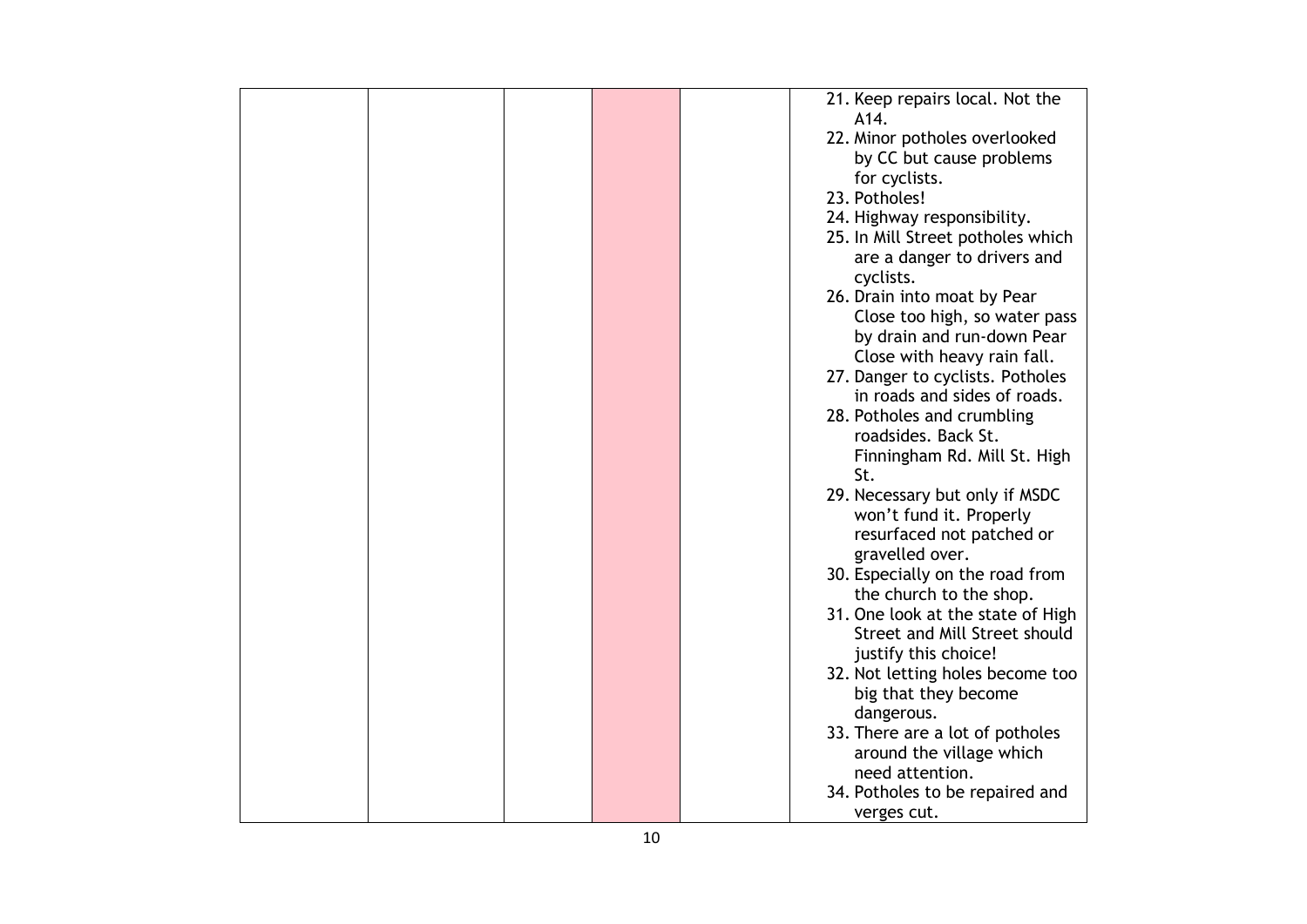|  |  | 35. The potholes in our roads     |
|--|--|-----------------------------------|
|  |  | are a disgrace. Repairs are       |
|  |  |                                   |
|  |  | needed now.                       |
|  |  | 36. Repair of potholes that have  |
|  |  | become an actual hazard           |
|  |  |                                   |
|  |  | because of                        |
|  |  | size/depth/location.              |
|  |  | 37. There are so many potholes,   |
|  |  | driving can be quite              |
|  |  |                                   |
|  |  | dangerous. I've already had       |
|  |  | another car crash into me         |
|  |  | trying to avoid a pothole and     |
|  |  |                                   |
|  |  | lost my wing mirror.              |
|  |  | 38. Trying to avoid potholes with |
|  |  | oncoming traffic is               |
|  |  | dangerous.                        |
|  |  |                                   |
|  |  | 39. Minor repairs are required.   |
|  |  | E.g. potholes on Mill Street      |
|  |  | towards B113.                     |
|  |  | 40. Potholes!                     |
|  |  |                                   |
|  |  | 41. Particularly notice for       |
|  |  | potholes near village hall on     |
|  |  | Burgate Road.                     |
|  |  | 42. Repair potholes in village    |
|  |  |                                   |
|  |  | properly as some are              |
|  |  | repaired and soon reappear.       |
|  |  | 43. Potholes need attention - a   |
|  |  |                                   |
|  |  | menace to motorists and           |
|  |  | cyclists.                         |
|  |  | 44. Potholes cause damage to      |
|  |  | our vehicles. Also, they          |
|  |  |                                   |
|  |  | force vehicles into the           |
|  |  | middle of the road which is       |
|  |  | dangerous for oncoming            |
|  |  | traffic.                          |
|  |  |                                   |
|  |  | 45. Potholes in High Street done  |
|  |  | properly not just temporary.      |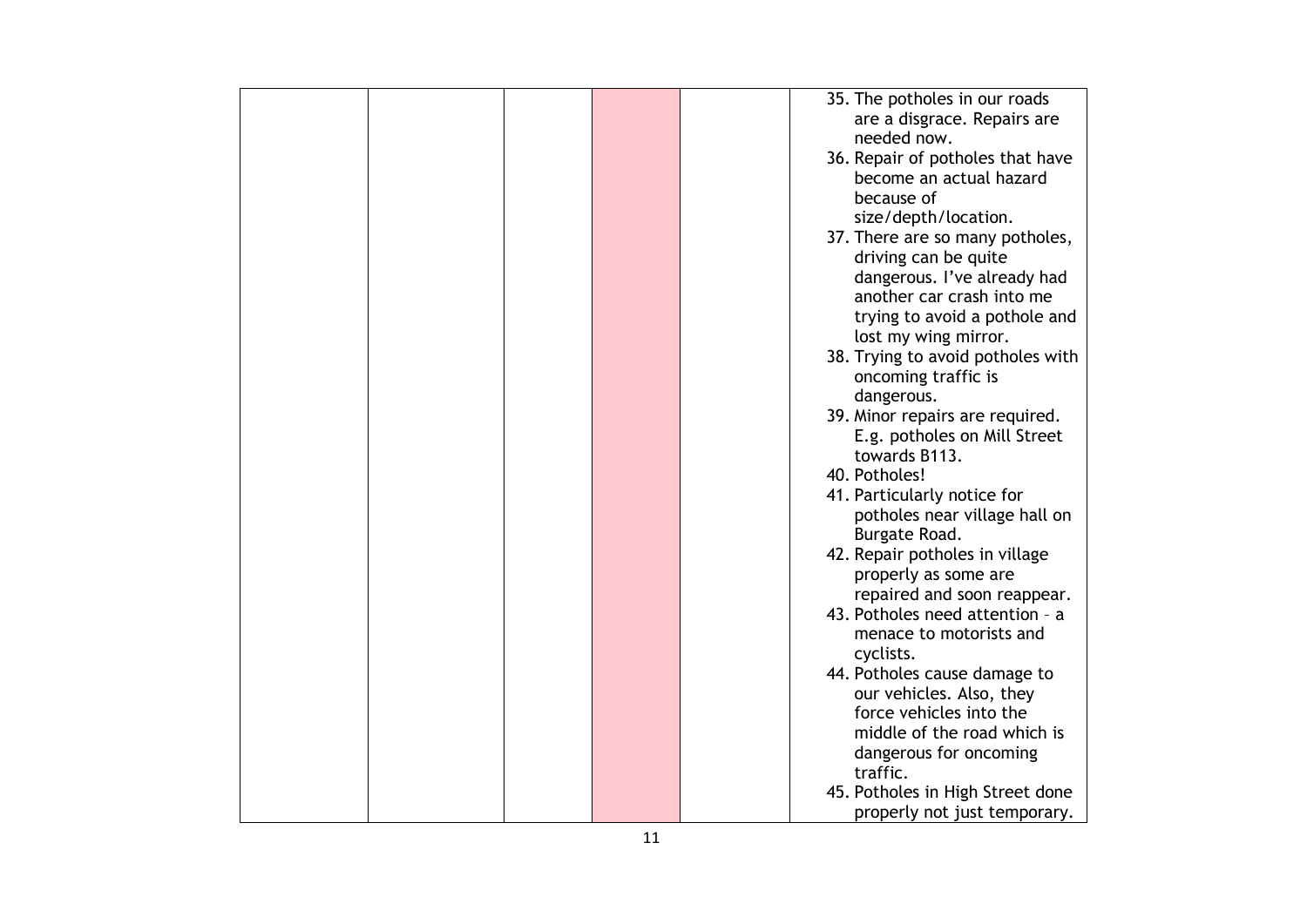|              |   |    |   | 46. Regular inspection of<br>repairs. Example. Road<br>outside the pub.<br>47. Potholes<br>48. Responsibility of the<br>Highway Authority.<br>49. Potholes<br>50. Increase in housing =<br>+vehicles hence damage to<br>road etc.<br>51. Fill in potholes just before<br>turning left into Broadfields<br>Road from main road.<br>52. Free up water gullies for<br>drainage.<br>53. Keeping potholes at a<br>minimum.<br>54. Before they become major<br>repairs.<br>55. Badly needs doing due to<br>danger to cyclists and<br>pedestrians and car damage.<br>56. Potholes near the church on<br>the bend.<br>57. Potholes.<br>58. Potholes on roads out of<br>village, i.e. Mellis and<br>Burgate Road.<br>59. Repair of holes. Remove<br>weeds when resurfacing. |
|--------------|---|----|---|--------------------------------------------------------------------------------------------------------------------------------------------------------------------------------------------------------------------------------------------------------------------------------------------------------------------------------------------------------------------------------------------------------------------------------------------------------------------------------------------------------------------------------------------------------------------------------------------------------------------------------------------------------------------------------------------------------------------------------------------------------------------|
|              |   |    |   | 60. As the council can't be<br>bothered, maybe some could<br>get fixed - PROPERLY! Mill<br>Street.                                                                                                                                                                                                                                                                                                                                                                                                                                                                                                                                                                                                                                                                 |
| Road Signage | 7 | 1% | 6 | 1. Footpaths at side of road or<br>verges.                                                                                                                                                                                                                                                                                                                                                                                                                                                                                                                                                                                                                                                                                                                         |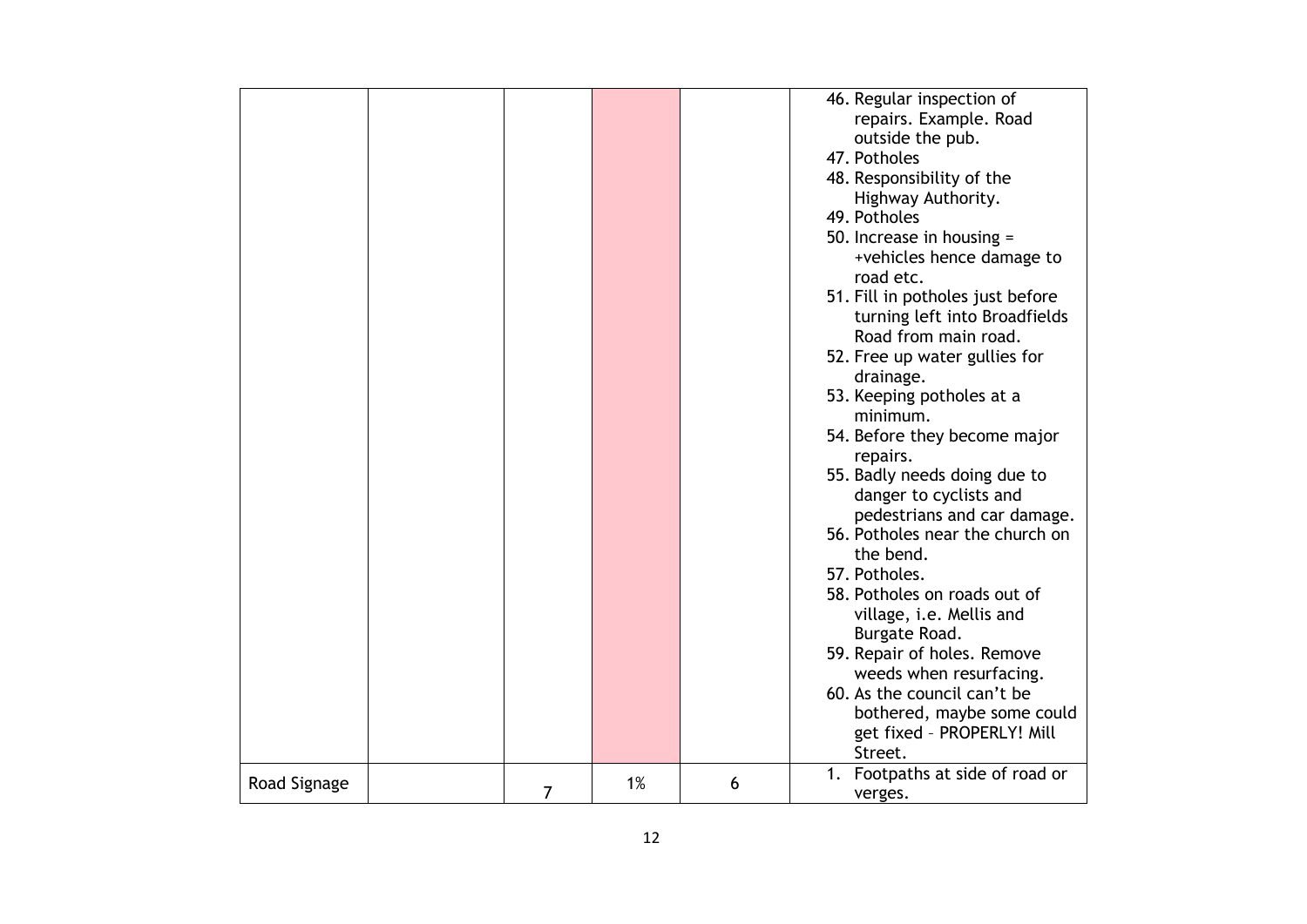| Provision or |   |    |   | 2. Signage required for village   |
|--------------|---|----|---|-----------------------------------|
| Improvement  |   |    |   | amenities.                        |
|              |   |    |   | 3. Highway responsibility.        |
|              |   |    |   | 4. Many are old and need          |
|              |   |    |   | replacing.                        |
|              |   |    |   | 5. The village would be greatly   |
|              |   |    |   | improved with the removal         |
|              |   |    |   | of pointless footpath signs.      |
|              |   |    |   | 6. Current speed signs seem to    |
|              |   |    |   | fade.                             |
|              |   |    |   | 7. Speed and safety indicators.   |
|              |   |    |   | The village is expanding but      |
|              |   |    |   | there seems to be little          |
|              |   |    |   | thought on controlling the        |
|              |   |    |   | extra traffic.                    |
|              |   |    |   |                                   |
| Repair       |   |    |   | 1. County Council                 |
|              |   |    |   | responsibility?                   |
|              |   |    |   | 2. The school signage is very     |
|              |   |    |   | poor - rather than buy a new      |
|              |   |    |   | one could the ones for the        |
|              |   |    |   | old Steiner school be             |
|              |   |    |   | relocated and reused - much       |
|              |   |    |   | cheaper.                          |
|              |   |    |   | 3. Highway responsibility.        |
|              |   |    |   | 4. Road signage in the village is |
|              | 8 | 1% | 6 | looking old, tired and faded.     |
|              |   |    |   | School sign cannot be read.       |
|              |   |    |   | How about "Gislingham             |
|              |   |    |   | welcomes careful drivers"         |
|              |   |    |   | sign.                             |
|              |   |    |   | 5. School sign unreadable.        |
|              |   |    |   | 6. Trim back branches off         |
|              |   |    |   | signs.                            |
|              |   |    |   | 7. Sign at end of Mill Street     |
|              |   |    |   | needs repair. Does not            |
|              |   |    |   | indicate way to Diss.             |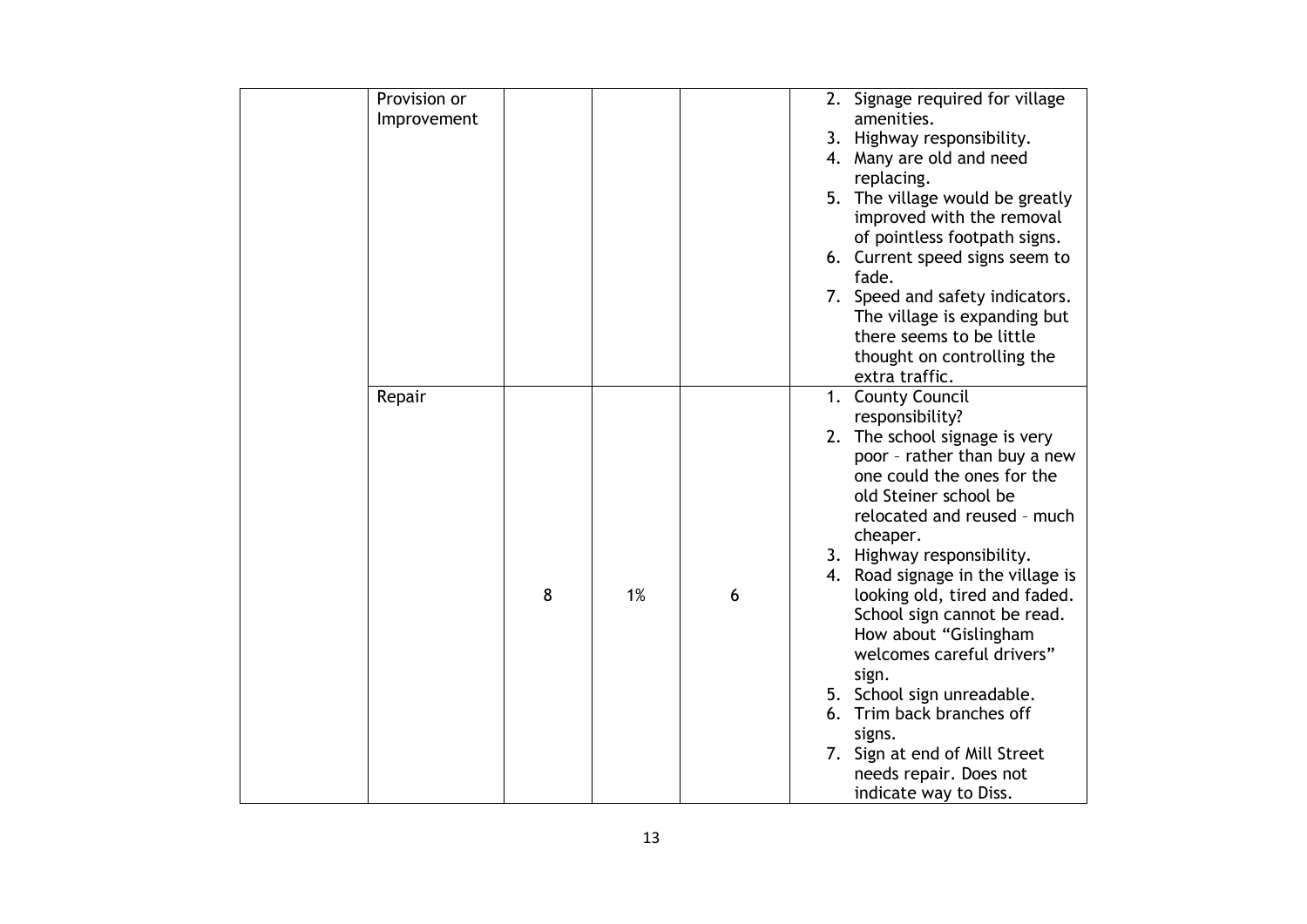|                           |          |    |    |    | 8. School sign on the High<br>Street.                                                                                                                                                                                                                                                                                                                                                                                                                                                         |
|---------------------------|----------|----|----|----|-----------------------------------------------------------------------------------------------------------------------------------------------------------------------------------------------------------------------------------------------------------------------------------------------------------------------------------------------------------------------------------------------------------------------------------------------------------------------------------------------|
|                           | Cleaning | 13 | 1% | 6  | 1. More regular, not just on<br>litter pick days.<br>2. Highway responsibility.<br>3. Maintain visibility.<br>4.<br>Yes.<br>5. Yes, and keep them looking<br>fresh and welcoming.<br>6. All signs in the village need a<br>good clean so that visitor's<br>delivery drivers etc can see<br>where they are supposed to<br>go.<br>7. Could this not be done with<br>volunteers like the litter<br>picking? I'm game.                                                                            |
|                           | Other    | 6  | 1% | 6  | 1. Weight restrictions to limit<br>HGVs cutting through village<br>from A143 to A140.<br>2. Extend the 30mph limit on<br>the Finningham Road to<br>beyond Back Street.<br>3. New type signs have funded<br>and need to be replaced.<br>4. Installation of speed bumps<br>or other calming measures.<br>5. Icy road warning sign for<br>Thornham Road especially as<br>loads of houses going up<br>there.<br>6. Village signs maybe at<br>triangle to school. Shop,<br>church, charity meadow. |
| <b>Traffic</b><br>Control |          | 28 | 3% | 20 | 1. I have notices that when the<br>single device is transferred,                                                                                                                                                                                                                                                                                                                                                                                                                              |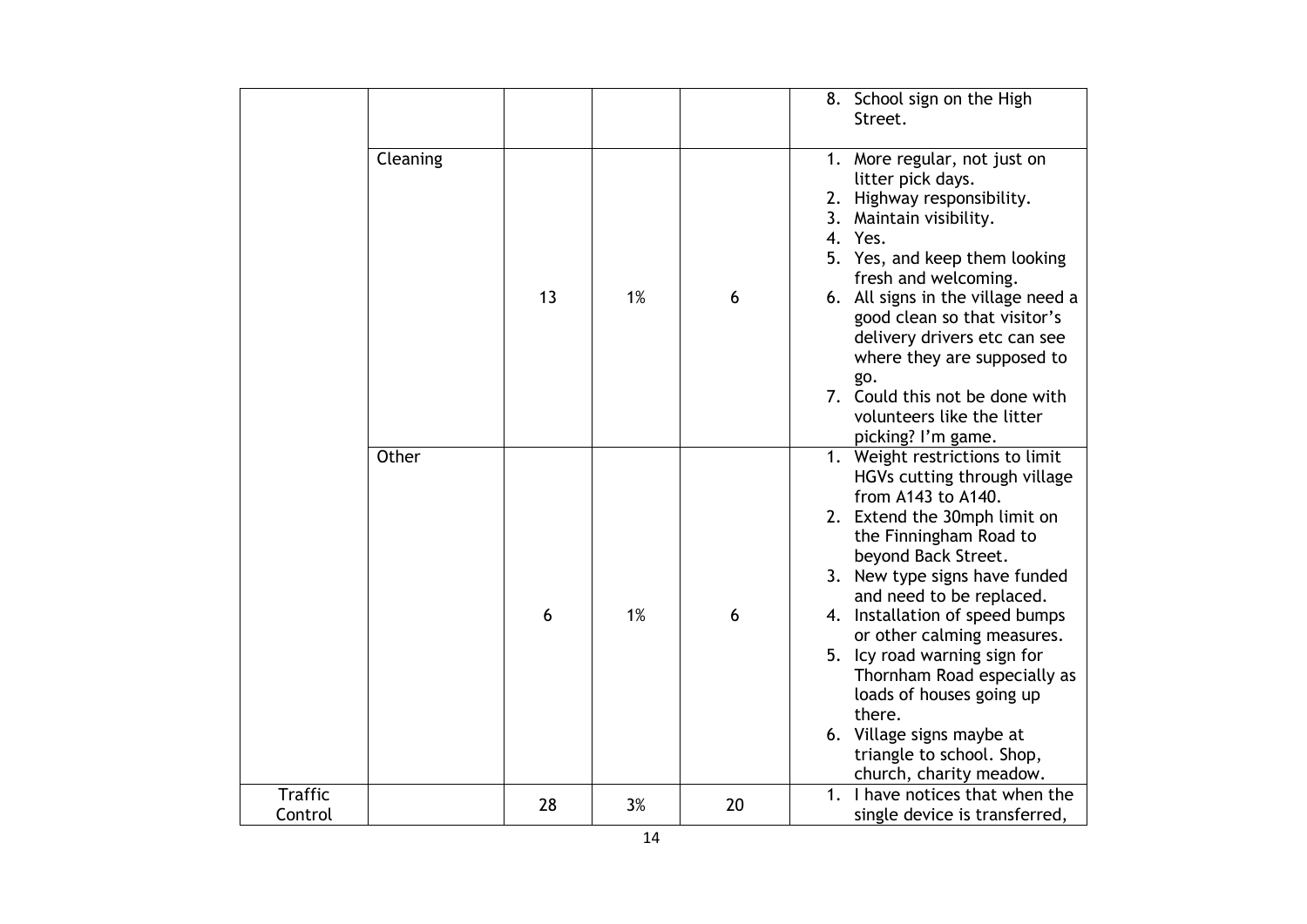|                     |  |  | people just drive faster on<br>the removed route i.e. Mill<br>Street.<br>2. For Thornham entrance into<br>the village. |
|---------------------|--|--|------------------------------------------------------------------------------------------------------------------------|
|                     |  |  | 3. Better coverage of main<br>village roads.                                                                           |
|                     |  |  | 4. It's enforcement of the<br>speed restrictions that is<br>required.                                                  |
|                     |  |  | 5. With smiley and sad face.                                                                                           |
|                     |  |  | 6. Anything to slow speeding<br>traffic.                                                                               |
| Additional<br>Speed |  |  | 7. Needs to be sited on<br>Thornham Road prior to                                                                      |
| Indicator           |  |  | entering the village.<br>8. I think these devices jolt<br>memories.                                                    |
|                     |  |  | 9. Another S ID at Thornham<br>Road adjacent to new<br>housing development facing<br>east.                             |
|                     |  |  | 10. On High Street where<br>speeding is commonplace.                                                                   |
|                     |  |  | 11. From Six Bells towards                                                                                             |
|                     |  |  | Finningham. These is a lot of<br>speeding on this stretch of<br>road.                                                  |
|                     |  |  | 12. One at either end of location<br>not just at one end or the<br>other.                                              |
|                     |  |  | 13. To be placed on all major<br>roads entering the village.                                                           |
|                     |  |  | 14. There should be adequate                                                                                           |
|                     |  |  | protection at the three main                                                                                           |
|                     |  |  | entries to the village to                                                                                              |
|                     |  |  | improve safety for                                                                                                     |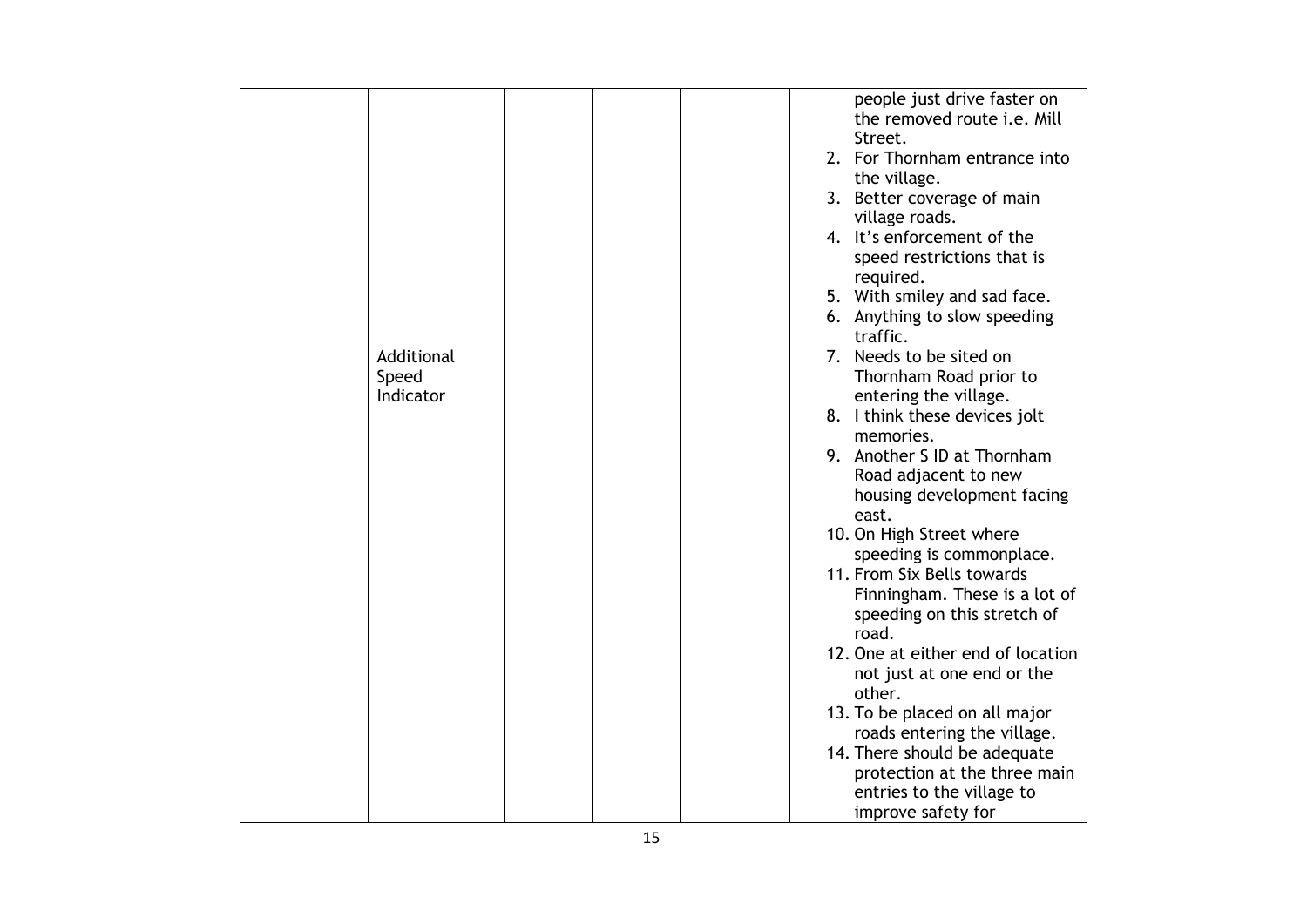|                          |    |    |   | pedestrians, cyclists and dog<br>walkers.<br>15. Think the one we have made<br>a difference but feel one is<br>needed near entry to village<br>at Thornham end to<br>permanently remind drivers<br>to slow down, so at least 1<br>more if not 2 would be<br>helpful.<br>16. Thornham Road/Mill Street.<br>17. Devices at entrances to<br>village.<br>18. One of those with a smiley<br>face, much better than<br>having someone aiming a gun<br>at you!!<br>19. Broadfields Road to School<br>20mph limit.<br>20. Needed from bridge -<br>Thornham Road, High Street<br>and Finningham Road to<br>village boundary. |
|--------------------------|----|----|---|---------------------------------------------------------------------------------------------------------------------------------------------------------------------------------------------------------------------------------------------------------------------------------------------------------------------------------------------------------------------------------------------------------------------------------------------------------------------------------------------------------------------------------------------------------------------------------------------------------------------|
| Speed watch<br>Equipment | 12 | 1% | 7 | 1. Lack of footpaths to school<br>that are suitable in the<br>winter. I was really thrilled<br>seeing the speed watch team<br>on school run. We recently<br>moved in and I believe this is<br>money well spent.<br>2. Coming in on Thornham Road<br>and approaching 30mph<br>before new development.<br>3. Accidental speeding is<br>common in residential areas<br>and this really helps to<br>reduce speed.                                                                                                                                                                                                       |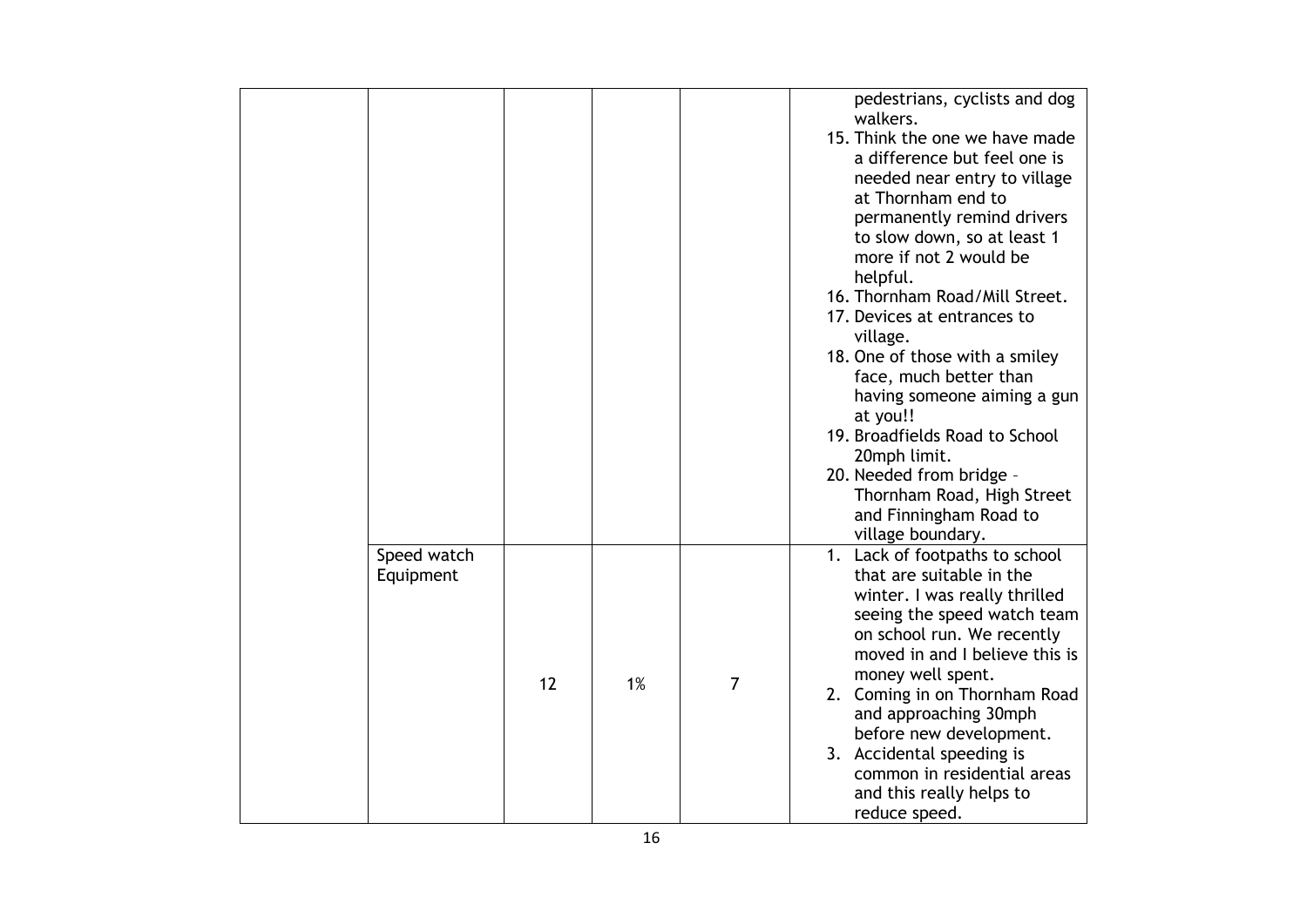|                    |    |    |    | 4. Speed indicator with         |
|--------------------|----|----|----|---------------------------------|
|                    |    |    |    | smiley/sad face?                |
|                    |    |    |    | 5. New updated speed gun.       |
|                    |    |    |    | 6. A permanent speed watch      |
|                    |    |    |    | service.                        |
|                    |    |    |    | 7. Only if enforceable.         |
|                    |    |    |    | 8. From Six Bells towards       |
|                    |    |    |    | Finningham. These is a lot of   |
|                    |    |    |    | speeding on this stretch of     |
|                    |    |    |    | road.                           |
|                    |    |    |    | 9. New speed recorder required  |
|                    |    |    |    | that records speed and          |
|                    |    |    |    | number plate.                   |
|                    |    |    |    | 10. Am still surprised how fast |
|                    |    |    |    | some cars go.                   |
|                    |    |    |    | 11. Permanent down Mill Street. |
| <b>Extra Speed</b> |    |    |    | 1. Coming in on Thornham Road   |
| watch Location     |    |    |    | and approaching 30mph           |
|                    |    |    |    | before new development.         |
|                    |    |    |    | 2. Different locations. Drivers |
|                    |    |    |    | know only in Mill Street        |
|                    |    |    |    | currently.                      |
|                    |    |    |    | 3. Nearer to speed limit signs. |
|                    |    |    |    | There are a few whose           |
|                    |    |    |    | speed is excessive 50mph+. I    |
|                    | 16 | 2% | 16 | think volunteers should be      |
|                    |    |    |    | valued; I would volunteer.      |
|                    |    |    |    | 4. Thornham Road.               |
|                    |    |    |    | 5. As with SID above - Another  |
|                    |    |    |    | SID at Thornham Road            |
|                    |    |    |    | adjacent to new housing         |
|                    |    |    |    | development facing east.        |
|                    |    |    |    | Would require police            |
|                    |    |    |    | approval - maybe layby          |
|                    |    |    |    | construction.                   |
|                    |    |    |    | 6. On High Street.              |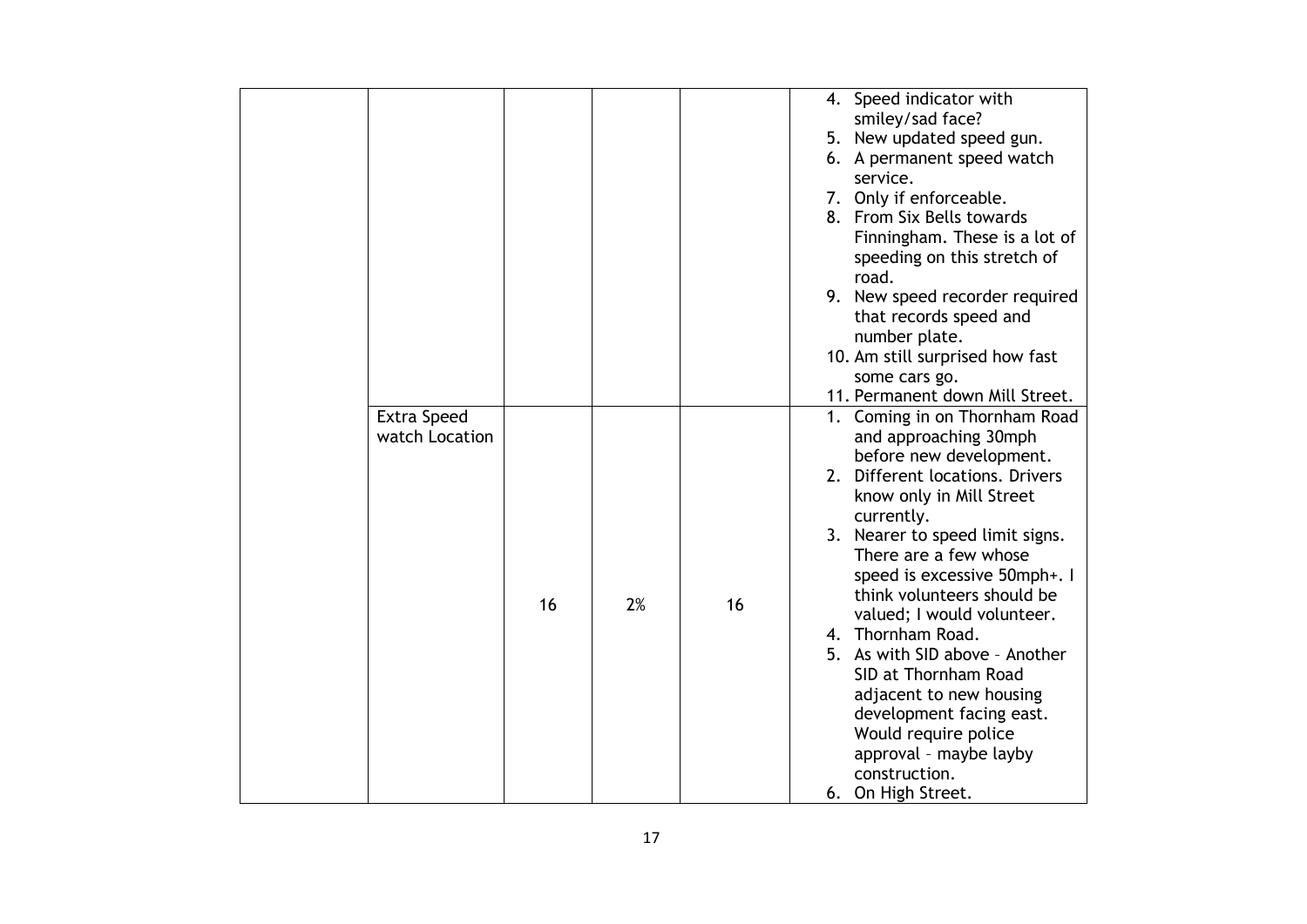|  |  | 7. From Six Bells towards       |
|--|--|---------------------------------|
|  |  |                                 |
|  |  | Finningham. These is a lot of   |
|  |  | speeding on this stretch of     |
|  |  | road.                           |
|  |  | 8. From Broadfields Road to     |
|  |  | Back Street with device at      |
|  |  | both ends.                      |
|  |  | 9. Thornham Road has become     |
|  |  | a racetrack. Numerous cars      |
|  |  | are vastly exceeding the        |
|  |  | speed limit.                    |
|  |  |                                 |
|  |  | 10. Speed watch in High Street. |
|  |  | 11. Have only seen speed watch  |
|  |  | in Mill St. Drivers travelling  |
|  |  | in / out village on the         |
|  |  | Thornham Road exceed            |
|  |  | speed limits.                   |
|  |  | 12. High Street (most cars and  |
|  |  | tractors speeding).             |
|  |  | 13. On Thornham Road or High    |
|  |  | Street.                         |
|  |  | 14. Approach to village via     |
|  |  | Thornham Road - same            |
|  |  | drivers speed in excess of      |
|  |  |                                 |
|  |  | 50mph.                          |
|  |  | 15. With the increase of        |
|  |  | housing, there will be more     |
|  |  | cars using village roads we     |
|  |  | need to remind villagers of     |
|  |  | the 30mph limit.                |
|  |  | 16. Thornham Road coming into   |
|  |  | village (20mph limit)           |
|  |  | 17. Needed from bridge -        |
|  |  | Thornham Road, High Street      |
|  |  | and Finningham Road to          |
|  |  | village boundary.               |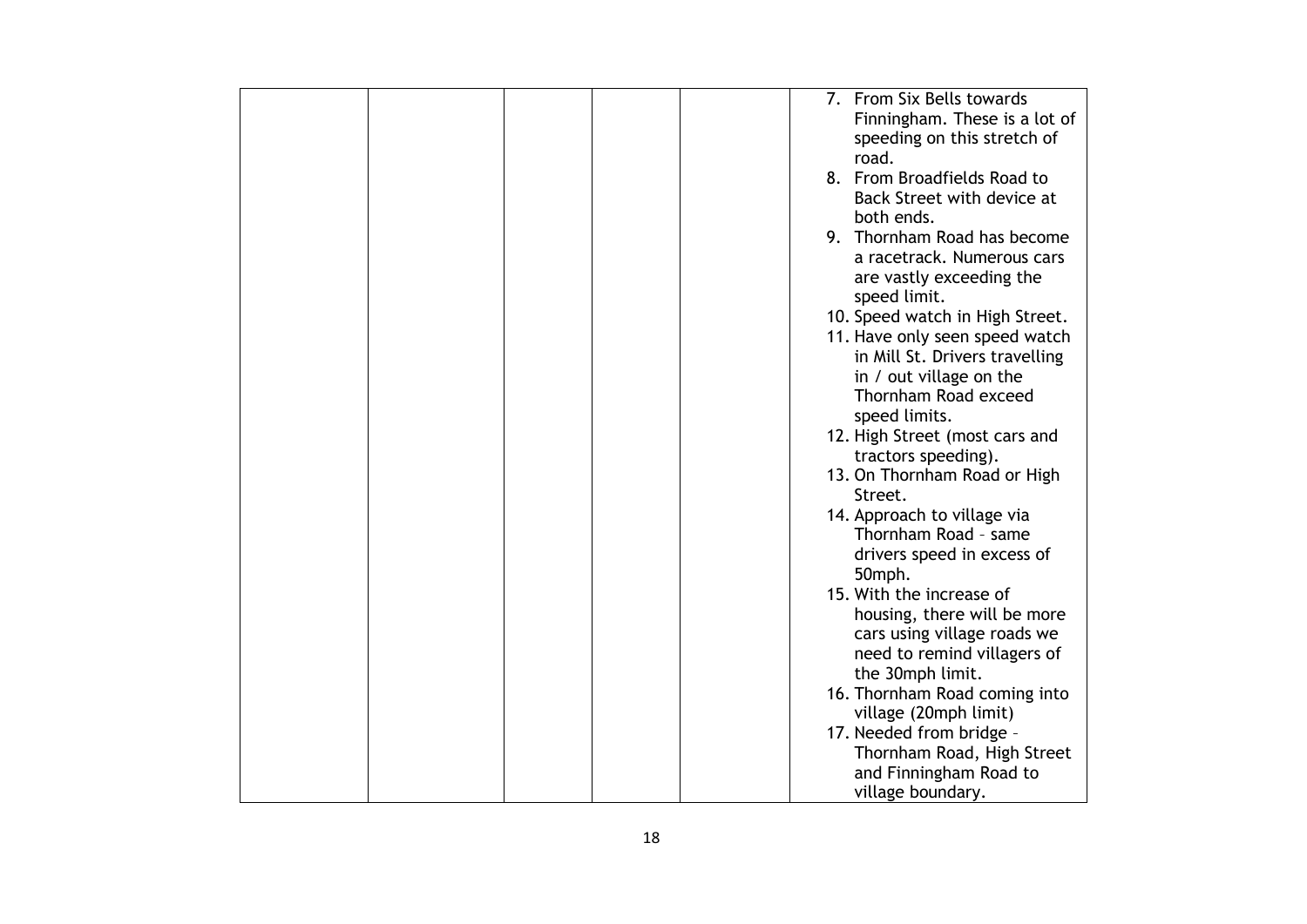| Other |    |    |    | 1. Road narrowing in Mill Street                            |
|-------|----|----|----|-------------------------------------------------------------|
|       |    |    |    | at Leys Farm to slow traffic                                |
|       |    |    |    | entering residential area                                   |
|       |    |    |    | from B1113.                                                 |
|       |    |    |    | 2. To provide traffic calming                               |
|       |    |    |    | for Mill Street <i>i.e.</i> Speed                           |
|       |    |    |    | bumps.                                                      |
|       |    |    |    | 3. Re Mill Street, they start to                            |
|       |    |    |    | late and miss the 'rat run'.                                |
|       |    |    |    | 4. Traffic calming measures on                              |
|       |    |    |    | Mill Street, speed bumps,                                   |
|       |    |    |    | islands or whatever.                                        |
|       |    |    |    | 5. Traffic calming measures in                              |
|       |    |    |    | Mill Street. Repair of layby                                |
|       |    |    |    | currently used by CSW team                                  |
|       |    |    |    | in Mill Street (floods!).                                   |
|       |    |    |    | 6. Traffic calming measures in                              |
|       | 20 | 2% | 18 | Mill Street. This is becoming                               |
|       |    |    |    | a cut through for HGVs and<br>frequently has speeding       |
|       |    |    |    | vehicles (mostly outside of                                 |
|       |    |    |    | the time for speed watch).                                  |
|       |    |    |    | 7. Permanent extension to                                   |
|       |    |    |    | speed limit (30mph) on                                      |
|       |    |    |    | Finningham Road. Increase                                   |
|       |    |    |    | in number of residences                                     |
|       |    |    |    | between Rectory and last                                    |
|       |    |    |    | bungalow make driveway                                      |
|       |    |    |    | exits more hazardous to                                     |
|       |    |    |    | residents.                                                  |
|       |    |    |    | 8. Calming measures.                                        |
|       |    |    |    | 9. Polite signs e.eg Speed Kills                            |
|       |    |    |    | / Thank you for careful                                     |
|       |    |    |    | driving - more required to                                  |
|       |    |    |    |                                                             |
|       |    |    |    | approach roads into village<br>particularly in Mill Street. |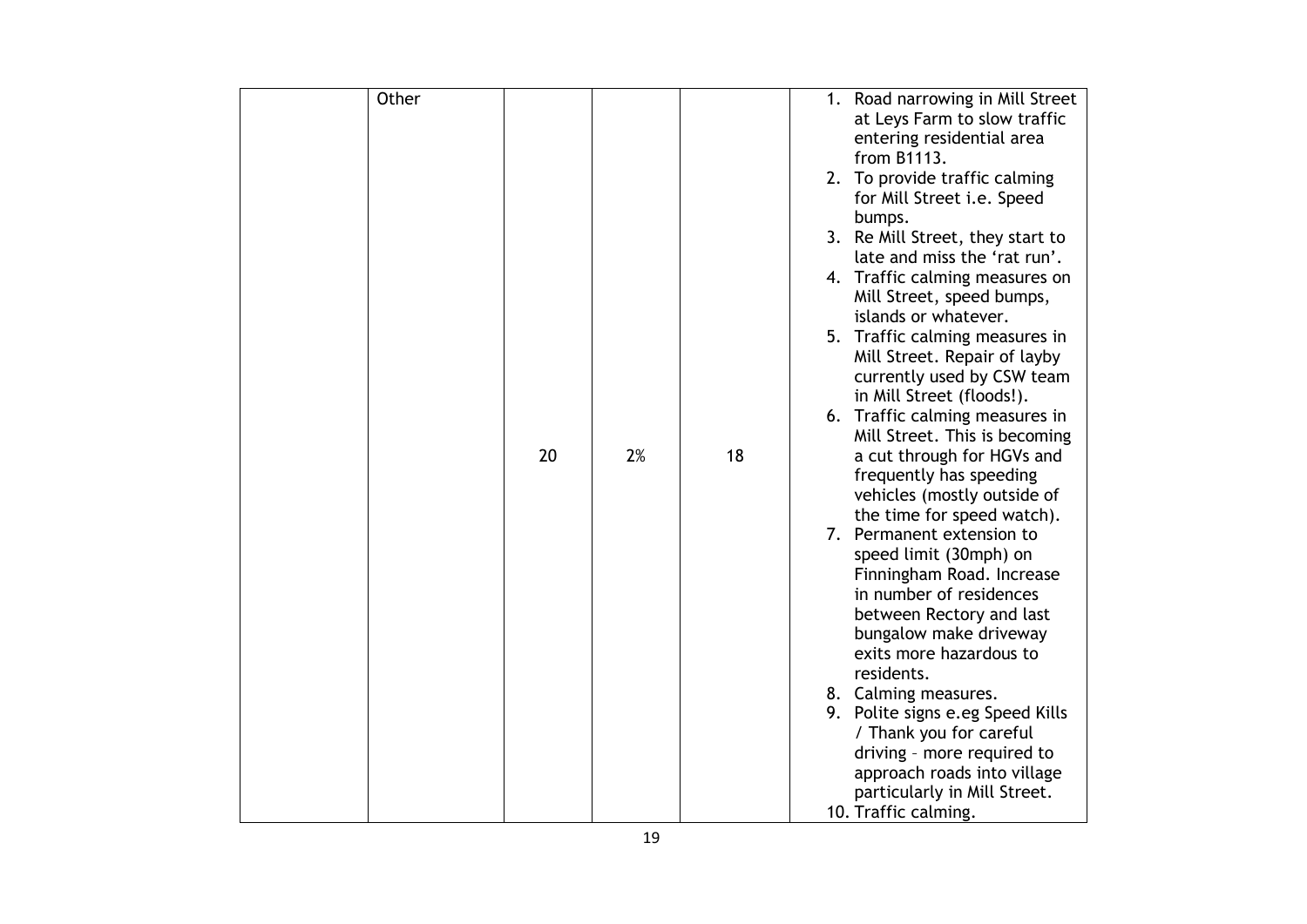|  |  | 11. Speed watch not 24/7. Need  |
|--|--|---------------------------------|
|  |  |                                 |
|  |  | a sleeping policeman or         |
|  |  | reduced road width on           |
|  |  | dangerous points in the         |
|  |  | road. Near Little               |
|  |  | Green/Viking Close for          |
|  |  | example.                        |
|  |  | 12. I would like to see speed   |
|  |  | restraint measures such as      |
|  |  | gateway treatments,             |
|  |  |                                 |
|  |  | chicanes, rumble strips etc     |
|  |  | to designate the village        |
|  |  | boundary.                       |
|  |  | 13. Traffic calming.            |
|  |  | 14. More or extra provision for |
|  |  | school parking as residents     |
|  |  | in Broadfields Road find it     |
|  |  | difficult to access their       |
|  |  | driveways at drop off/pick      |
|  |  | up.                             |
|  |  | 15. High speed vehicles going   |
|  |  |                                 |
|  |  | through village in the night -  |
|  |  | noisy and unsocial.             |
|  |  | 16. More speed control required |
|  |  | throughout the village-so       |
|  |  | whatever is necessary to        |
|  |  | invest in.                      |
|  |  | 17. Could traffic calming       |
|  |  | measures be put in place to     |
|  |  | actively slow traffic down in   |
|  |  | the areas renowned for          |
|  |  | people speeding e.g. Mill       |
|  |  | Street, Thornham Road?          |
|  |  |                                 |
|  |  | Such as road narrowing?         |
|  |  | 18. The Hog Roast van removed   |
|  |  | from the junction of            |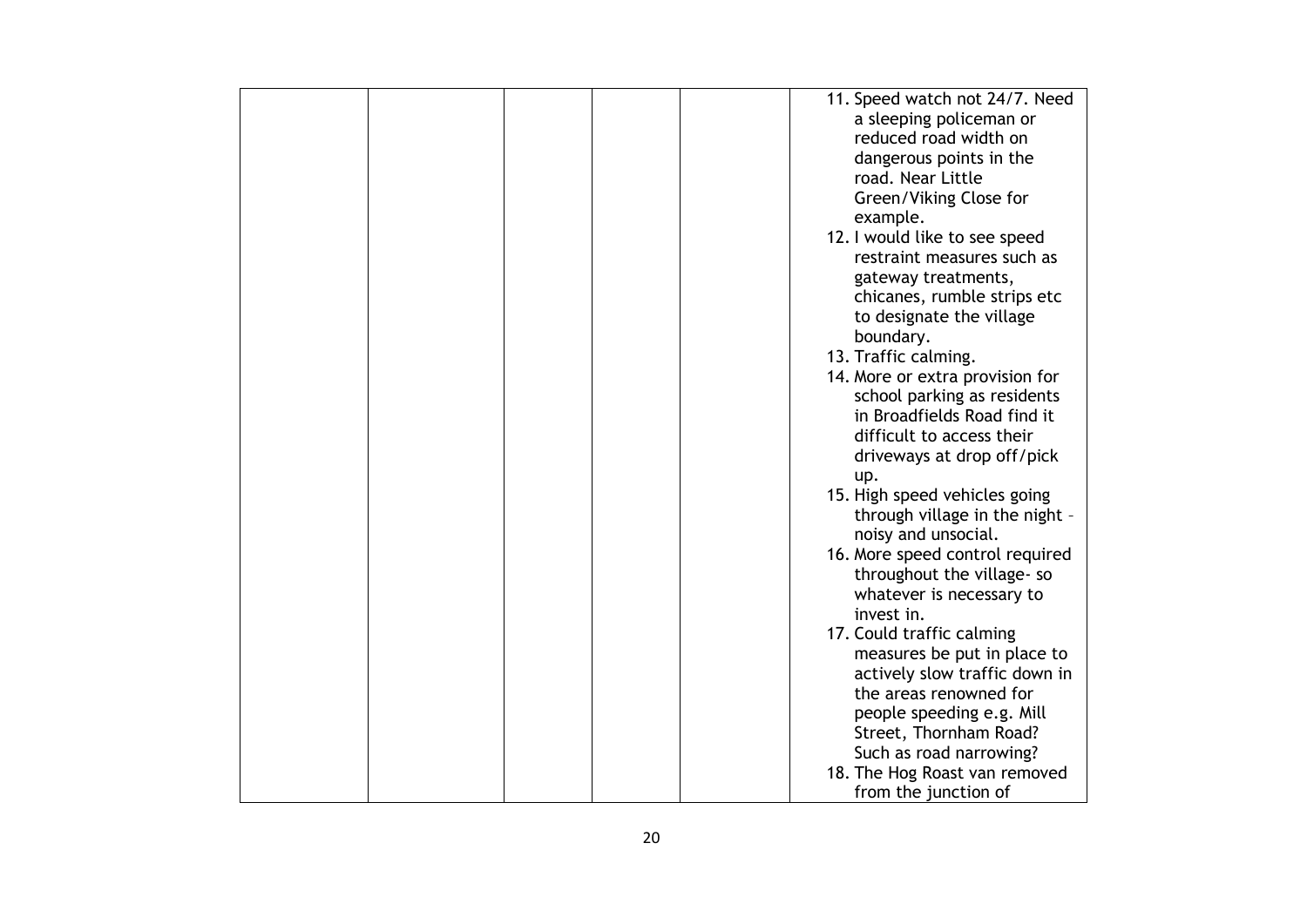|                                  |                           |    |    |    | Broadfields Road (accident<br>waiting to happen).<br>19. Traffic calming Mill Street<br>Thornham Road High Street<br>and Finningham Road. New<br>housing will increase<br>problems.                                                                                                                                                                                                                                                                                                                                                                                                                                                                                                                                                                                                                                     |
|----------------------------------|---------------------------|----|----|----|-------------------------------------------------------------------------------------------------------------------------------------------------------------------------------------------------------------------------------------------------------------------------------------------------------------------------------------------------------------------------------------------------------------------------------------------------------------------------------------------------------------------------------------------------------------------------------------------------------------------------------------------------------------------------------------------------------------------------------------------------------------------------------------------------------------------------|
| Footpaths &<br><b>Bridleways</b> | Additional<br>Maintenance | 39 | 4% | 26 | 1. Keeping footpaths clear and<br>buggy friendly if possible.<br>2. Footpath sign near church.<br>3. To consider improvements to<br>footpaths in the village to<br>enable less mobile and<br>disabled villagers to leave<br>their homes more safely.<br>4. Keeping pathways clear and<br>well-marked.<br>5. Footpath parallel to Mill<br>Street that runs through<br>glade behind houses -<br>brambles, overhanging etc.<br>Footpath opposite Viking<br>Close.<br>6. We need more clearance of<br>hedges etc. Once a year is<br>not sufficient.<br>7. Who is responsible for<br>borders of footpaths next to<br>their land?<br>8. Paths near school and<br>footpath from Mill Street to<br>Martin's Meadow have<br>cracks/bumps, uneven, my<br>daughter finds<br>walking/running here very<br>difficult and often trips |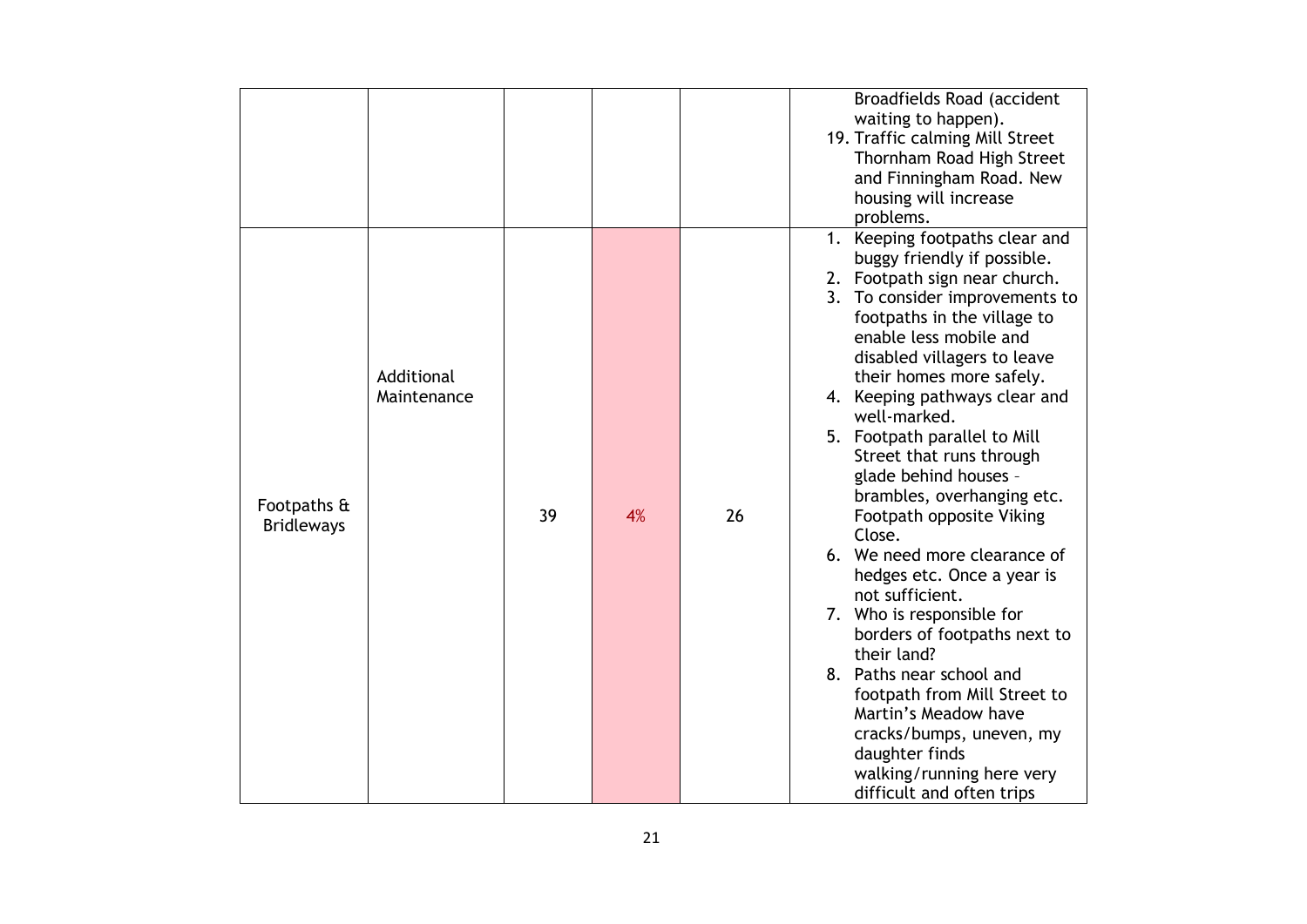|  |  | over. Hedging needs cutting       |
|--|--|-----------------------------------|
|  |  | more often.                       |
|  |  | 9. Important for all age groups.  |
|  |  | 10. Regular maintenance.          |
|  |  | 11. Especially in regard to       |
|  |  | signage. SCC have                 |
|  |  | downgraded this to low            |
|  |  |                                   |
|  |  | priority which means it           |
|  |  | won't get done!                   |
|  |  | 12. Make sure paths are           |
|  |  | replaced after ploughing.         |
|  |  | 13. Footpaths and bridleways      |
|  |  | are poorly maintained by the      |
|  |  | council. Much better              |
|  |  | maintenance is required.          |
|  |  | 14. Often footpaths are           |
|  |  | overgrown making walking          |
|  |  | along them hard. Signs are        |
|  |  | not always evident. Farmers       |
|  |  |                                   |
|  |  | can be slow to put footpath       |
|  |  | back after ploughing.             |
|  |  | 15. Yes. Footpaths in Broadfields |
|  |  | need a lot of attention.          |
|  |  | 16. With increased road traffic,  |
|  |  | these are more important so       |
|  |  | people can walk and ride          |
|  |  | safely.                           |
|  |  | 17. Footpaths need cutting back   |
|  |  | on more regular basis.            |
|  |  | 18. Broken slabs and overgrown    |
|  |  | verges.                           |
|  |  | 19. Some are impassable.          |
|  |  | 20. Not maintained regularly at   |
|  |  | the moment.                       |
|  |  |                                   |
|  |  | 21. Some are well kept - others   |
|  |  | need more attention.              |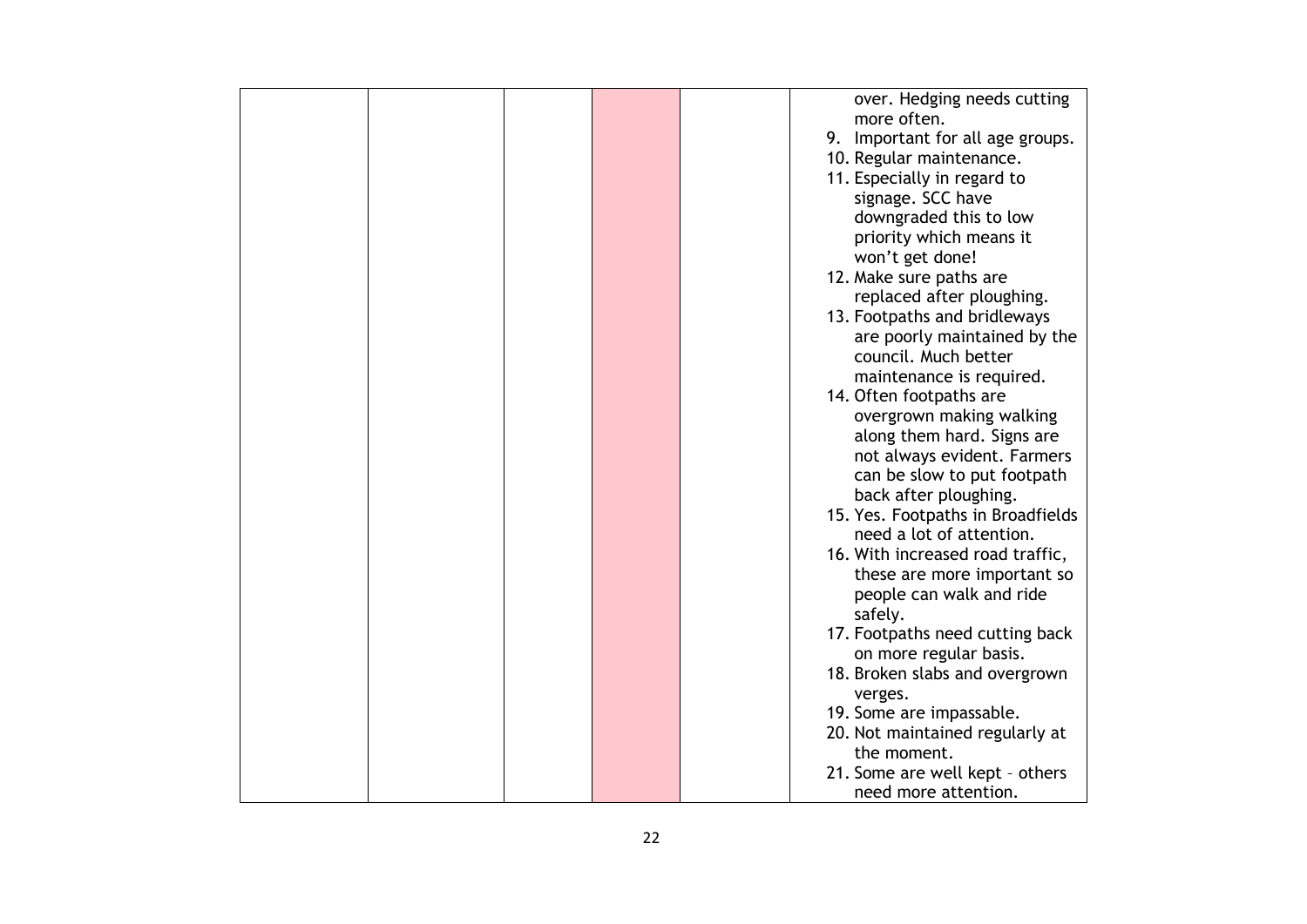|                                   |           |    |    |    | 22. Re overgrown hedges near<br>shop over footpath<br>dangerous to children and<br>people.<br>23. Work on muddy pathways<br>improve with hardcore and<br>crushed rubber type surface.<br>24. Footpaths need to be kept<br>clear of overgrowth.<br>25. These are used by a lot of<br>people, however there are<br>several occasions where<br>parts are difficult to walk<br>through as they become<br>overgrown and not regularly<br>maintained.<br>26. Footpath needed on Mill<br>Street.<br>27. Possible provision of<br>footpaths, especially for<br>children, given extra traffic |
|-----------------------------------|-----------|----|----|----|--------------------------------------------------------------------------------------------------------------------------------------------------------------------------------------------------------------------------------------------------------------------------------------------------------------------------------------------------------------------------------------------------------------------------------------------------------------------------------------------------------------------------------------------------------------------------------------|
| Community/<br>Public<br>Transport | Provision | 38 | 4% | 27 | from new housing.<br>1. Reliable bus service needed.<br>Co-ordinated with wider<br>infrastructure and needs.<br>2. Reinstate bus service to Diss.<br>3. A difficult problem to solve<br>but would be great if regular<br>service could be available to<br>all i.e. with ramps /<br>platform lift on regular<br>service.<br>4. Regular buses to varied<br>destinations. Many residents<br>need public transport to<br>improve their quality of life.                                                                                                                                  |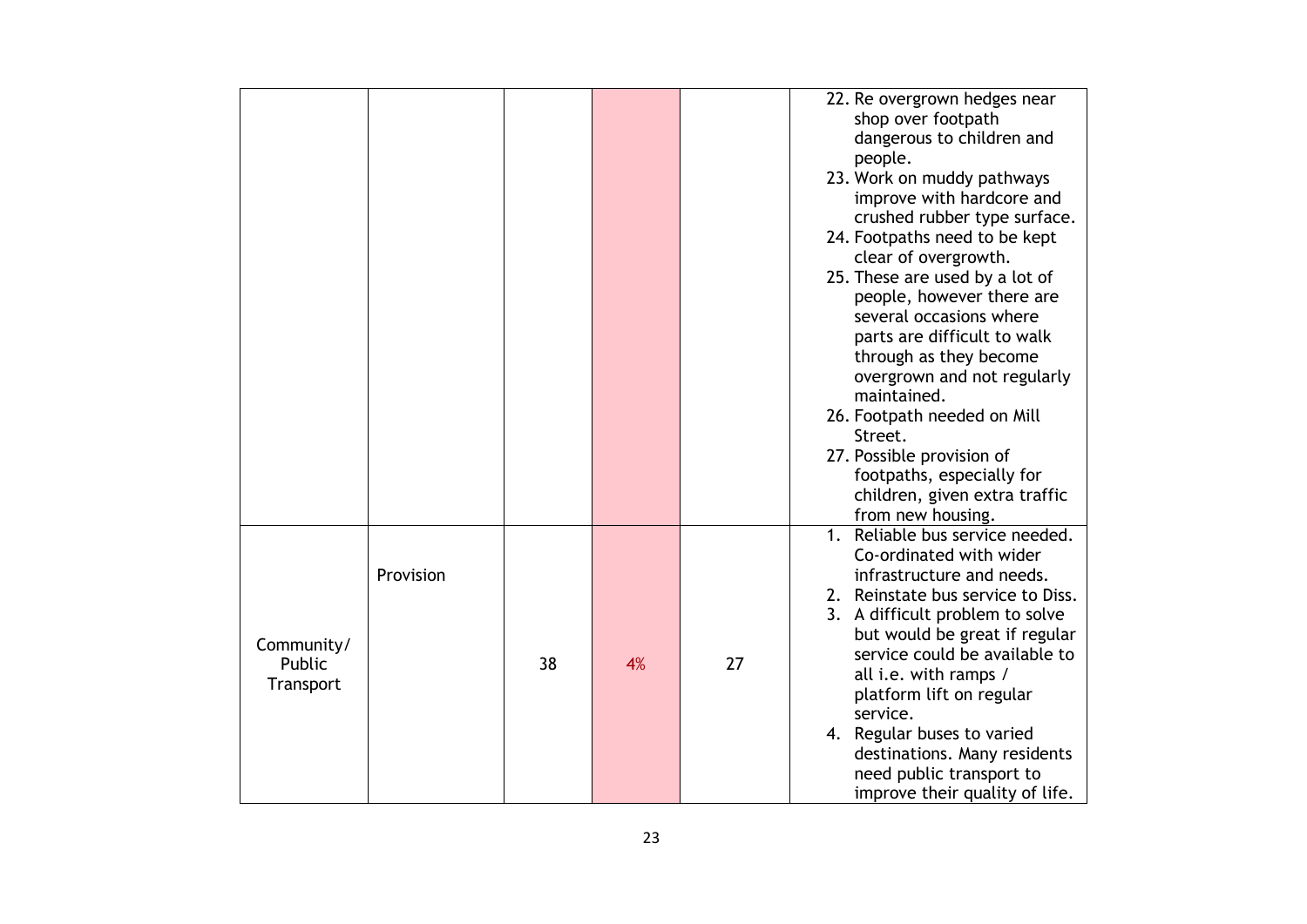|  | 5.<br>A more convenient bus      |
|--|----------------------------------|
|  | service to local towns.          |
|  | 6. Vital to maintain best        |
|  | possible for retired/older       |
|  | residents - no longer able to    |
|  | drive.                           |
|  |                                  |
|  | 7. What bus service.             |
|  | 8. Regular and frequent bus      |
|  | service for use by               |
|  | commuters to Ipswich,            |
|  | Norwich and Bury St              |
|  | Edmunds to reduce traffic,       |
|  | congestion and CO2               |
|  |                                  |
|  | emissions.                       |
|  | 9. Don't use it.                 |
|  | 10. Saturday bus to Bury.        |
|  | 11. Community transport to help  |
|  | people get to                    |
|  | doctors/hospital visits etc.     |
|  | 12. There is virtually no bus    |
|  | service at sensible times -      |
|  |                                  |
|  | shopping in Diss or Eye is       |
|  | difficult because of tying in    |
|  | with suitable bus to village.    |
|  | 13. The current limited services |
|  | are not adequate.                |
|  | 14. Public/community transport   |
|  | is extremely poor for anyone     |
|  | working in nearby towns - it     |
|  | is virtually impossible to get   |
|  |                                  |
|  | there. Transport often late      |
|  | or doesn't turn up.              |
|  | 15. It would help youngsters to  |
|  | get a job or stay in the         |
|  | village and older people, but    |
|  | it needs to be regular and       |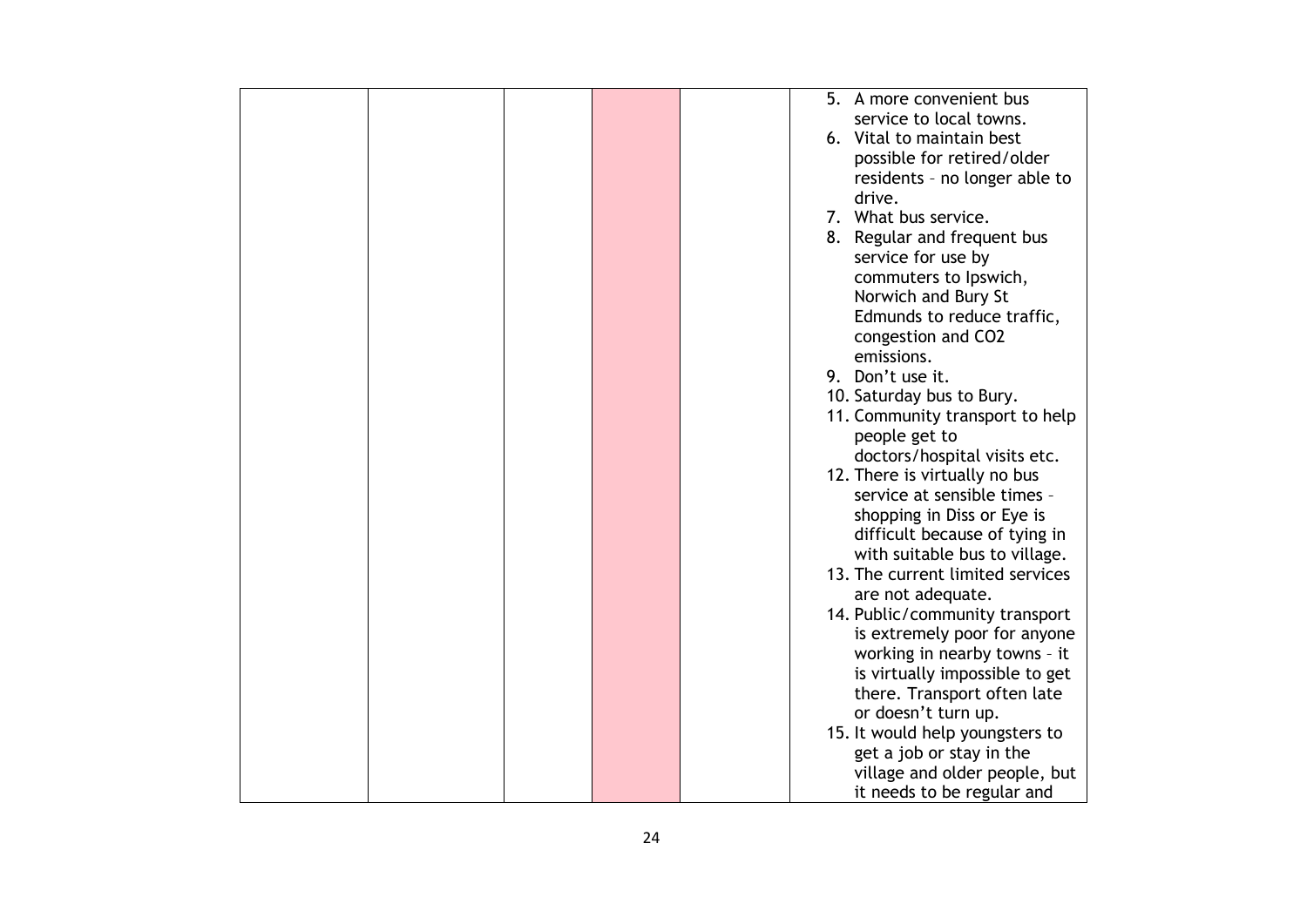|  |  | allow time to complete a        |
|--|--|---------------------------------|
|  |  | day's work and shop.            |
|  |  | 16. With a growing older        |
|  |  | population providing more       |
|  |  | public transport is             |
|  |  | necessary.                      |
|  |  | 17. Funding to support demand   |
|  |  |                                 |
|  |  | responsive services to          |
|  |  | supplement the poor             |
|  |  | (infrequent) route to           |
|  |  | Stowmarket and Diss.            |
|  |  | 18. Bus service to Diss.        |
|  |  | 19. Bus routes.                 |
|  |  | 20. Bus to Eye for $6th$ form   |
|  |  | students no school bus          |
|  |  | unless you pay extortionate     |
|  |  | fee - this is a travesty! Rural |
|  |  | areas should have means of      |
|  |  |                                 |
|  |  | getting to school £220 per      |
|  |  | term!!!!                        |
|  |  | 21. More information on times   |
|  |  | and services.                   |
|  |  | 22. Transport to Diss and Eye   |
|  |  | would be useful.                |
|  |  | 23. The public transport in the |
|  |  | village is deplorable in view   |
|  |  | of new houses and an aging      |
|  |  | population. More regular        |
|  |  | services needed.                |
|  |  | 24. Some form of transport to   |
|  |  | enable young and non-           |
|  |  |                                 |
|  |  | drivers to get to Diss,         |
|  |  | Stowmarket for work or          |
|  |  | leisure.                        |
|  |  | 25. Reinstate bus to            |
|  |  | Stowmarket.                     |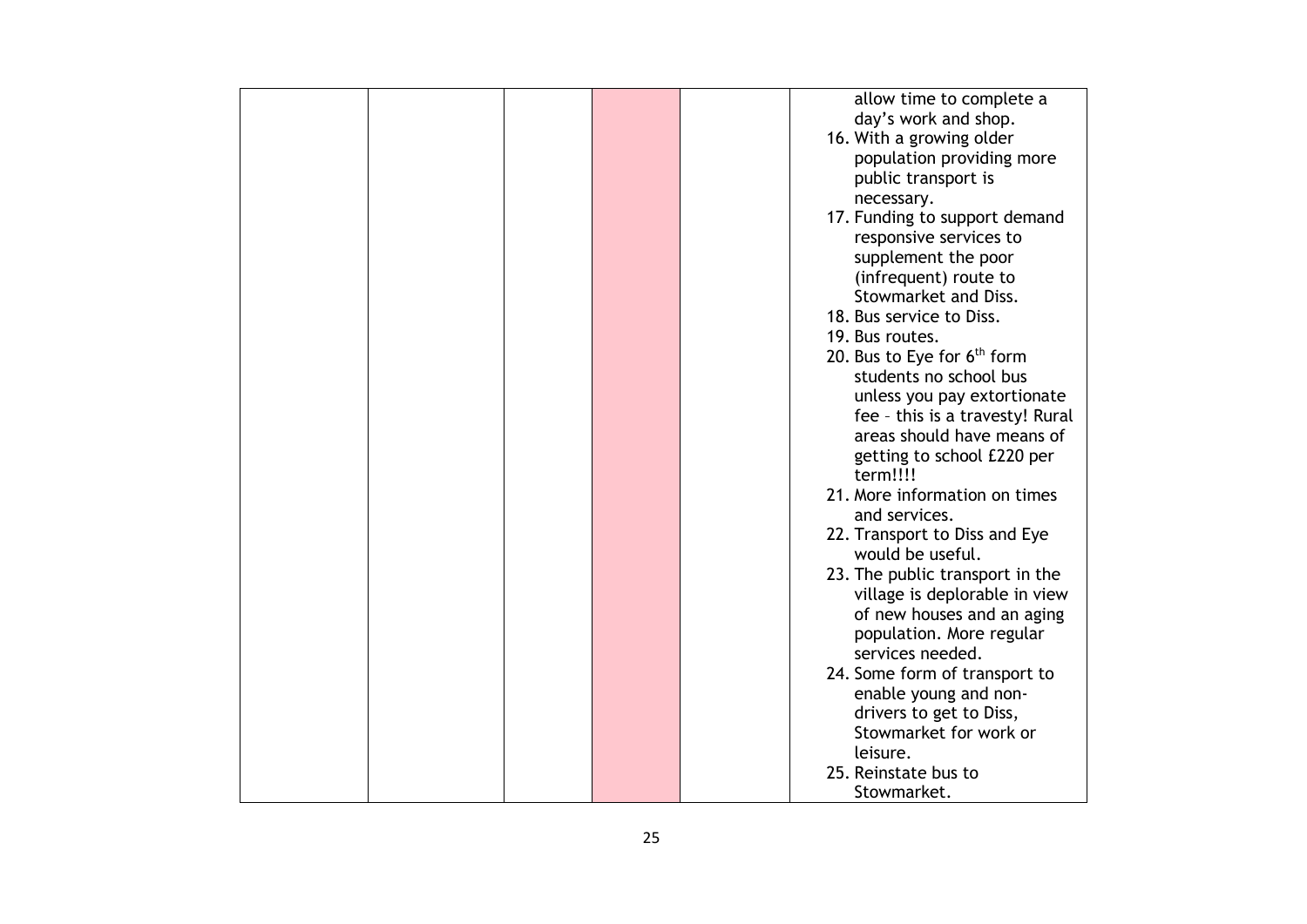|             |    |    |    | 26. Currently lack of public<br>transport to access<br>Diss/Eye/Stowmarket.<br>27. A proper bus service once or<br>twice a week for shopping.<br>You can't take a trolley on<br>the minibus.<br>28. Bus shelters in the village<br>would benefit a lot of<br>people.<br>29. Cut back tree branches to<br>allow current light to light<br>up areas not tree branches.<br>30. Seat bench.                                                                                                                                                                                                                                                                    |
|-------------|----|----|----|------------------------------------------------------------------------------------------------------------------------------------------------------------------------------------------------------------------------------------------------------------------------------------------------------------------------------------------------------------------------------------------------------------------------------------------------------------------------------------------------------------------------------------------------------------------------------------------------------------------------------------------------------------|
| Improvement | 27 | 3% | 23 | 1. A village plan is required for<br>regular bus services.<br>2. Regular small bus service to<br>Diss and Bury St Edmunds.<br>3. Bring the bus back.<br>4. The provision is very poor<br>and disadvantages those<br>wishing to travel to work,<br>colleges etc.<br>5. There is a limited bus<br>service which doesn't suit.<br>6. A bus at WORK HOURS to<br>give non drivers a chance of<br>finding employment.<br>7. Local community transport<br>inadequate and additional<br>funding and support from<br>district is essential.<br>8. Parish minibus for use by<br>Gislingham residents. Have<br>named drivers and residents<br>join 'Mini-bus' club to |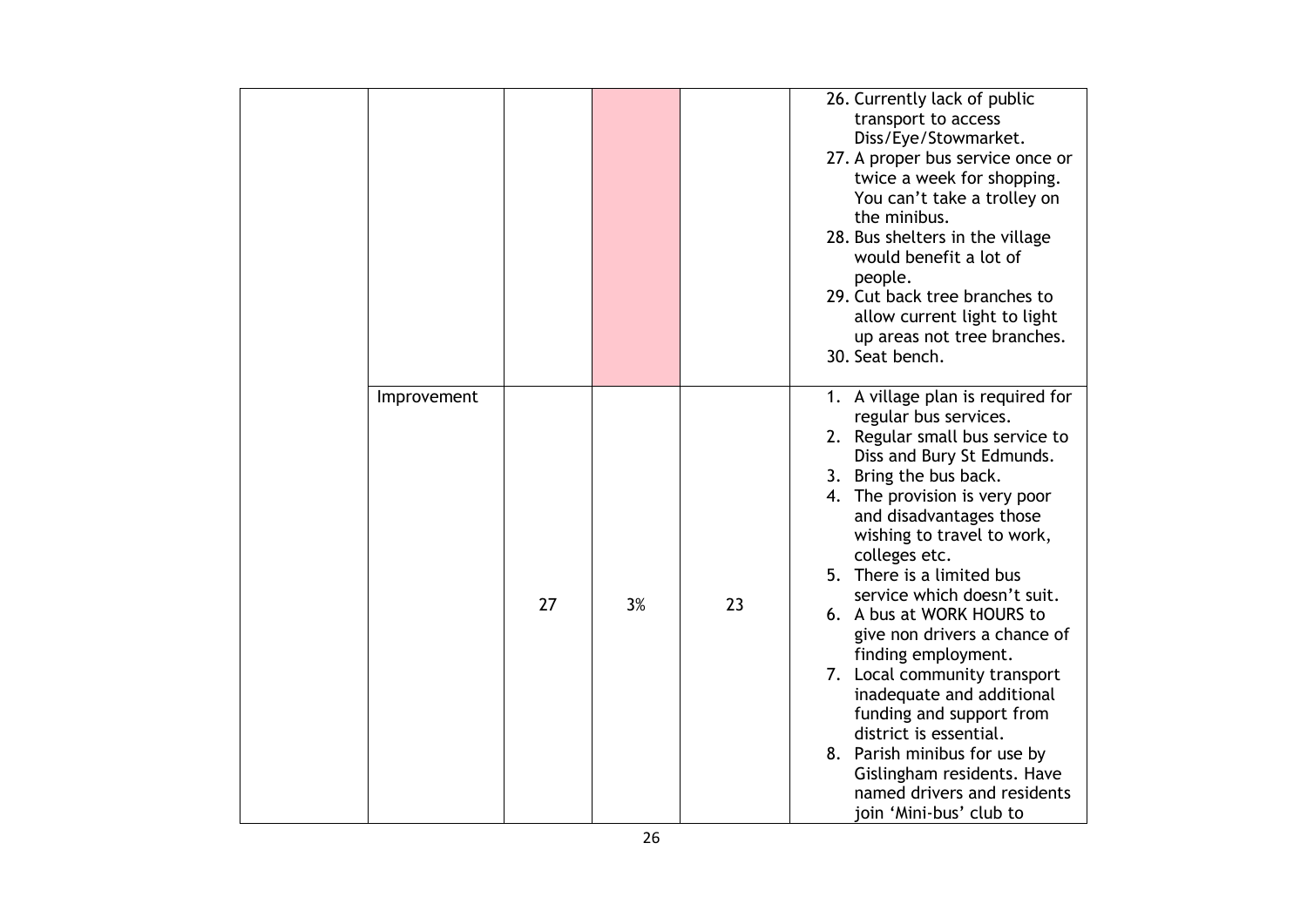|  |  | access. Could have shopping      |
|--|--|----------------------------------|
|  |  | trips etc every so often. Van    |
|  |  | and tax etc paid for from        |
|  |  | funds. Current public            |
|  |  | transport almost useless.        |
|  |  | 9. Funding to improve bus        |
|  |  | service.                         |
|  |  |                                  |
|  |  | 10. Additional larger bus to and |
|  |  | from Stowmarket maybe            |
|  |  | twice a week as well as          |
|  |  | small bus on other days and      |
|  |  | one into Diss that you can       |
|  |  | use bus passes on.               |
|  |  | 11. Bus service in limited.      |
|  |  | 12. Current service requires     |
|  |  | additional service during day    |
|  |  | - night.                         |
|  |  | 13. Currently there is a very    |
|  |  | restricted provision of          |
|  |  |                                  |
|  |  | accessible public transport      |
|  |  | for our substantial              |
|  |  | community.                       |
|  |  | 14. Do not use at present,       |
|  |  | understand the bus               |
|  |  | companies have stopped           |
|  |  | service. Need a proper           |
|  |  | service.                         |
|  |  | 15. Vital for those with lack of |
|  |  | transport. MORE                  |
|  |  | <b>INFORMATION MADE EASILY</b>   |
|  |  | <b>AVAILABLE PLEASE.</b>         |
|  |  | 16. Fewer cars being used -      |
|  |  | single transport system will     |
|  |  |                                  |
|  |  | enable public to utilise         |
|  |  | single transport.                |
|  |  | 17. Not everybody able to drive. |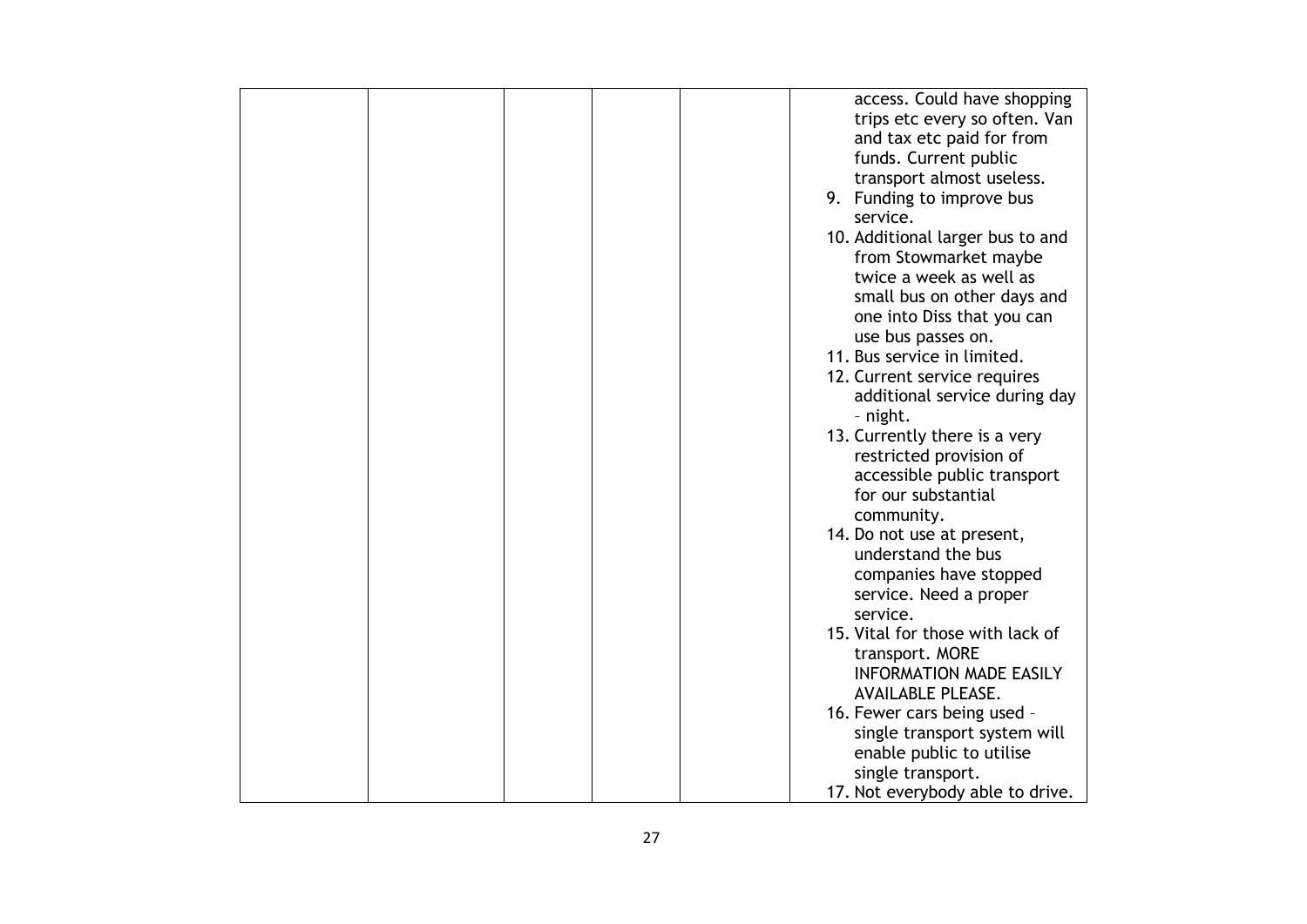|                                     |    |    |                | 18. The present community bus<br>is not user friendly for<br>pushchairs and wheelchairs.<br>19. Currently lack of public<br>transport to access<br>Diss/Eye/Stowmarket.<br>20. Current minibus is not<br>suitable for the elderly or<br>those with mobility issues or<br>pushchairs.                                                                                                                                                                                                                                                                                                                         |
|-------------------------------------|----|----|----------------|--------------------------------------------------------------------------------------------------------------------------------------------------------------------------------------------------------------------------------------------------------------------------------------------------------------------------------------------------------------------------------------------------------------------------------------------------------------------------------------------------------------------------------------------------------------------------------------------------------------|
| Provision of<br><b>Bus Shelters</b> | 11 | 1% | 9              | 1. A shelter and hard standing<br>at only stop in village.<br>2. Only if additional services<br>are provided suggest<br>expanding route along Mill<br>Street.<br>3. Opposite the village shop.<br>4. Not enough buses to warrant<br>shelters.<br>5. For the protection of those<br>waiting for transport.<br>6. Include improved access to<br>bus stops on high street,<br>especially provide an<br>adequate footway to the<br>southbound stop, which is<br>currently unsafe.<br>7. Bus shelter opposite village<br>stores would be useful for<br>those who regularly catch<br>the bus especially in winter. |
| Other                               | 3  | 0% | $\overline{2}$ | 1. Larger buses - cannot take<br>trolleys etc on our small bus.<br>Also bus to doctors.<br>2. Buses at moment do not<br>allow for time for<br>appointments at                                                                                                                                                                                                                                                                                                                                                                                                                                                |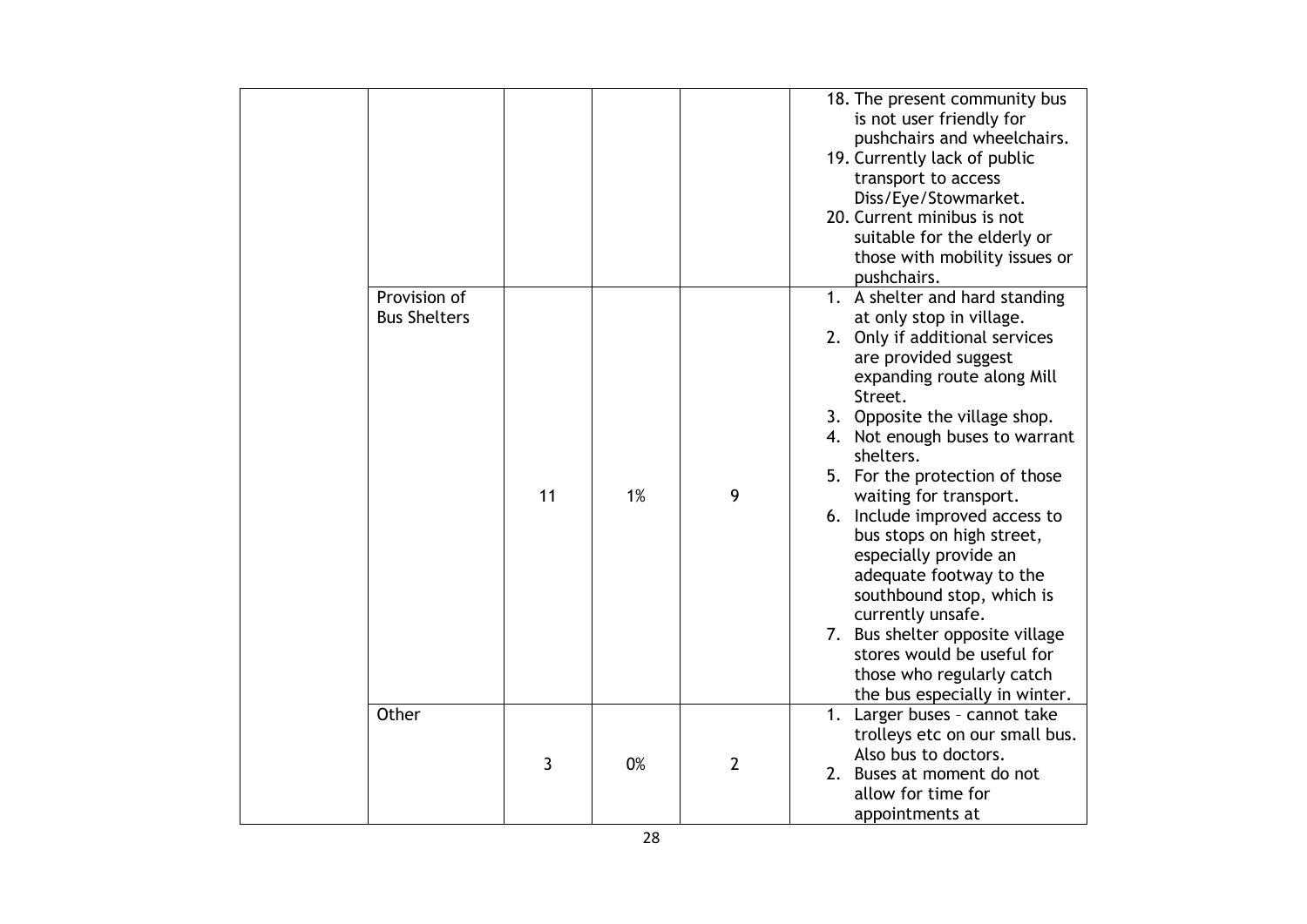|                           |                                                           |                |    |   | dentist/optician. Allowing                                                                                                                                                                                                                                                                                                                                                                                                                                                                                        |
|---------------------------|-----------------------------------------------------------|----------------|----|---|-------------------------------------------------------------------------------------------------------------------------------------------------------------------------------------------------------------------------------------------------------------------------------------------------------------------------------------------------------------------------------------------------------------------------------------------------------------------------------------------------------------------|
| <b>Street</b><br>Lighting | Additional<br>Provision                                   | $\overline{7}$ | 1% | 6 | more time in a place.<br>1. Make it safer to walk in<br>village at night.<br>2. There are some very dark<br>areas so extra lighting would<br>be of benefit.<br>3. Definitely not, this is a<br>village not a town.<br>4. Better lighting on High<br>Street, just south of the<br>junction with Mill Street.<br>Also, less 'dark spots' on Mill<br>Street.<br>5. Need more street lighting.<br>N <sub>O</sub><br>6.<br>7. Streetlamp between<br>Broadfields Road and hill<br>down to village hall. Really<br>dark. |
| Waste<br>Management       | Additional<br><b>Litter Bins</b><br><b>Recycling Bins</b> | 8              | 1% | 6 | 1. Encourage residents not to<br>litter!<br>2. Will people use them?<br>3. Increase of village<br>population = more litter.<br>4. We need to encourage<br>children in the village in<br>particular to stop littering.<br>Bins plus a set of stickers<br>would help.<br>5. Additional litter bins on the<br>charity meadow might<br>encourage people not to<br>drop litter.<br>Near shop or village hall.                                                                                                          |
|                           |                                                           | 11             | 1% | 7 | 2. Easier access to use of<br>present glass recycling bins -                                                                                                                                                                                                                                                                                                                                                                                                                                                      |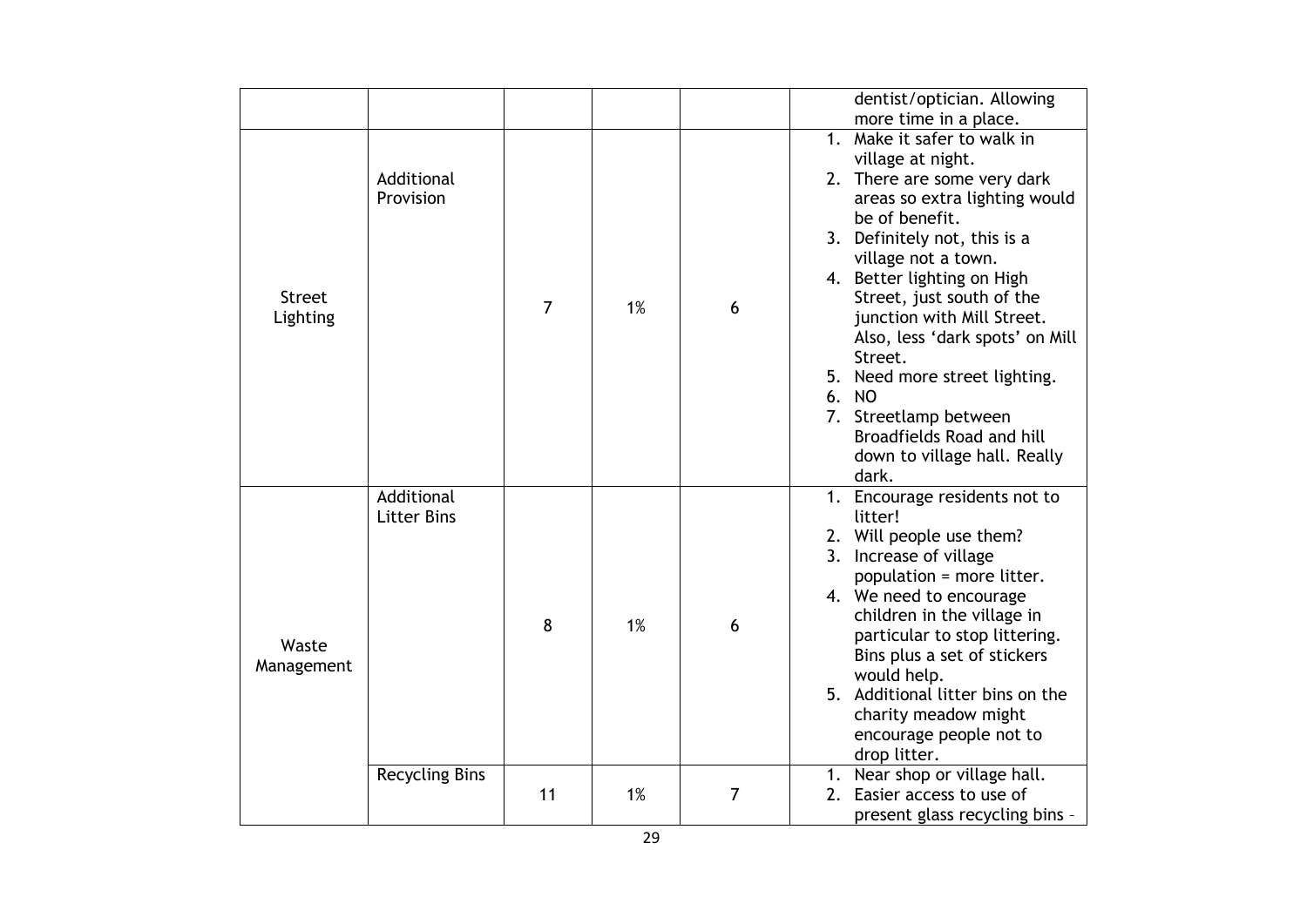|                                            |    |    |    | danger of parking on bend in<br>road.<br>3. Glass recycling in village.<br>4. Improvement find a new                                                                                                                                                                                                                                                                                   |
|--------------------------------------------|----|----|----|----------------------------------------------------------------------------------------------------------------------------------------------------------------------------------------------------------------------------------------------------------------------------------------------------------------------------------------------------------------------------------------|
|                                            |    |    |    | site.<br>5. It would be good to have<br>recycle bins for cardboard<br>also for batteries (but don't<br>know where they could be<br>located).<br>6. Possibly located at back of<br>village hall car park.<br>7. Resite at village hall as                                                                                                                                               |
|                                            |    |    |    | restricted access at pub.<br>Additional paper, plastics<br>etc.                                                                                                                                                                                                                                                                                                                        |
| <b>Additional Dog</b><br><b>Waste Bins</b> | 24 | 2% | 18 | 1. Move the one so it's not<br>outside the school. More in<br>village, up the charity<br>meadow and Burgate Hill.<br>2. Appears to be many dogs in<br>the village need extra waste<br>bins.<br>3. Mellis Road.<br>4. Bin near footpath and Mellis<br>Road. Bin now gone from<br>Thornham Road?<br>5. Changed mind. The problem<br>is not the number of bins,<br>it's the owners and so |
|                                            |    |    |    | number of bins will not<br>correct this.<br>6. More bins may encourage<br>owners to dispose<br>properly!!!<br>7. No, Gislingham residents<br>don't use them, looking at                                                                                                                                                                                                                |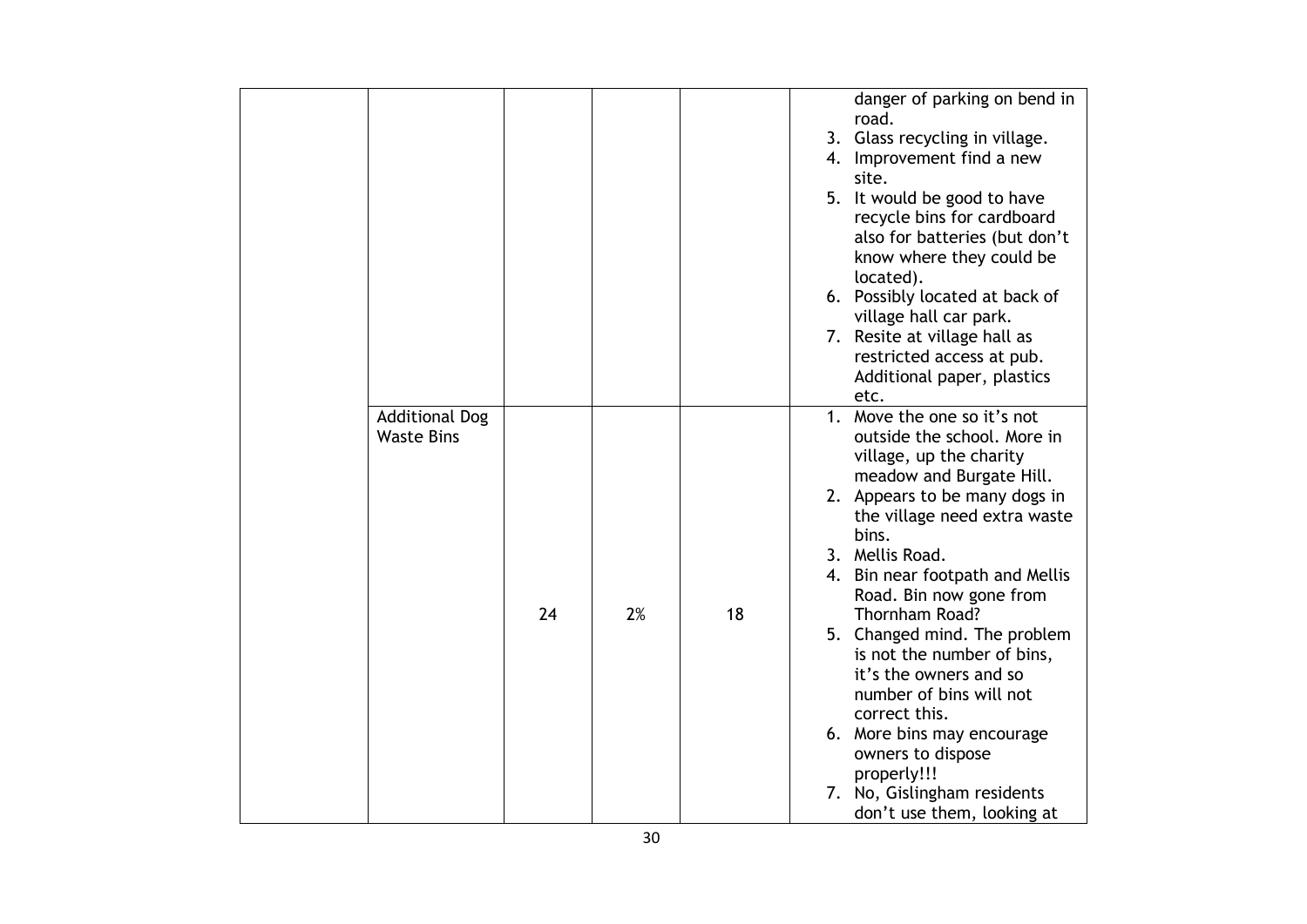|  |  |  | the state of the pavements.     |
|--|--|--|---------------------------------|
|  |  |  | Or site them every 25 yards     |
|  |  |  | throughout the village.         |
|  |  |  | 8. Could be emptied more        |
|  |  |  | frequently.                     |
|  |  |  |                                 |
|  |  |  | 9. Have noticed resident report |
|  |  |  | on telegraph pole in Mill       |
|  |  |  | Street relating to dog-         |
|  |  |  | fouling.                        |
|  |  |  | 10. Let's encourage dog owners  |
|  |  |  | to clear up. Maybe a bag        |
|  |  |  | dispenser as well?              |
|  |  |  | 11. More dog waste bins and     |
|  |  |  | bags supplied as well.          |
|  |  |  | 12. The one on High Street      |
|  |  |  | opposite the pub is             |
|  |  |  |                                 |
|  |  |  | overflowing.                    |
|  |  |  | 13. The amount of dog poo over  |
|  |  |  | the park and on walk is very    |
|  |  |  | bad (having said this the dog   |
|  |  |  | owners should pick it up in     |
|  |  |  | the first place).               |
|  |  |  | 14. I think the one outside the |
|  |  |  | school should be moved it       |
|  |  |  | smells and is not pleasant      |
|  |  |  | for the mums and children       |
|  |  |  | being dropped off and           |
|  |  |  | picked up.                      |
|  |  |  | 15. More are required or more   |
|  |  |  |                                 |
|  |  |  | frequent emptying instead.      |
|  |  |  | 16. More bins required.         |
|  |  |  | 17. Kitchen and additional bins |
|  |  |  | as currently those in place     |
|  |  |  | are often full before the end   |
|  |  |  | of the week.                    |
|  |  |  | 18. People either leaving dog   |
|  |  |  | waste or bagging it and         |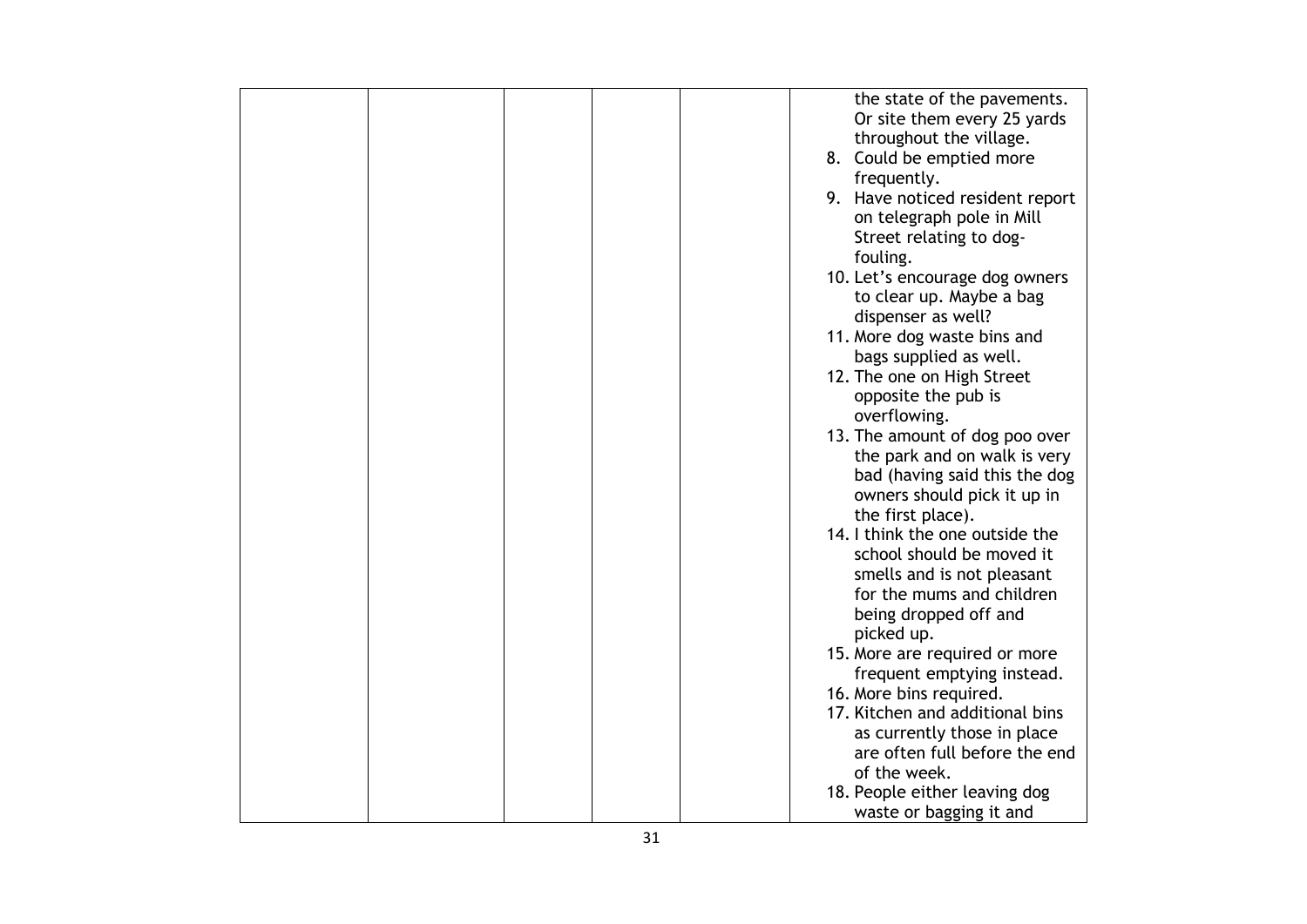|                             |                             |                |    |   | throwing it is an issue.<br>Having more of these may<br>help.<br>19. Dog waste bin needs to be<br>removed from outside of<br>school to be put at top of<br>footpath on charity meadow<br>and more provided around<br>village.                                                                                                                                                                         |
|-----------------------------|-----------------------------|----------------|----|---|-------------------------------------------------------------------------------------------------------------------------------------------------------------------------------------------------------------------------------------------------------------------------------------------------------------------------------------------------------------------------------------------------------|
|                             | Maintenance of<br>Memorials | 8              | 1% | 4 | 1. War memorial already<br>maintained by Parish<br>Council.<br>2. The church is a village asset<br>and a social gathering space.<br>3. To keep graveyard in good<br>order.<br>4. A matter of respect.<br>5. Part of the heritage of the<br>village.                                                                                                                                                   |
| Parish Church<br>& Cemetery | Other                       | $\overline{4}$ | 0% | 4 | 1. Grass cut by arrangement<br>with Parish Council.<br>2. Parish Church needs<br>kitchenette to enable more<br>activities to help raise vital<br>funds for maintenance.<br>3. As part of our history, this<br>should be supported.<br>4. Provision of parking layby<br>outside church to alleviate<br>cars parking on road close to<br>Mellis junction.<br>5. Disabled access to<br>Memorial/grounds. |
| <b>Village Store</b>        | Noticeboard<br>Maintenance  | 10             | 1% | 5 | 1. Do we need two so close?<br>2. All noticeboards are looking<br>shabby including outside the                                                                                                                                                                                                                                                                                                        |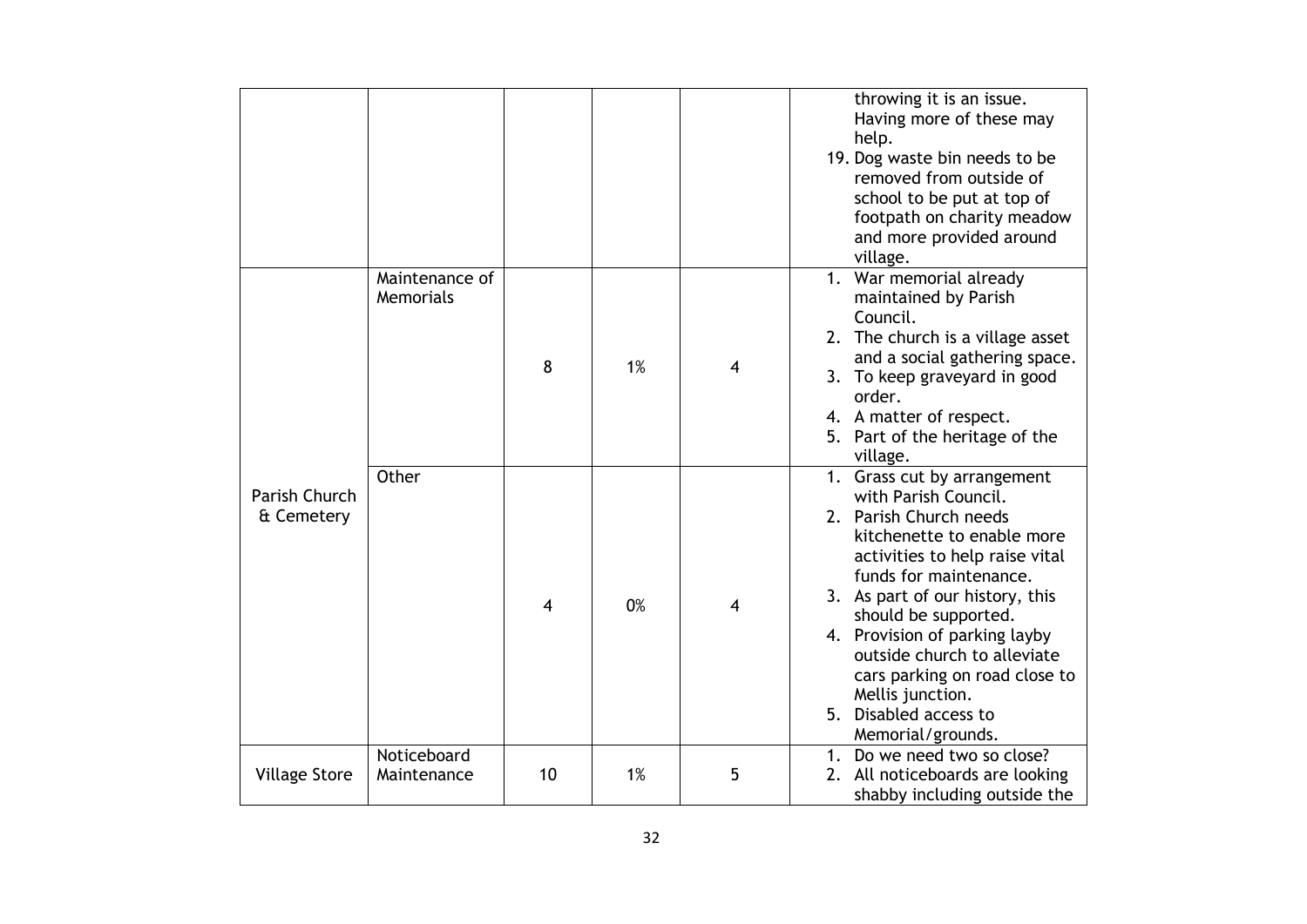|                                  |       |    |    |                | village hall - need to be<br>bigger.<br>3. Seen by everybody. Needs to<br>be improved.<br>4. Importance of info of local<br>events.<br>5. Current board is unsightly<br>and does not present a<br>reasonable image of the<br>community.                                                                                                                                                                         |
|----------------------------------|-------|----|----|----------------|-----------------------------------------------------------------------------------------------------------------------------------------------------------------------------------------------------------------------------------------------------------------------------------------------------------------------------------------------------------------------------------------------------------------|
|                                  | Other | 8  | 1% | $\overline{7}$ | 1. Store facility. Very<br>important part of our<br>community.<br>2. Assistance with<br>reinstatement of Post<br>Office.<br>3. Financial if necessary, to<br>maintain a shop in the<br>village.<br>4. Post office providing<br>proprietors agree.<br>5. It is essential that we keep<br>and value our village store<br>particularly as the village is<br>expanding.<br>6. Post Office to be located in<br>shop. |
| Primary<br>School &<br>Playgroup |       | 14 | 1% | 11             | 1. We must do this.<br>2. The school has no library as<br>space was needed for<br>classrooms - this is such a<br>basic requirement and with<br>more children attending - a<br>much needed resource.<br>3. The school can apply to the<br>CIL funding as it is part of an<br>academy trust.                                                                                                                      |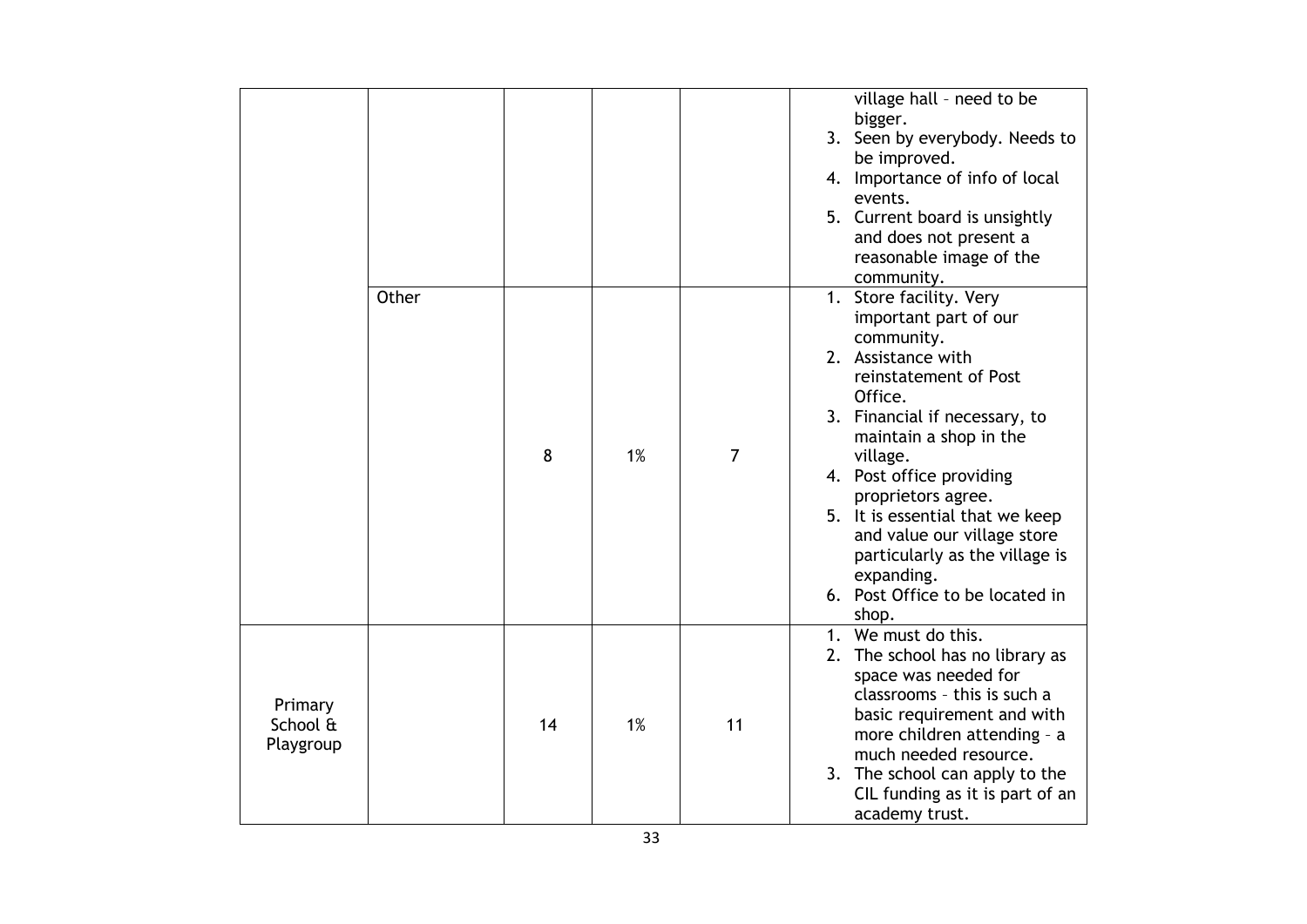| Funding      |  | 4. Need the extra space. The                              |
|--------------|--|-----------------------------------------------------------|
| New/Extended |  | school has a large number of                              |
| School       |  | pupils.                                                   |
|              |  | 5. Funding for a car park for                             |
|              |  | the school to ease traffic                                |
|              |  | congestion for local                                      |
|              |  | residents on the charity's                                |
|              |  | meadow.                                                   |
|              |  | 6. My comment here is -                                   |
|              |  | shouldn't this be funded by                               |
|              |  | the council?<br>7. Some evening activities for            |
|              |  | teenagers.                                                |
|              |  | 8. With the new houses being                              |
|              |  | built within the village there                            |
|              |  | could be insufficient places                              |
|              |  | for new school years.                                     |
|              |  | 9. Additional dwellings will                              |
|              |  | lead to higher numbers                                    |
|              |  | attending primary school and                              |
|              |  | our school needs to be                                    |
|              |  | capable of accommodating                                  |
|              |  | our village children.<br>10. With the new large           |
|              |  | development on the                                        |
|              |  | Thornham Road, I imagine                                  |
|              |  | the school could soon be not                              |
|              |  | big enough.                                               |
|              |  | 11. Would be nice to give                                 |
|              |  | playgroup something they                                  |
|              |  | wouldn't otherwise be able                                |
|              |  | to afford.                                                |
|              |  | 12. School full need spaces for                           |
|              |  | all new houses being built.<br>13. Especially as there is |
|              |  | additional housing.                                       |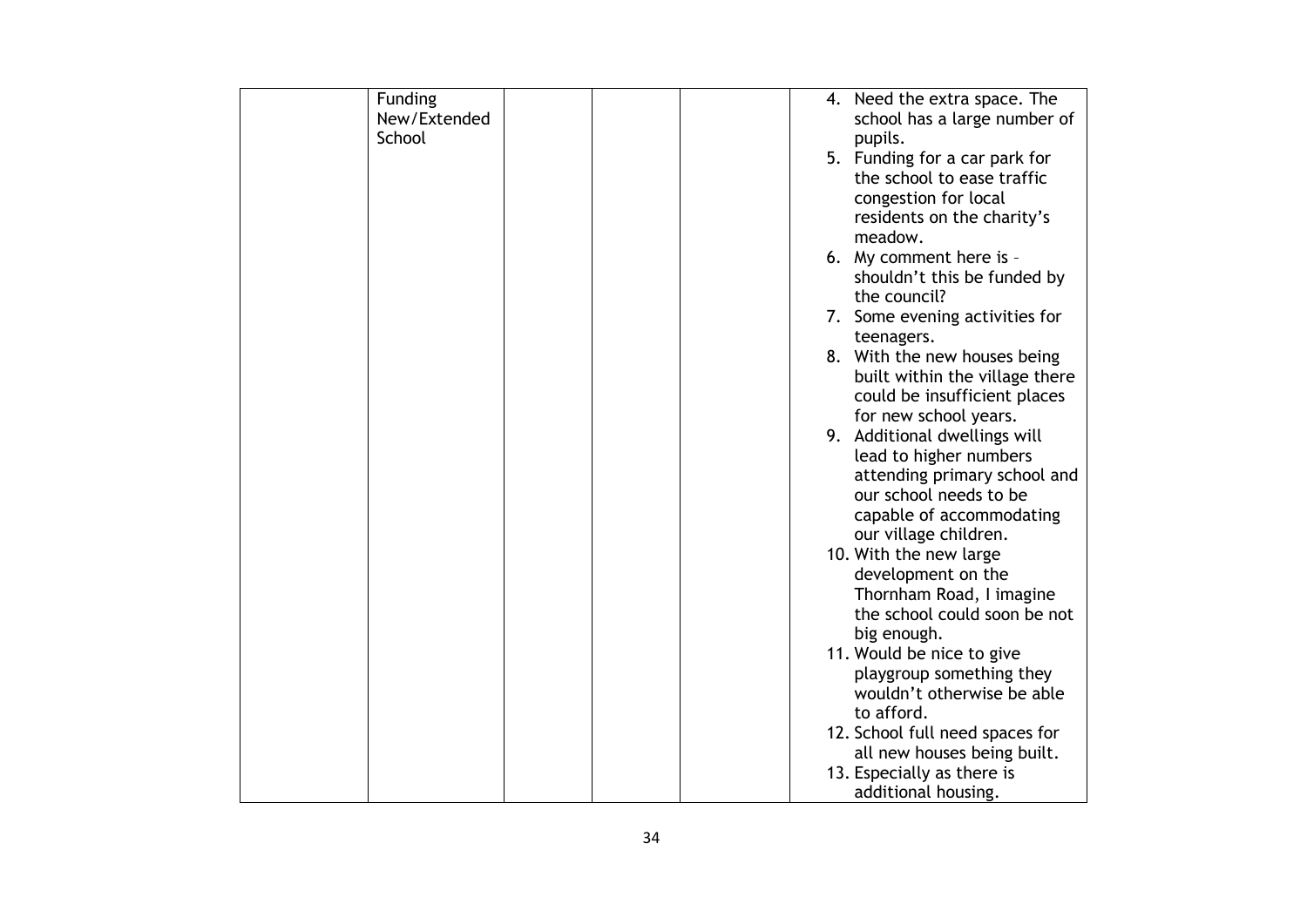|                                       |                |    |   | 14. The school already had<br>money for the 3 extra<br>classrooms it has had<br>already. Playgroup is charity<br>run needs funding to keep<br>the provision running for<br>future children. The<br>playgroup needs funding for<br>resources to extend<br>children's physical play.<br>15. As numbers of pupils<br>continue to rise, the school<br>will need to expand, and<br>more teachers and<br>equipment will be needed.                                                                                                                                                                               |
|---------------------------------------|----------------|----|---|------------------------------------------------------------------------------------------------------------------------------------------------------------------------------------------------------------------------------------------------------------------------------------------------------------------------------------------------------------------------------------------------------------------------------------------------------------------------------------------------------------------------------------------------------------------------------------------------------------|
| Specific<br>Project<br><b>Funding</b> | $\overline{4}$ | 0% | 3 | 1. Help with equipment which<br>is being funded through<br>fundraising.<br>2. The school and playgroup<br>are already a very good<br>school that provides the<br>children within the village<br>with excellent opportunities<br>but by funding projects and<br>providing updated or new<br>equipment will help the<br>school maintain this<br>excellent provision for<br>future.<br>3. Internal decoration (walls)<br>urgently needed.<br>4. Reroute public footpath at<br>rear of school to run around<br>external perimeter instead.<br>Fence around this area to<br>assist in safeguarding<br>children. |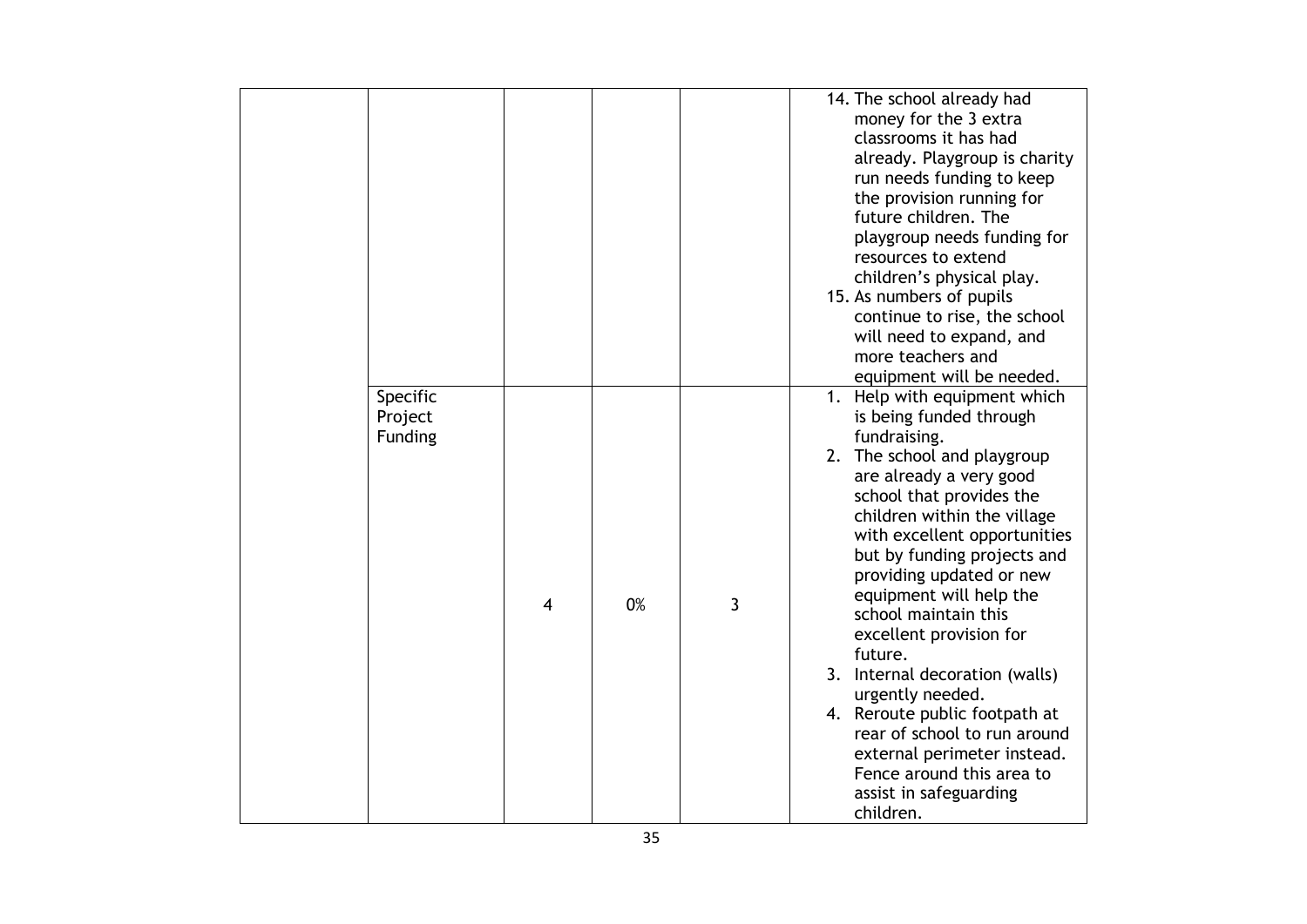|                     |                           |    |    |                | 5. Redecorating.                                                                                                                                                                                                                                                                                                                                                                                                                              |
|---------------------|---------------------------|----|----|----------------|-----------------------------------------------------------------------------------------------------------------------------------------------------------------------------------------------------------------------------------------------------------------------------------------------------------------------------------------------------------------------------------------------------------------------------------------------|
|                     | Provision of<br>Equipment | 9  | 1% | $\overline{7}$ | 1. The playgroup fund raises<br>for itself so would<br>appreciate extra money.<br>2. Essential equipment is<br>required which the school<br>cannot afford. But I would<br>have thought they have a<br>surplus of funds of their<br>own?<br>3. Covered cycle storage at<br>school would be good.<br>4. Playschool outdoor<br>equipment needed.<br>5. Make all weather running<br>facilities for use at school<br>and out of school activities. |
|                     | Other                     | 3  | 0% | 3              | 1. Additional equipment to<br>assist the transition from<br>playgroup to reception class<br>so reading materials,<br>teaching aids etc.                                                                                                                                                                                                                                                                                                       |
| <b>Village Hall</b> |                           | 44 | 4% | 23             | 1. New kitchen equipment and<br>refurbish and redesign.<br>2. Important for community<br>projects.<br>3. There is a lot of demand for<br>village hall but the current<br>hall doesn't offer what<br>neighbouring village halls<br>can so I believe the VH is<br>losing out on bookings and<br>could be so much better.<br>4. Improve and update<br>facilities or towards new<br>village hall.                                                 |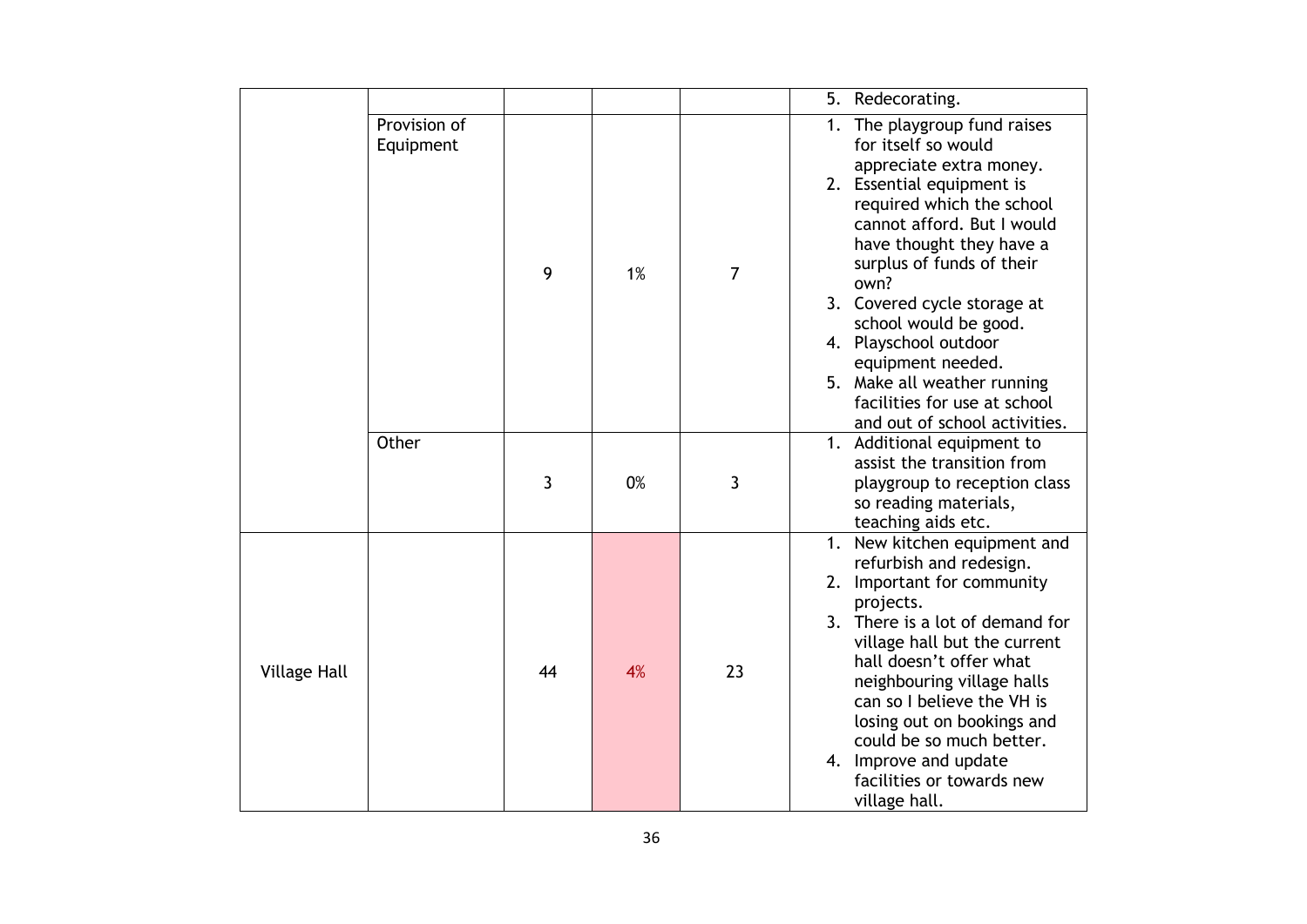|             |  |  | 5. Cost of professional            |
|-------------|--|--|------------------------------------|
| Funding for |  |  | assistance?                        |
| New Village |  |  | 6. This is probably the heart of   |
| Hall        |  |  | the community and is used          |
|             |  |  | more than anything else in         |
|             |  |  | the village.                       |
|             |  |  | 7. The current hall is showing     |
|             |  |  | its age. It can only be used       |
|             |  |  | by one group at a time. A          |
|             |  |  | new hall could have more           |
|             |  |  | rooms, allowing multiple           |
|             |  |  | activities concurrently.           |
|             |  |  | 8. Getting past its 'sell by       |
|             |  |  | date'.                             |
|             |  |  | 9. A new village hall would        |
|             |  |  | benefit the entire village. It     |
|             |  |  | is in desperate need of            |
|             |  |  | improvement, in size and           |
|             |  |  | facilities with more               |
|             |  |  | residents, a new and               |
|             |  |  | improved village hall is long      |
|             |  |  | overdue.                           |
|             |  |  | 10. Inadequate for future people   |
|             |  |  | due to housing development.        |
|             |  |  | 11. Good idea.                     |
|             |  |  | 12. New village hall is needed.    |
|             |  |  | 13. The current village hall is an |
|             |  |  | eye sore in the village. It's      |
|             |  |  | dated and run down. A              |
|             |  |  | modern cleaner hall will           |
|             |  |  | attract more bookings too.         |
|             |  |  | 14. Or to extend it.               |
|             |  |  | 15. The number of village          |
|             |  |  | residents would lead to a          |
|             |  |  | community centre. Our              |
|             |  |  | village hall has done us well,     |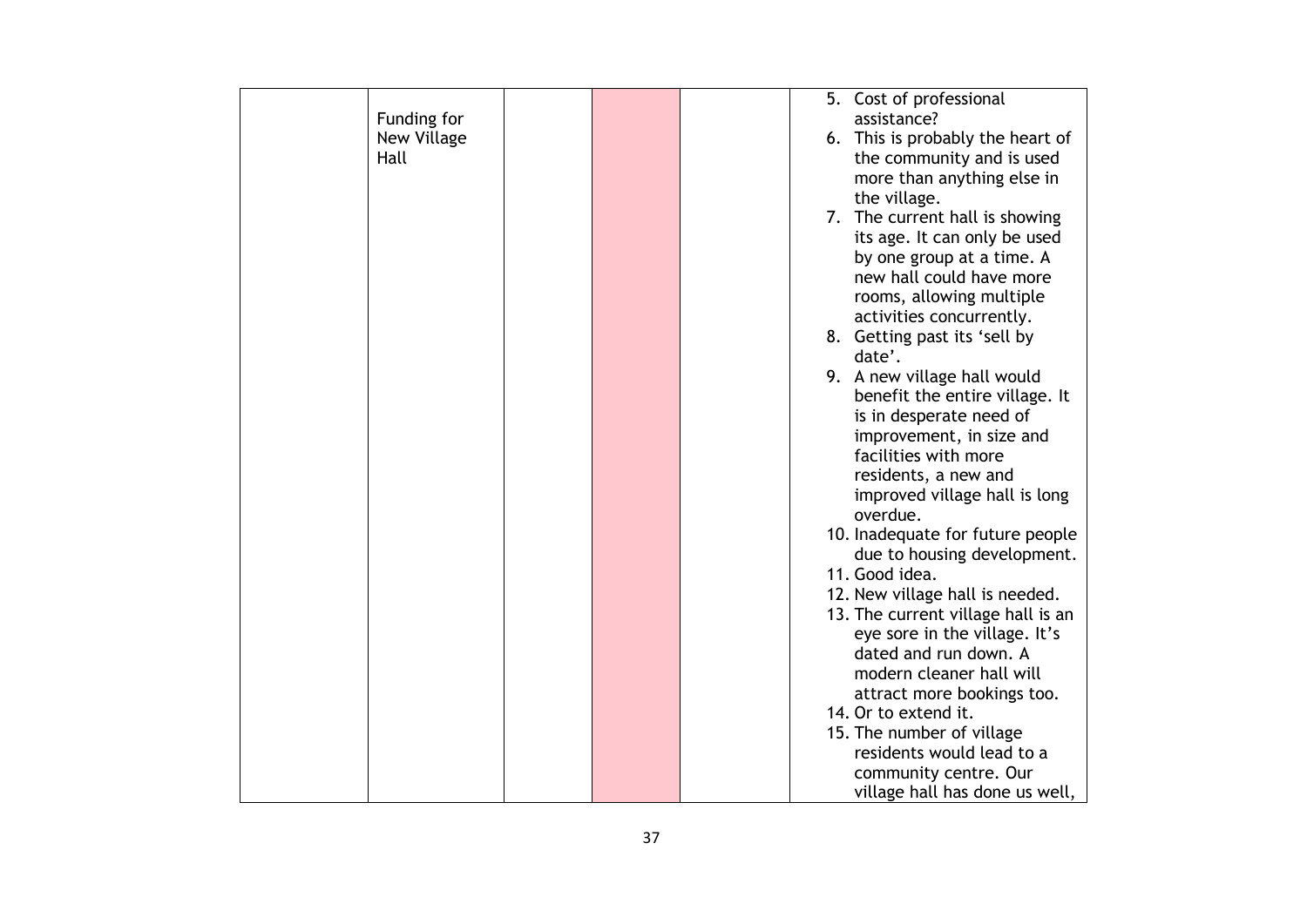|                |    |    |    | but it is dated and                                   |
|----------------|----|----|----|-------------------------------------------------------|
|                |    |    |    | outgrown.<br>16. Would benefit lots of people         |
|                |    |    |    | - not just young or old.                              |
|                |    |    |    | 17. Should be the centre for the                      |
|                |    |    |    | whole community. Should be                            |
|                |    |    |    | 'green' for energy.                                   |
|                |    |    |    | 18. The present village hall                          |
|                |    |    |    | needs updating and more                               |
|                |    |    |    | provision e.g. small meeting<br>room.                 |
|                |    |    |    | 19. Current hall no longer fit for                    |
|                |    |    |    | purpose in today's age.                               |
|                |    |    |    | Needs to be on playing field.                         |
|                |    |    |    | 20. Always used by lots of                            |
|                |    |    |    | organisations and hub of<br>village.                  |
|                |    |    |    | 21. Absolutely - about time!                          |
|                |    |    |    | 22. More widely used by people                        |
|                |    |    |    | and people further afield. If                         |
|                |    |    |    | it was bigger and modern.                             |
|                |    |    |    | 23. Needs to be fit for purpose.                      |
|                |    |    |    | Groups such as Silver Band,<br>W.I. Jubilee Singers - |
|                |    |    |    | practice/meeting room, lots                           |
|                |    |    |    | of storage and equipped                               |
|                |    |    |    | kitchen.                                              |
|                |    |    |    | 24. The village hall should have                      |
|                |    |    |    | been built when the school                            |
|                |    |    |    | was built in early 2000<br>(committee at the time     |
|                |    |    |    | made the wrong decision).                             |
| Specific       |    |    |    | 1. As committee see fit.                              |
| Project        | 19 | 2% | 16 | 2. I think a lock up shed type                        |
| <b>Funding</b> |    |    |    | building to store play                                |
|                |    |    |    | equipment to baby and                                 |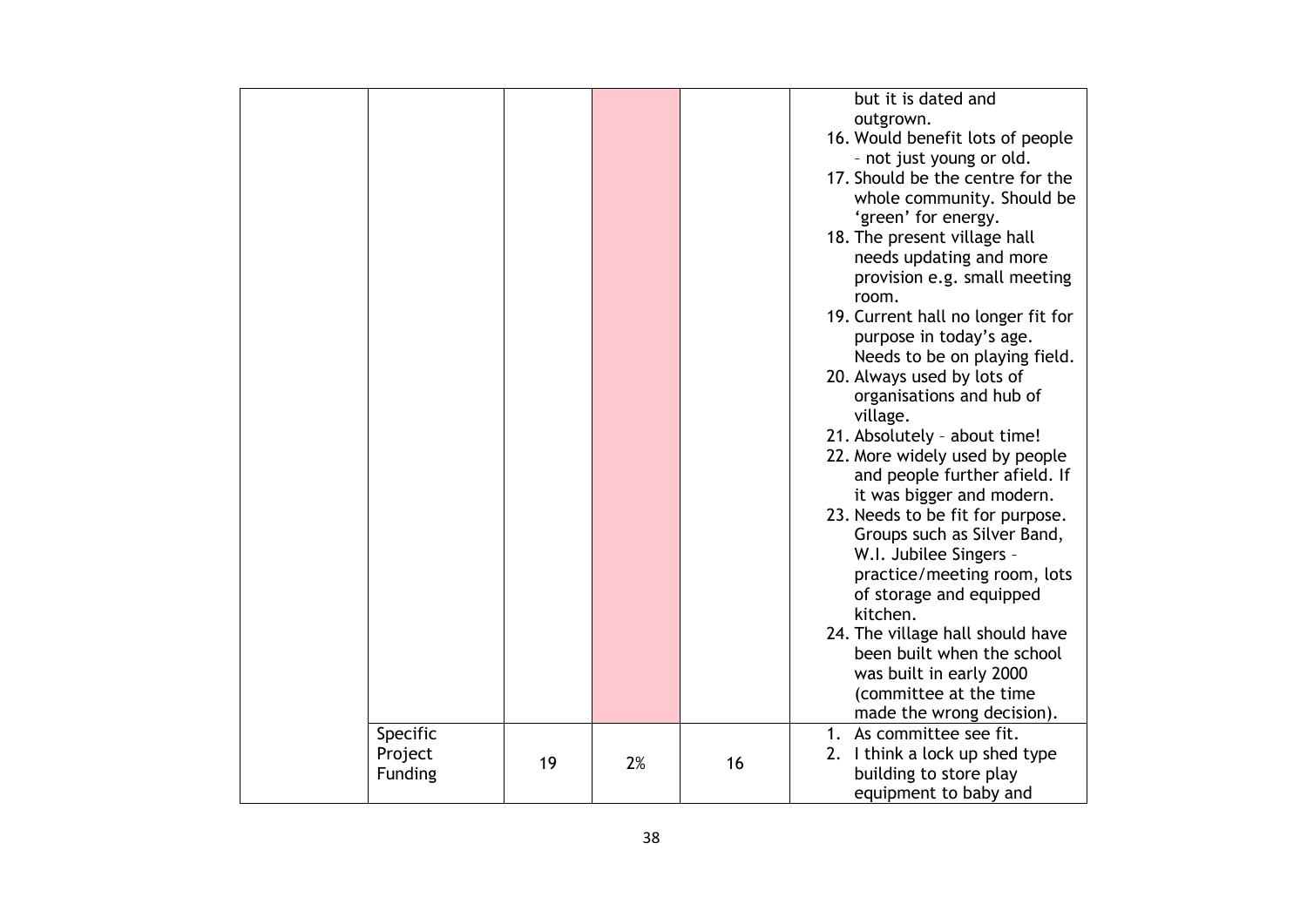|  |  |    | toddler group etc would be       |
|--|--|----|----------------------------------|
|  |  |    | good as not enough storage.      |
|  |  |    | 3. Hub of the community any      |
|  |  |    | improvements will increase       |
|  |  |    | usage.                           |
|  |  |    | 4. WIFI availability.            |
|  |  |    | 5. As and when needed.           |
|  |  |    |                                  |
|  |  | 6. | To improve the village hall.     |
|  |  |    | 7. Funding for regular craft     |
|  |  |    | fayres                           |
|  |  |    | 8. This is an invaluable village |
|  |  |    | resource - need specific         |
|  |  |    | funding to assist with           |
|  |  |    | maintenance and repairs and      |
|  |  |    | extending the facilities. We     |
|  |  |    | understand the village hall      |
|  |  |    | would not be eligible to be      |
|  |  |    | rebuilt as it is in reasonably   |
|  |  |    | good state, which is a shame     |
|  |  |    | as a modern, eco-friendly        |
|  |  |    | rebuild would be a great         |
|  |  |    | asset to the village.            |
|  |  |    | 9. Refurbishment of kitchen to   |
|  |  |    | catering standard. This is a     |
|  |  |    |                                  |
|  |  |    | community asset used by          |
|  |  |    | many groups so equipment         |
|  |  |    | needs to be substantial          |
|  |  |    | perhaps would book for more      |
|  |  |    | private things and thus more     |
|  |  |    | income for maintenance.          |
|  |  |    | 10. Refurbishment                |
|  |  |    | 11. Side extension? For storage  |
|  |  |    | space or silver band use.        |
|  |  |    | 12. New kitchen needed. Village  |
|  |  |    | Hall important as a hub for      |
|  |  |    | community activities.            |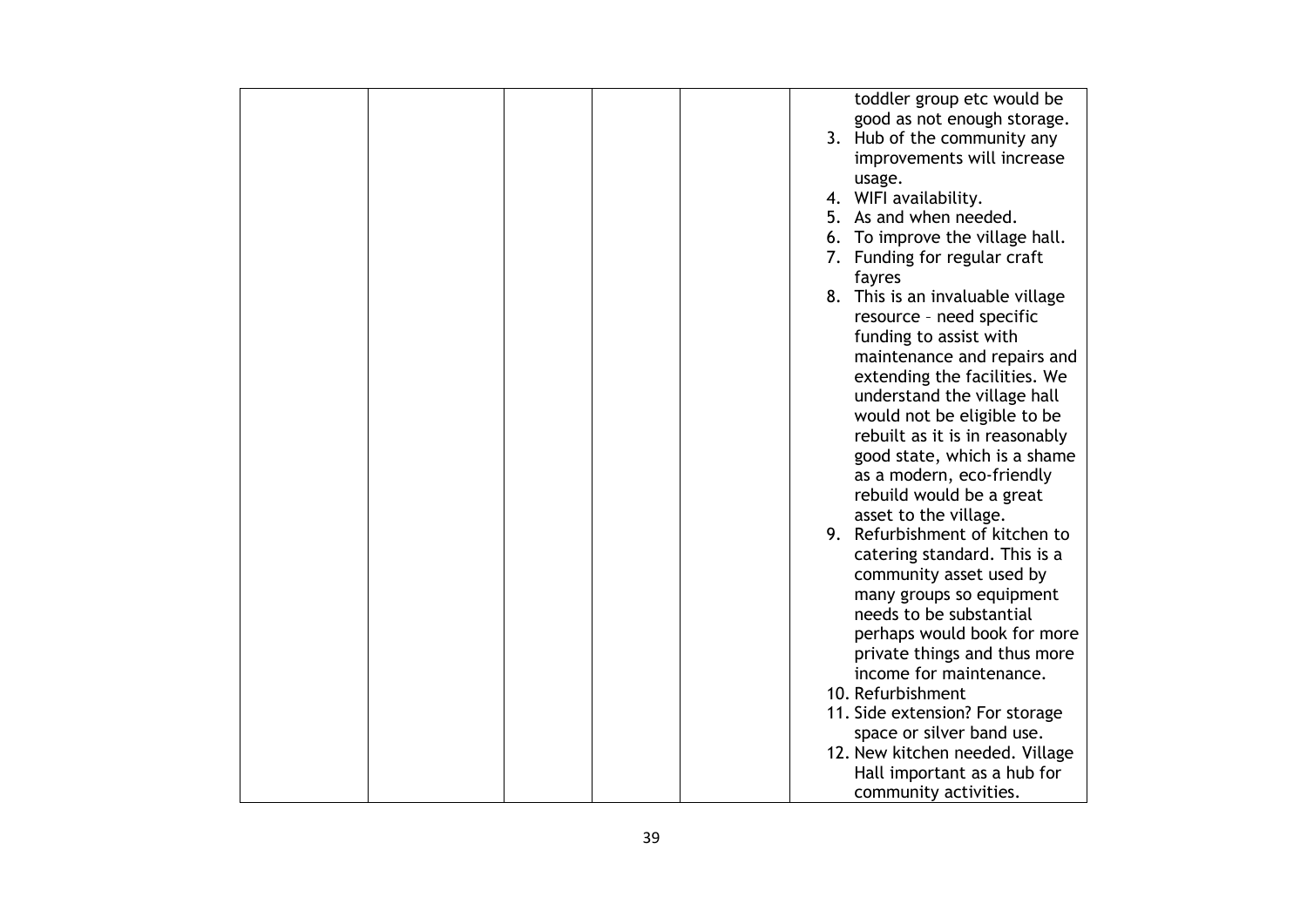| Provision of<br>Equipment |    |    |    | 13. Kitchen refurbishment with<br>further decoration of the<br>hall, the hall is used by most<br>of the villagers and<br>organisations mentioned in<br>this survey.<br>Expresso coffee machine.<br>1.<br>2. Funding towards general<br>upgrades and improvement.<br>3. New screen and projector.<br>4. Kitchen etc                                                                                                                                                                  |
|---------------------------|----|----|----|-------------------------------------------------------------------------------------------------------------------------------------------------------------------------------------------------------------------------------------------------------------------------------------------------------------------------------------------------------------------------------------------------------------------------------------------------------------------------------------|
|                           | 10 | 1% | 6  | 5. Village hall urgently needs<br>safe access steps to stage<br>current units either no<br>handrails or just one loose<br>wooden one.<br>6. Could there be a projector,<br>screen and sound system<br>installed to enable<br>presentations to be<br>delivered well. This could<br>also be used to develop a<br>film screening club like what<br>they have at Thornham<br>Village Hall which proves<br>popular and can generate<br>another source of income for<br>the village hall. |
| Other                     | 11 | 1% | 10 | 1. Village Hall is a very<br>important facility so would<br>support funding<br>maintenance. Improvements<br>project or equipment<br>funding.<br>2. Updating. Decorating<br>throughout. Subdued<br>lighting.                                                                                                                                                                                                                                                                         |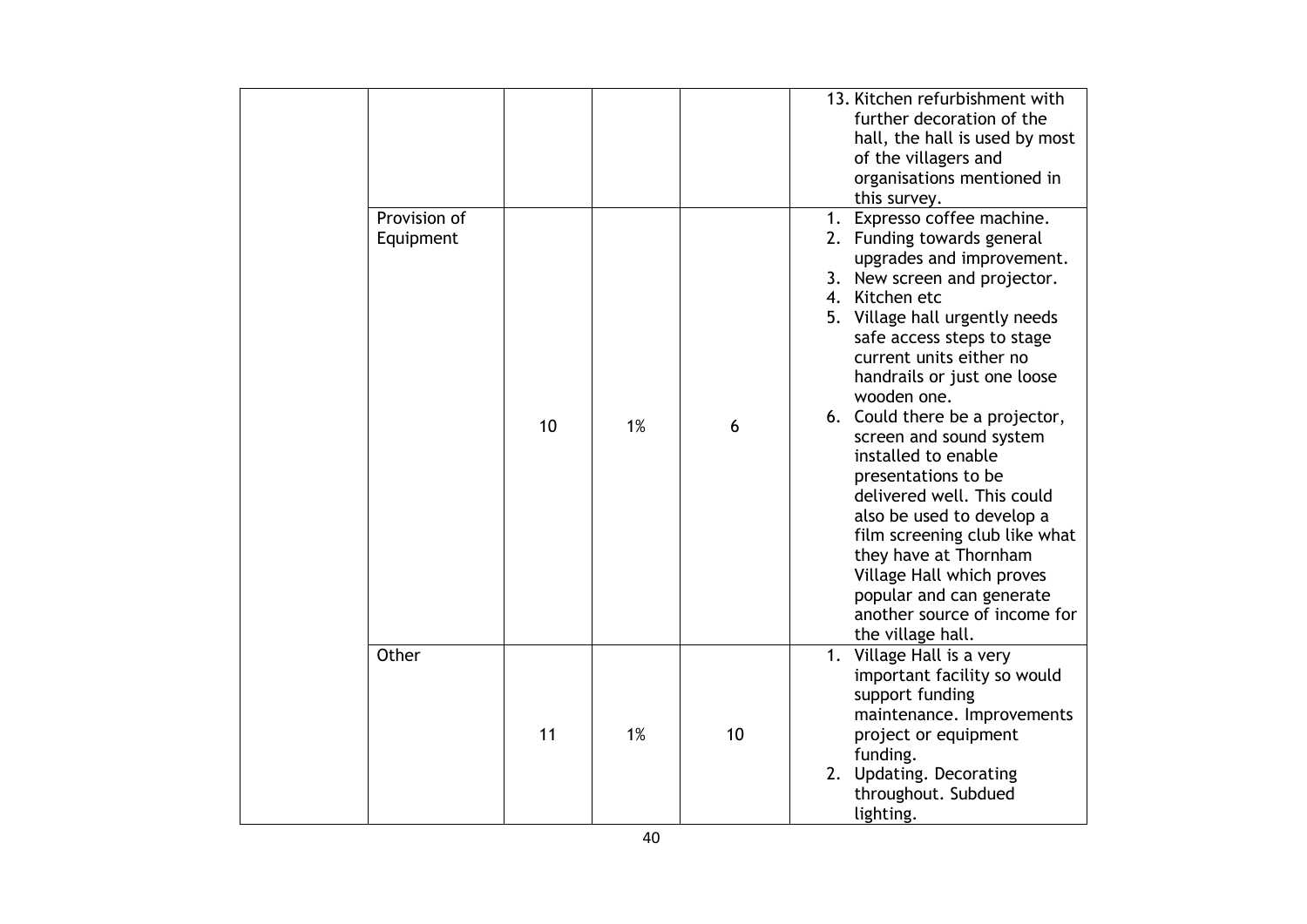|            |                         |                |    |                | 3. Convert village hall to<br>village clubhouse and bar<br>(with full on licence) as pub<br>is not family friendly!<br>4. The village hall is a terrific<br>resource and should be<br>improved in whatever way.<br>5. Funding towards general<br>upgrades and improvement.<br>6. Maintenance of existing<br>village hall.<br>7. Ongoing maintenance /<br>repair of existing VH.<br>8. Double glazing for windows.<br>9. The village hall is not worth<br>refurbishment - we have<br>wasted money. A new hall<br>was required many years<br>ago.<br>10. Help to complete project<br>and new kitchen.<br>11. Provision of defibrillator if<br>not already in situ (I'm new<br>here). |
|------------|-------------------------|----------------|----|----------------|------------------------------------------------------------------------------------------------------------------------------------------------------------------------------------------------------------------------------------------------------------------------------------------------------------------------------------------------------------------------------------------------------------------------------------------------------------------------------------------------------------------------------------------------------------------------------------------------------------------------------------------------------------------------------------|
| Allotments | Additional<br>Provision | $\overline{2}$ | 0% | $\overline{2}$ | 1. Located in Gislingham. Many<br>elderly residents or young<br>families are excluded from<br>Thornham due to time<br>restrictions and lack of<br>transport.<br>2. An allotment within walking<br>distance of the village would<br>be nice. Unless you have a<br>car, Thornham is impossible.                                                                                                                                                                                                                                                                                                                                                                                      |
| Libraries  | Provision               | 5              | 0% | 3              | 1. Encourage more people to<br>use it or else we will lose it.                                                                                                                                                                                                                                                                                                                                                                                                                                                                                                                                                                                                                     |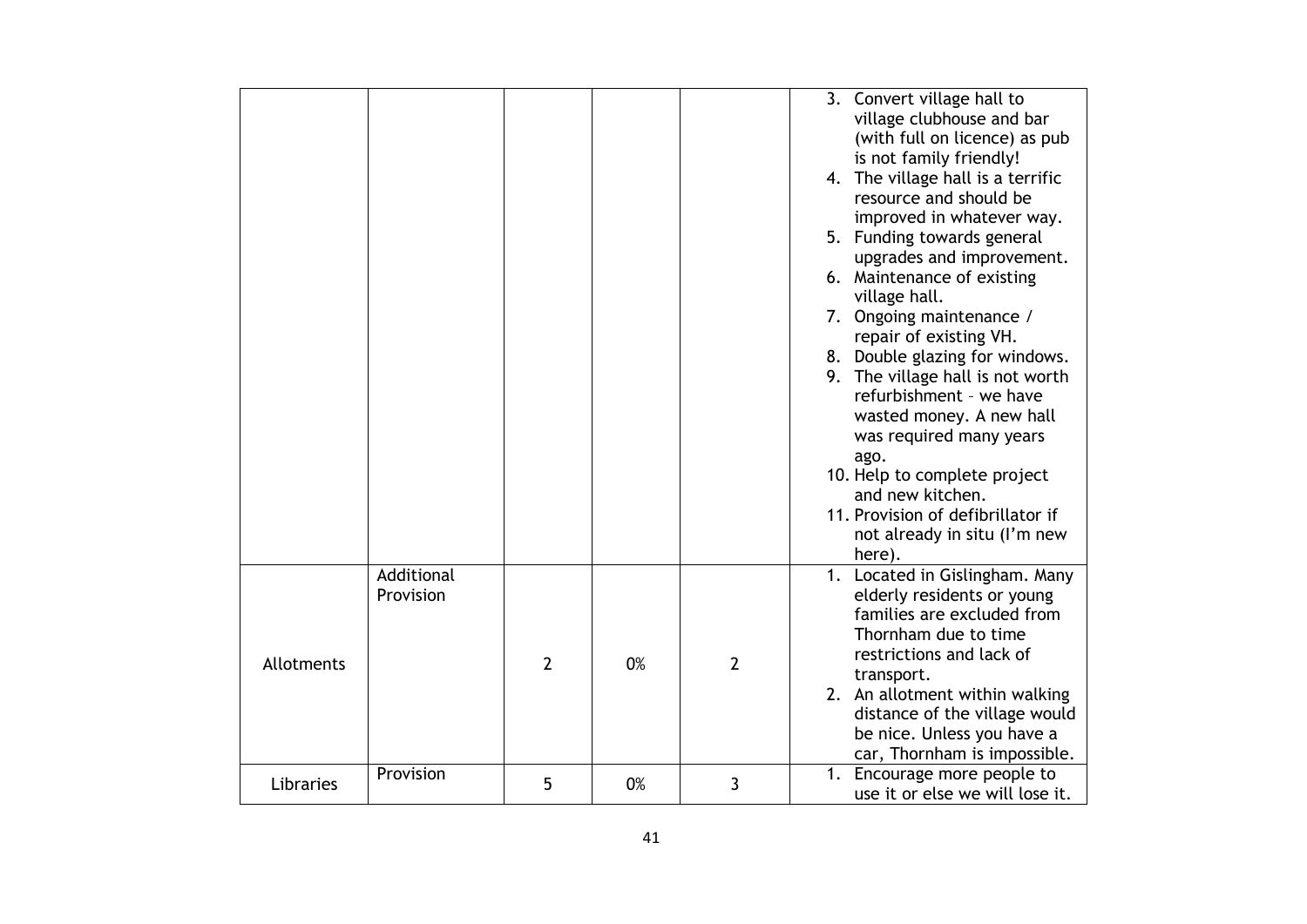|                     |                                     |                |    |             | 2. As mentioned previously -<br>library at school.<br>3. Ensure mobile library visits<br>weekly for those who can't<br>drive.                                                                                                                                                                                                                                                                                                                                                                                                                                                                                                                      |
|---------------------|-------------------------------------|----------------|----|-------------|----------------------------------------------------------------------------------------------------------------------------------------------------------------------------------------------------------------------------------------------------------------------------------------------------------------------------------------------------------------------------------------------------------------------------------------------------------------------------------------------------------------------------------------------------------------------------------------------------------------------------------------------------|
|                     | Improvement<br>to Mobile<br>Service | $\overline{2}$ | 0% | $\mathbf 0$ |                                                                                                                                                                                                                                                                                                                                                                                                                                                                                                                                                                                                                                                    |
| Crime<br>Prevention | Funding for<br><b>PCSO</b>          | 13             | 1% | 8           | Total lack of police presence<br>1.<br>in village.<br>2. Either - increase in<br>population.<br>3. No<br>4. I think we are all concerned<br>with our safety and security.<br>5. Co-ordination of crime<br>prevention with more visible<br>presence and greater<br>support for neighbourhood<br>vigilance.<br>6. Visual presence would be<br>very reassuring for the<br>residents.<br>7. To enable the police staff to<br>visit the village more often<br>to deter crime and anti-<br>social behaviour.<br>8. Although village currently<br>self-policing with increased<br>housing larger population<br>may/will need access to<br>police support. |
|                     | Funding for<br>Community<br>Warden  | 12             | 1% | 3           | Useful to have a visual<br>$1_{\cdot}$<br>presence.<br>2. As village grows so will<br>potential crime.                                                                                                                                                                                                                                                                                                                                                                                                                                                                                                                                             |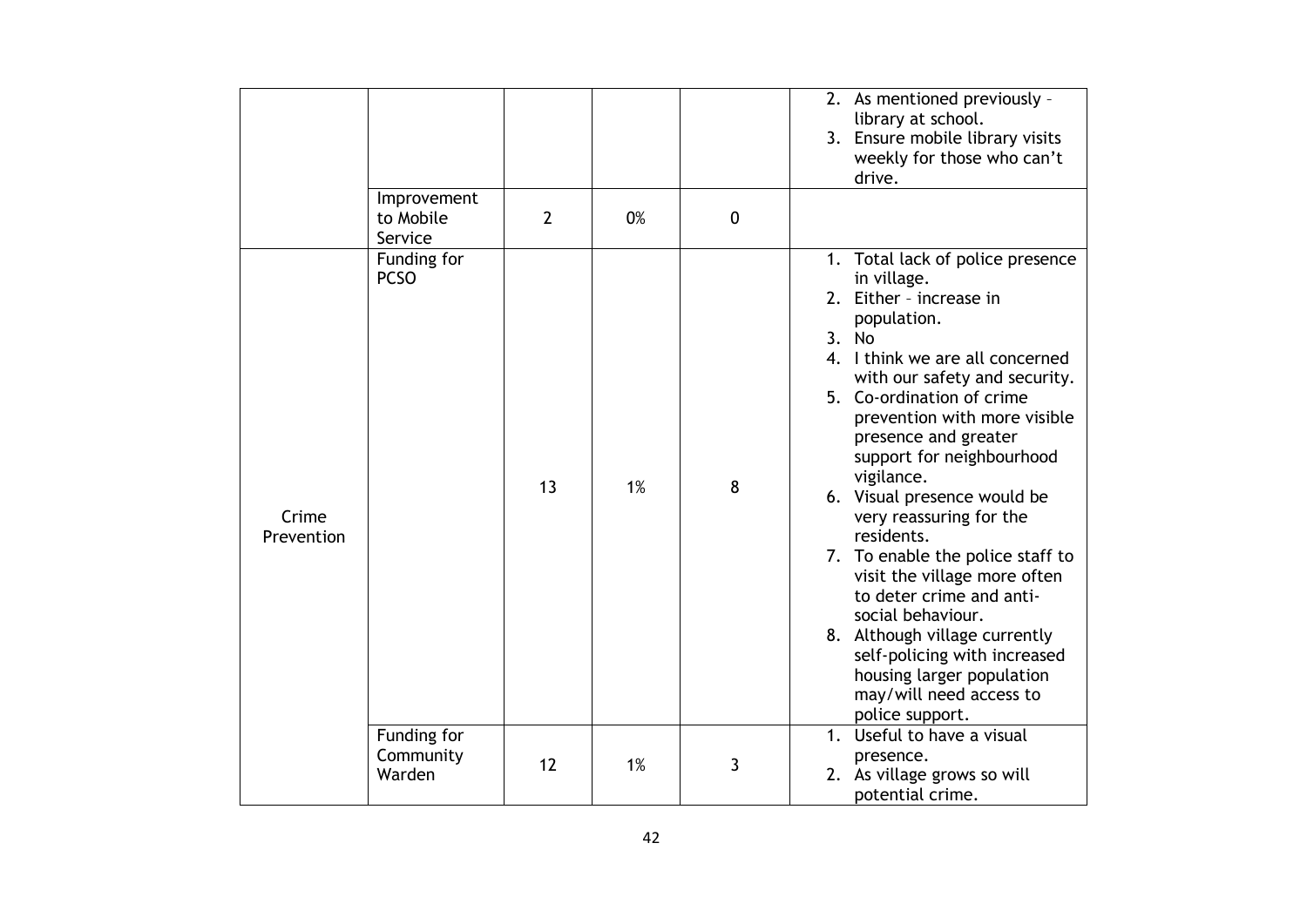|                               |                    |                |    |                | 3. Either - increase in                                    |
|-------------------------------|--------------------|----------------|----|----------------|------------------------------------------------------------|
|                               |                    |                |    |                | population.                                                |
|                               |                    |                |    |                | 4. Visible eyes and ears. Always                           |
|                               |                    |                |    |                | a positive thing!                                          |
|                               | Other              |                |    |                | 1. I would like to see a group                             |
|                               |                    |                |    |                | reporting to the                                           |
|                               |                    | $\overline{2}$ |    |                | Neighbourhood Watch co-                                    |
|                               |                    |                | 0% | $\overline{2}$ | ordinator providing greater<br>information.                |
|                               |                    |                |    |                | 2. It would be nice to see                                 |
|                               |                    |                |    |                | police in village more often.                              |
|                               | Gislingham         |                |    |                | 1. Grant towards new building                              |
|                               | <b>Silver Band</b> |                |    |                | project.                                                   |
|                               |                    |                |    |                | 2. Contribution to new band                                |
|                               |                    |                |    |                | hut.                                                       |
|                               |                    |                |    |                | 3. Silver band premises a vital                            |
|                               |                    |                |    |                | social and education                                       |
|                               |                    |                |    |                | resource or a village where                                |
|                               |                    |                |    |                | private music lessons may by                               |
|                               |                    |                |    |                | unaffordable for many.                                     |
|                               |                    |                |    |                | 4. A wonderful resource.                                   |
|                               |                    |                |    |                | 5. The band is open to all ages                            |
| Social Groups<br>& Activities |                    | 21             | 2% | 16             | and abilities and has                                      |
| Funding for:                  |                    |                |    |                | supported the community for<br>130 years. The current band |
|                               |                    |                |    |                | hut is not fit for purpose.                                |
|                               |                    |                |    |                | 6. Bigger band hut.                                        |
|                               |                    |                |    |                | 7. Funding for new band hut,                               |
|                               |                    |                |    |                | uniforms and musical                                       |
|                               |                    |                |    |                | instruments. Oldest brass                                  |
|                               |                    |                |    |                | band in Suffolk!                                           |
|                               |                    |                |    |                | 8. Both of these organisations                             |
|                               |                    |                |    |                | should be funded by                                        |
|                               |                    |                |    |                | members (as they are).                                     |
|                               |                    |                |    |                | 9. Support for building of new                             |
|                               |                    |                |    |                | band hut for rehearsals,                                   |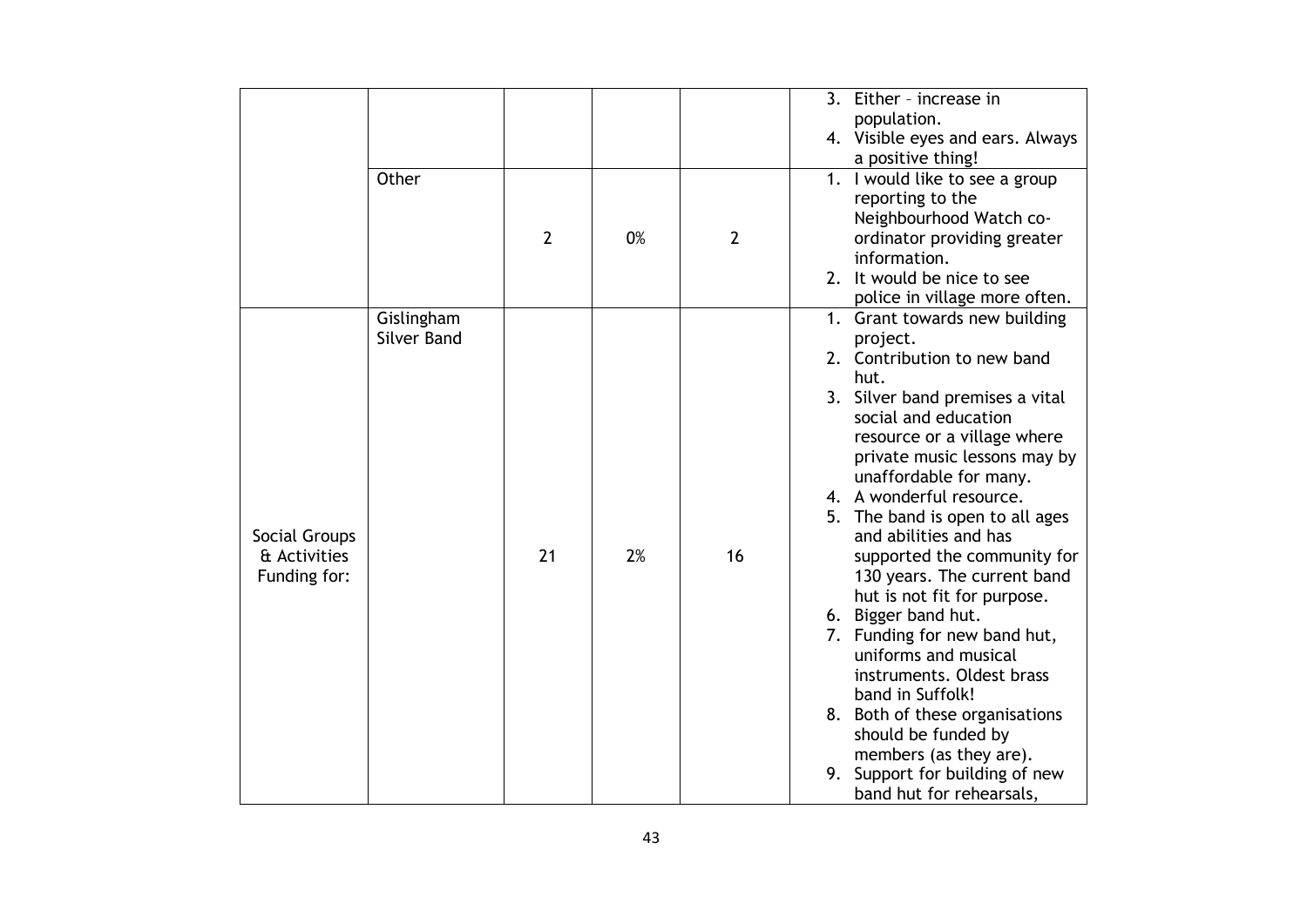|                     |                |    |   | storage of equipment and<br>use by other groups.<br>10. Towards provision of new<br>premises which would also<br>be used for meetings of<br>smaller community groups<br>rather than village hall.<br>11. Hut rebuild for use by other<br>small groups.<br>12. Unique to village.<br>13. New band hut urgently<br>needed.<br>14. Funds for new band hut.<br>15. Help towards new band hut,<br>uniforms, instruments etc.<br>They do amazing work<br>especially encouraging the<br>young musicians.<br>16. Rehearsal/storage facilities<br>at village hall.<br>17. Deserves help to improve<br>hut. Provides activity for<br>young and old (but need to<br>be seen more in village in<br>return). |
|---------------------|----------------|----|---|-------------------------------------------------------------------------------------------------------------------------------------------------------------------------------------------------------------------------------------------------------------------------------------------------------------------------------------------------------------------------------------------------------------------------------------------------------------------------------------------------------------------------------------------------------------------------------------------------------------------------------------------------------------------------------------------------|
| <b>Variety Club</b> | $\overline{7}$ | 1% | 5 | 1. It's role in bringing people<br>together.<br>2. Both of these organisations<br>should be funded by<br>members (as they are).<br>3. The variety club has made<br>improvements to the village<br>hall through their own funds<br>e.g. curtains, lighting, which<br>benefits all users of the<br>village hall. There is scope<br>to make significantly more                                                                                                                                                                                                                                                                                                                                     |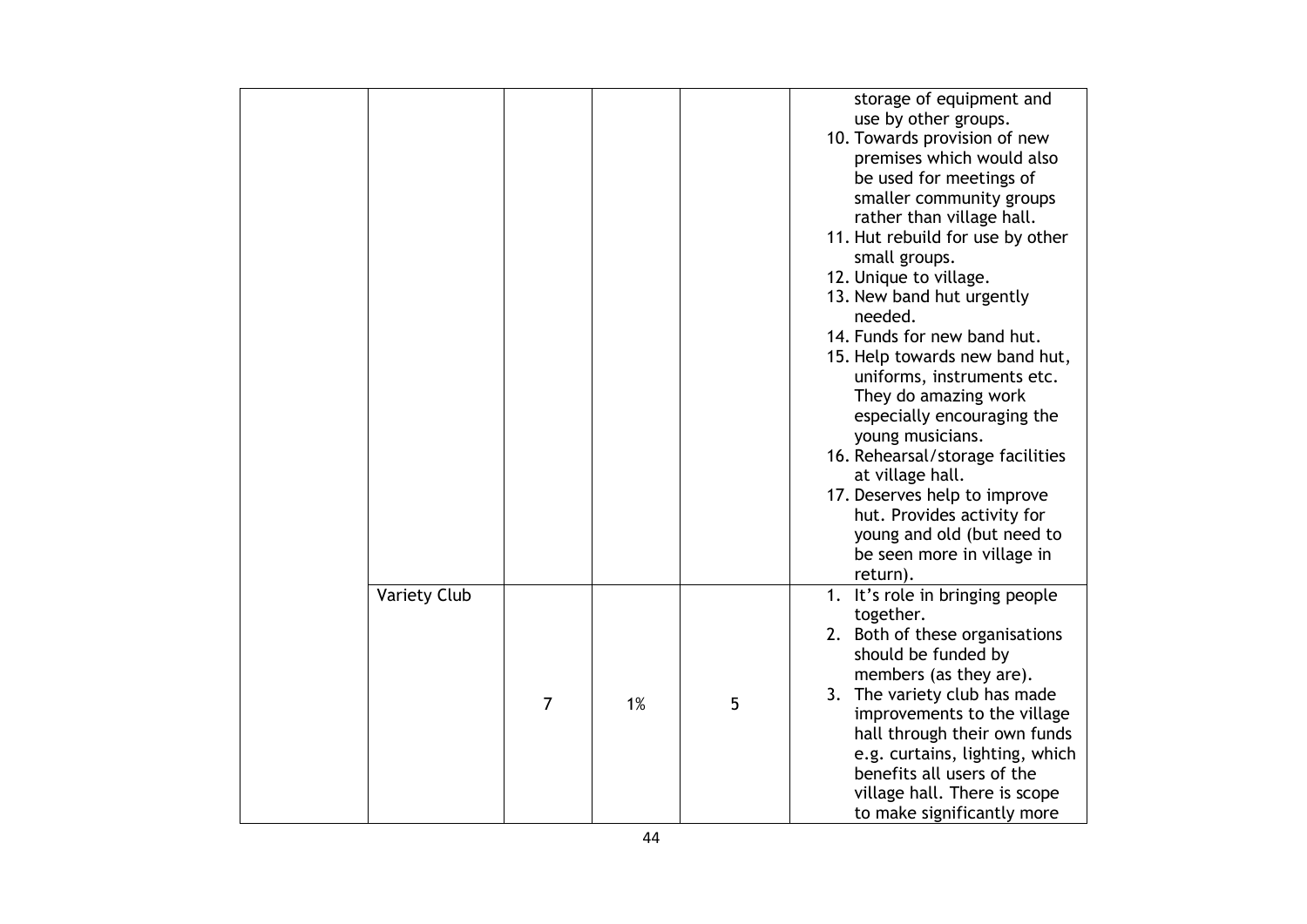|                                    |             |    |                | improvements with<br>additional funds e.g.<br>improved stage, sound etc.<br>Has become an essential<br>4.<br>part of our community and<br>deserves support.<br>Excellent shows and worth<br>5 <sub>1</sub><br>providing more funding.<br>6. Green room / storage<br>facilities. |
|------------------------------------|-------------|----|----------------|---------------------------------------------------------------------------------------------------------------------------------------------------------------------------------------------------------------------------------------------------------------------------------|
| Women's<br>Institute               | 1           | 0% | 1              | 1. Central to village life.                                                                                                                                                                                                                                                     |
| Jubilee Singers                    | 3           | 0% | 1              | Support for building of new<br>1.<br>band hut, also used for<br>rehearsals by this group.                                                                                                                                                                                       |
| <b>Village Bell</b><br>ringers     | 1           | 0% | 1              | 1. To maintain village culture.                                                                                                                                                                                                                                                 |
| Friends of St<br>Mary's            | 6           | 1% | $\overline{2}$ | 1. Parish church used by the<br>majority of the population<br>and christenings, weddings,<br>funerals. Church is very<br>expensive to maintain -<br>benefit the parish.<br>2. Central to village life.<br>3. Yes! The church is the<br>centre of the village spirit.            |
| Gislingham<br><b>Wives</b>         | $\mathbf 0$ | 0% | $\mathbf 0$    | 1. Who are they?<br>No Not open to all<br>2.<br>wives/invitation only.                                                                                                                                                                                                          |
| Friends of<br>Gislingham<br>School | 6           | 1% | 3              | Lots of local children would<br>1 <sub>1</sub><br>benefit from extra funding<br>for FOGS.<br>2. Funding for primary school<br>and pre-school to spend on<br>what they need.                                                                                                     |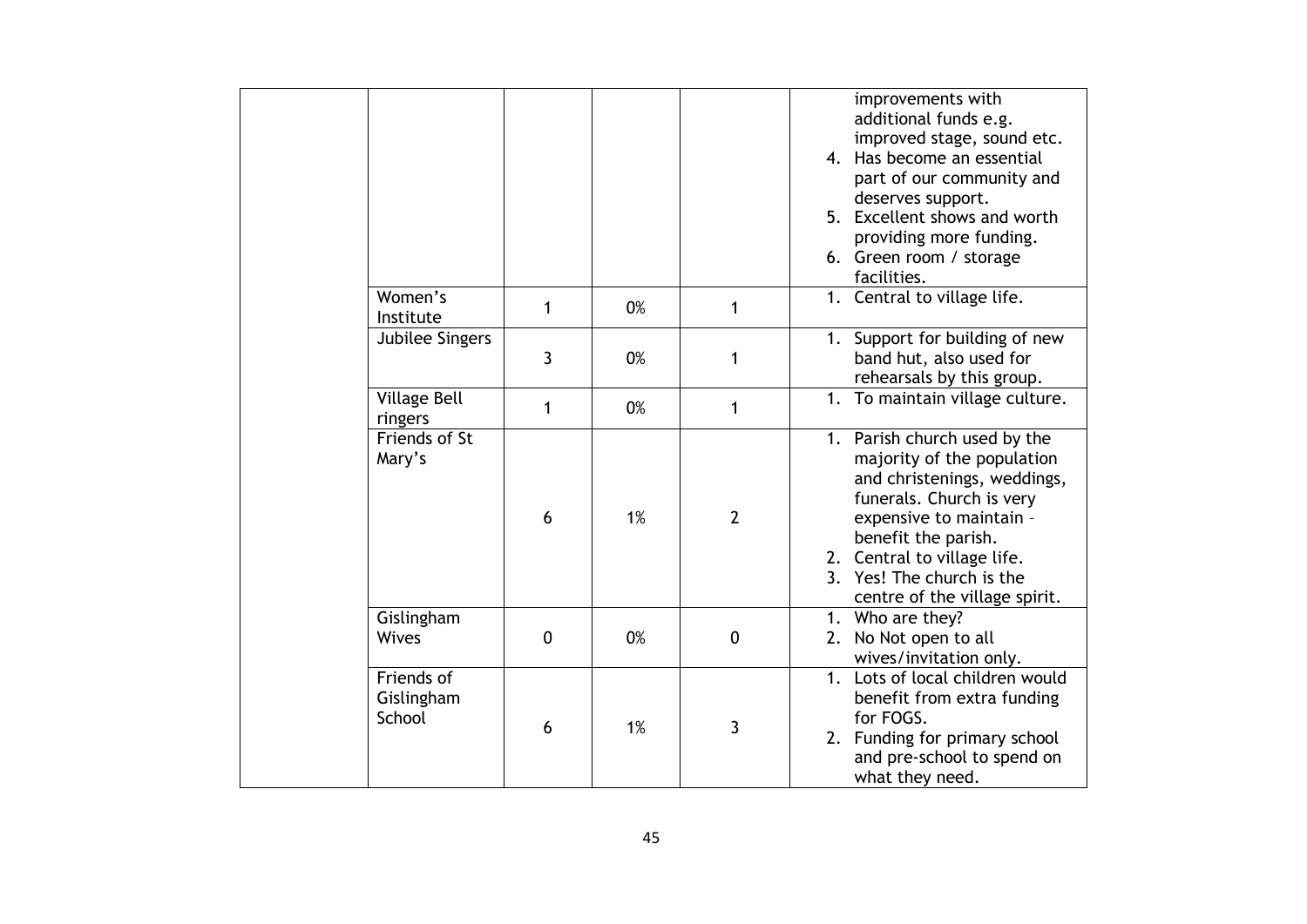|                                   |    |    |    | 3. To assist in the funding of<br>school trips to ensure all get<br>the opportunities.                                                                                                                                                                                                                                                                                                                                                                                                                                                                                                                                                                                          |
|-----------------------------------|----|----|----|---------------------------------------------------------------------------------------------------------------------------------------------------------------------------------------------------------------------------------------------------------------------------------------------------------------------------------------------------------------------------------------------------------------------------------------------------------------------------------------------------------------------------------------------------------------------------------------------------------------------------------------------------------------------------------|
| <b>Regular Coffee</b><br>Mornings | 10 | 1% | 3  | 1. There are a lot of stay at<br>home mums in the area.<br>2. Especially during winter<br>when older people seem to<br>be lonelier.<br>3. Perhaps including films or<br>short talks to encourage all<br>to get to know each other.                                                                                                                                                                                                                                                                                                                                                                                                                                              |
| Educational<br><b>Classes</b>     | 14 | 1% | 11 | 1. Travel fees to education<br>classes expensive.<br>2. Yoga, craft, first aid,<br>gardening.<br>3. Basic computer class.<br>4. Further education classes to<br>save travelling great<br>distances.<br>5. Adult learning classes non-<br>existent.<br>6. IT. Exercise classes for the<br>elderly.<br>7. Computer classes for the<br>elderly. Language classes?<br>8. As there is none or very few<br>in the local area. Some are<br>too far afield.<br>9. Lack of provision in the<br>neighbourhood. Very little<br>on offer locally.<br>10. Increased funding supporting<br>life skills and use of<br>technology, suitable for all<br>ages. Also covering health<br>education. |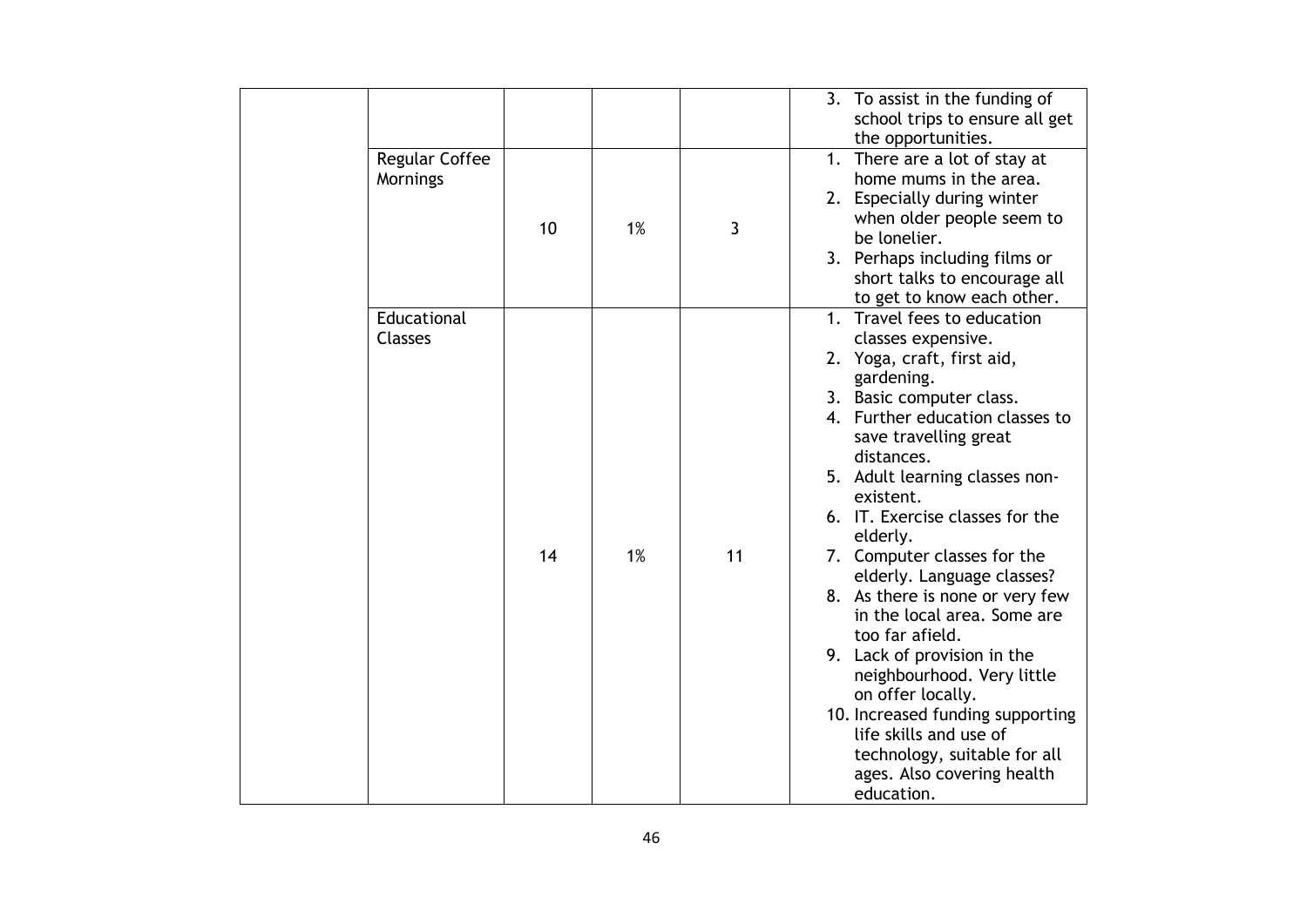|                                |                |    |                | 11. Evening and day classes in a                                                                                                                                                                                                                                                                                                                                                                                                                                                                                                                                                                                                                                                                                                                                                                            |
|--------------------------------|----------------|----|----------------|-------------------------------------------------------------------------------------------------------------------------------------------------------------------------------------------------------------------------------------------------------------------------------------------------------------------------------------------------------------------------------------------------------------------------------------------------------------------------------------------------------------------------------------------------------------------------------------------------------------------------------------------------------------------------------------------------------------------------------------------------------------------------------------------------------------|
|                                |                |    |                | variety of subjects.                                                                                                                                                                                                                                                                                                                                                                                                                                                                                                                                                                                                                                                                                                                                                                                        |
| Entertainment<br>(Films, etc.) | 14             | 1% | 8              | Equipment needed can be<br>1.<br>considered as infrastructure.<br>Films can be shown that<br>appeal to wide age - range.<br>2. A cinema group in the village<br>hall / band hut.<br>3. Film nights at village hall.<br>4. Film nights.<br>5. Film, lectures, talks once a<br>month.<br>6. Many local villages have<br>great entertainment such as<br>film nights - would be great<br>to invest in providing this<br>service in the village hall.<br>7. Film night in village hall.<br>8. Could there be a projector,<br>screen and sound system<br>installed to enable<br>presentations to be<br>delivered well. This could<br>also be used to develop a<br>film screening club like what<br>they have at Thornham<br>Village Hall which proves<br>popular and can generate<br>another source of income for |
| Arts & Crafts                  |                |    |                | the village hall.                                                                                                                                                                                                                                                                                                                                                                                                                                                                                                                                                                                                                                                                                                                                                                                           |
|                                | $\mathbf{3}$   | 0% | $\overline{2}$ | Brings people together.<br>1.<br>2. Craft lessons during the day<br>and boardgames.                                                                                                                                                                                                                                                                                                                                                                                                                                                                                                                                                                                                                                                                                                                         |
| <b>Book Club</b>               | $\overline{2}$ | 0% | $\mathbf 0$    |                                                                                                                                                                                                                                                                                                                                                                                                                                                                                                                                                                                                                                                                                                                                                                                                             |
| <b>Hiking Club</b>             | $\mathbf{3}$   | 0% | 1              | 1. Lots of people walk so<br>developing a group like this                                                                                                                                                                                                                                                                                                                                                                                                                                                                                                                                                                                                                                                                                                                                                   |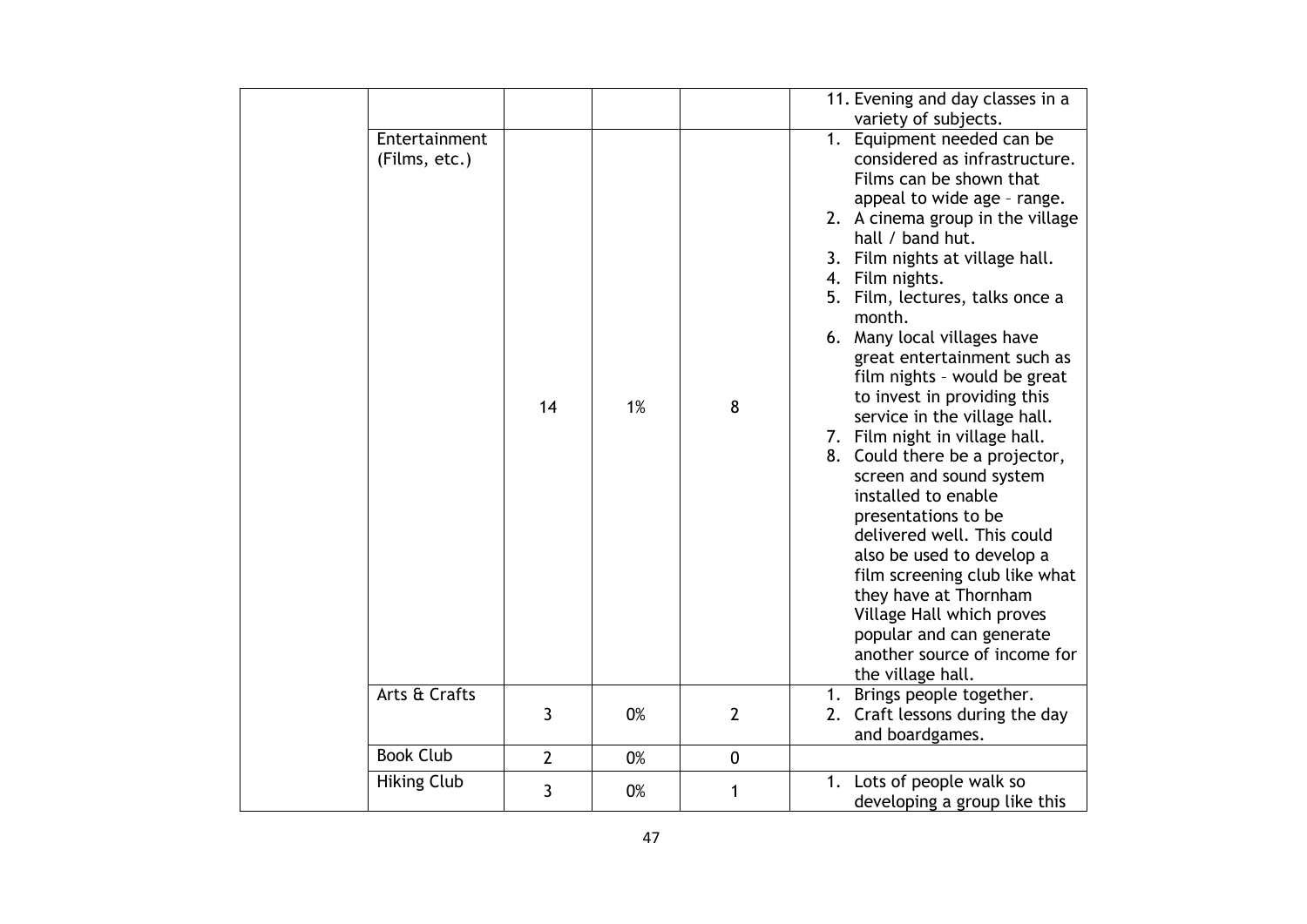|                          |                                 |    |    |    | could be a good way to meet<br>new people and develop<br>existing friendships as well<br>as improving people's overall<br>health and well-being.                                                                                                                                                                                                                                                                                                                                                                                                                                                                                                                                                                      |
|--------------------------|---------------------------------|----|----|----|-----------------------------------------------------------------------------------------------------------------------------------------------------------------------------------------------------------------------------------------------------------------------------------------------------------------------------------------------------------------------------------------------------------------------------------------------------------------------------------------------------------------------------------------------------------------------------------------------------------------------------------------------------------------------------------------------------------------------|
|                          | Other                           | 4  | 0% | 4  | 1. Would support some of the<br>funding available i.e.<br>support community groups as<br>these are so important to<br>village life. Perhaps have a<br>grant available from CIL with<br>groups invited to apply: -<br>criteria for deciding<br>applications form on<br>website.<br>2. None of the above should be<br>funded.<br>3. Should be more<br>activities/clubs at the<br>village hall.<br>Badminton/netball/basketba<br>Il/sport exercise classes.<br>4. All social/community groups<br>could benefit if<br>improvements were made to<br>village hall and also smaller<br>premises for band could also<br>be used as meeting place for<br>smaller groups and give<br>opportunity for new groups<br>to start up. |
| Mobile Phone<br>Coverage | Improve<br>Coverage &<br>Signal | 39 | 4% | 23 | 1. Currently weak or no signal<br>indoors.<br>2. With developments in tech<br>and Wi-Fi calling this<br>shouldn't be a problem in<br>the future surely?                                                                                                                                                                                                                                                                                                                                                                                                                                                                                                                                                               |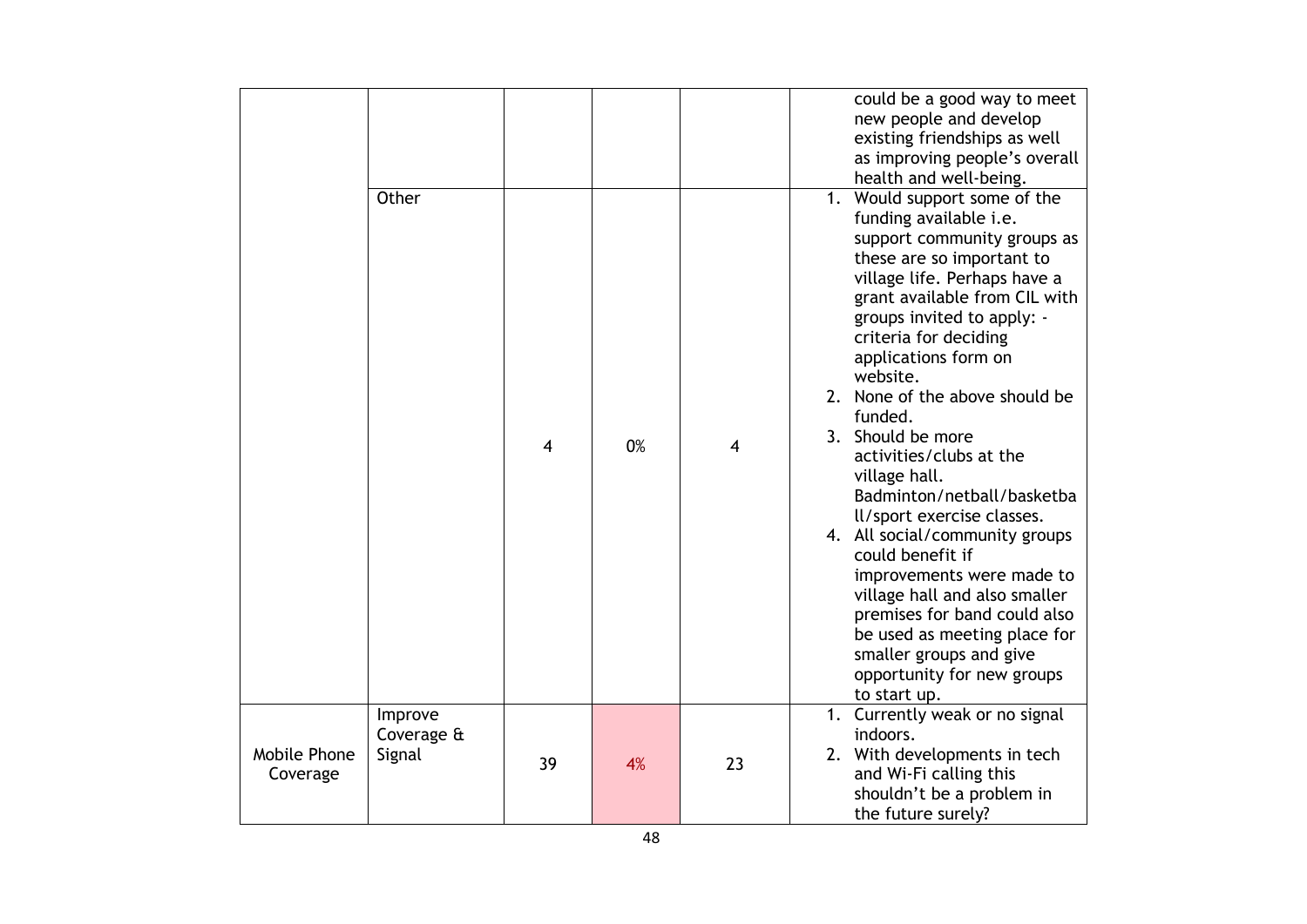|  |  |  | 3. Lack of signal in house         |
|--|--|--|------------------------------------|
|  |  |  | (Chapel Farm Close) and            |
|  |  |  | very weak outside.                 |
|  |  |  | 4. Reception is poor.              |
|  |  |  | 5. We all need and use mobile      |
|  |  |  | phones but find it hard to         |
|  |  |  | get coverage in our homes          |
|  |  |  | and around village.                |
|  |  |  | 6. Mobile phone coverage is too    |
|  |  |  |                                    |
|  |  |  | patchy.                            |
|  |  |  | 7. Yes! Mobile phone signal is     |
|  |  |  | abysmal.                           |
|  |  |  | 8. Current service is appalling    |
|  |  |  | would benefit the                  |
|  |  |  | community and business.            |
|  |  |  | 9. At the village hall there is no |
|  |  |  | service inside. There is no        |
|  |  |  | mobile services or limited         |
|  |  |  | services on Mill Street.           |
|  |  |  | 10. No single provider gives good  |
|  |  |  | coverage in all areas of the       |
|  |  |  | village.                           |
|  |  |  |                                    |
|  |  |  | 11. Modern world needs good        |
|  |  |  | communications - also good         |
|  |  |  | for business.                      |
|  |  |  | 12. There are areas of the         |
|  |  |  | village where the signal is        |
|  |  |  | poor.                              |
|  |  |  | 13. Insufficient reception in      |
|  |  |  | village.                           |
|  |  |  | 14. Very poor at the moment.       |
|  |  |  | 15. Current coverage is very       |
|  |  |  | intermittent and often             |
|  |  |  | phone calls cut out part way       |
|  |  |  | through, connection is very        |
|  |  |  | variable.                          |
|  |  |  |                                    |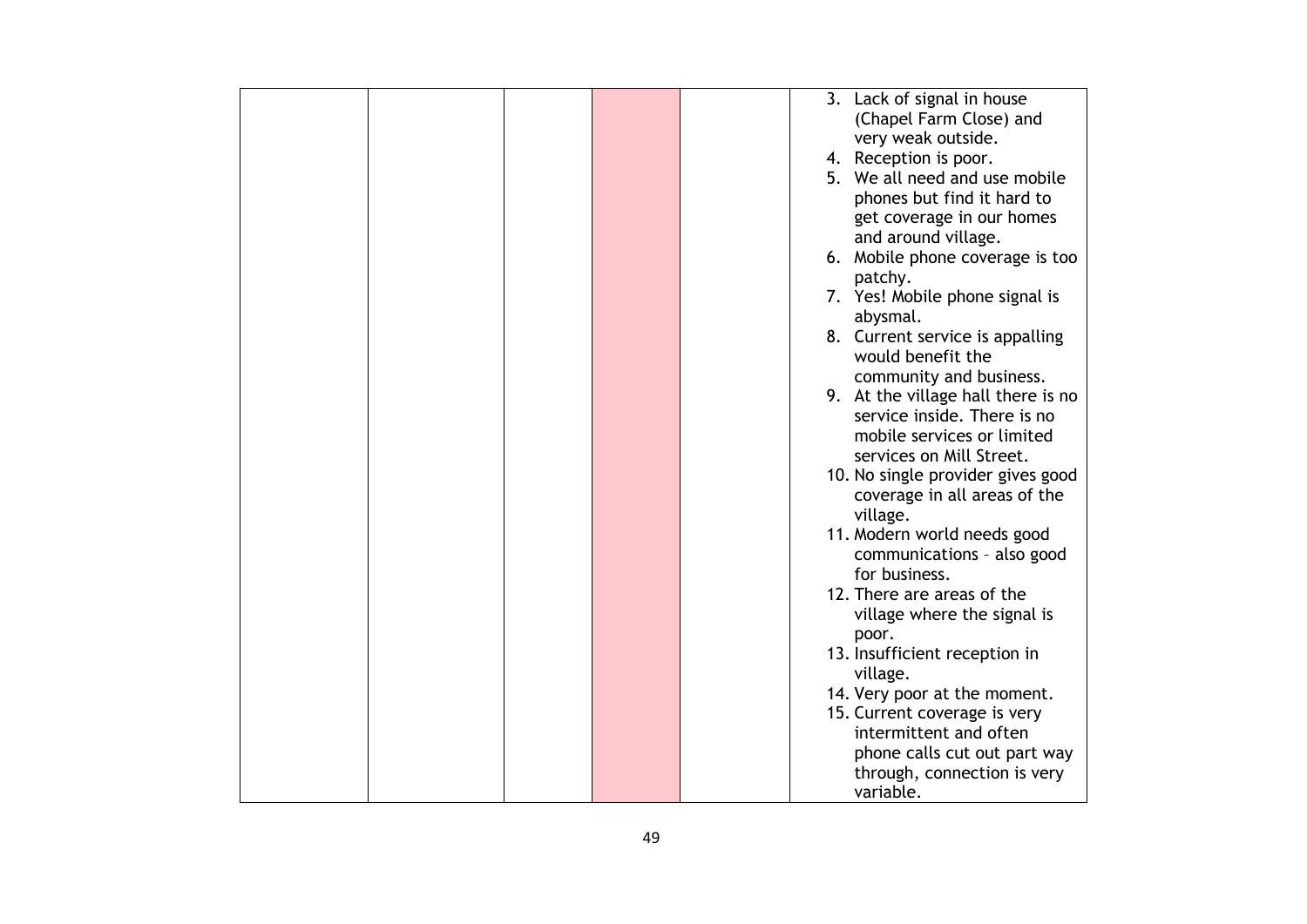|                  |    |    |    | 16. Signal is pretty awful, in this<br>day and age people need to<br>be contactable.<br>17. Rural areas most have<br>improved coverage and<br>signal availability to support<br>those working from home<br>and needing emergency<br>services.<br>18. Poor signal, especially O2<br>and Vodafone.<br>19. Signal very poor, can't<br>always get reception.<br>20. Currently phone signal<br>exceptionally poor most<br>mobile providers cannot<br>guarantee a good signal. Call<br>constantly drop out or non-<br>existent.<br>21. This would be wonderful! We<br>need to be able to use<br>mobile phones - service is<br>awful. |
|------------------|----|----|----|--------------------------------------------------------------------------------------------------------------------------------------------------------------------------------------------------------------------------------------------------------------------------------------------------------------------------------------------------------------------------------------------------------------------------------------------------------------------------------------------------------------------------------------------------------------------------------------------------------------------------------|
| <b>Broadband</b> | 34 | 3% | 21 | 1. FTTP throughout area.<br>Subscribe to community<br>broadband.<br>2. We have good broadband but<br>if parts of the village don't<br>then it is important.<br>3. Our line is up and down all<br>the time.<br>4. Insufficient broadband,<br>when estate is finished there<br>is a high likelihood of<br>current users being<br>disconnected to supply new<br>users, this has happened to                                                                                                                                                                                                                                       |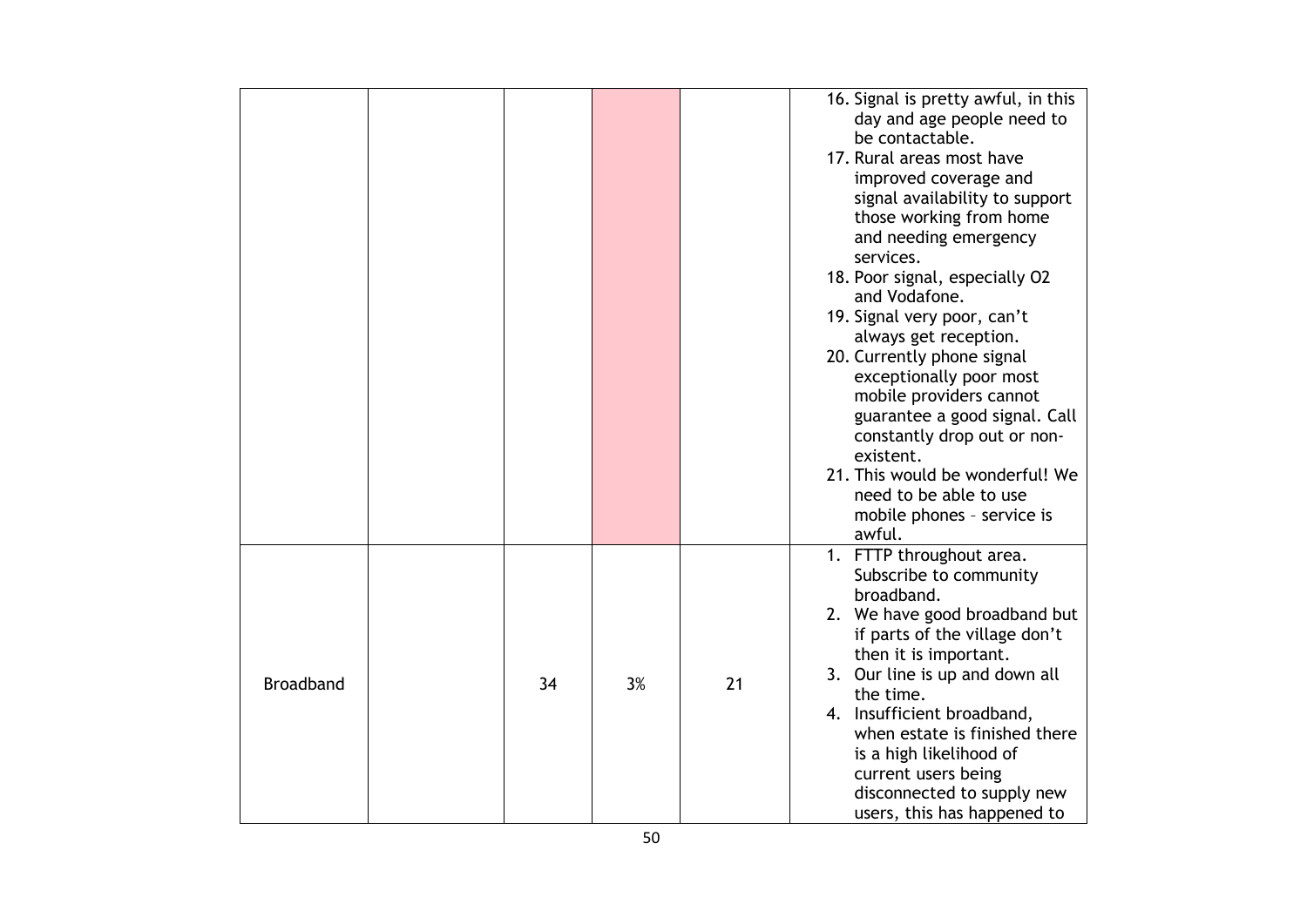| Improved<br><b>Broadband</b> |  |  | provide for new estates in<br>Mill Street. New user<br>premium means lines are cut<br>off and reused. It happened<br>to us and took 3 months to<br>reacquire broadband. |
|------------------------------|--|--|-------------------------------------------------------------------------------------------------------------------------------------------------------------------------|
|                              |  |  | 5. More reliable service.                                                                                                                                               |
|                              |  |  | 6. Fibre optic to each home is<br>possible - 200 mbs up and<br>down.                                                                                                    |
|                              |  |  | 7. Though improved recently,<br>still not fast enough.                                                                                                                  |
|                              |  |  | 8. Essential!                                                                                                                                                           |
|                              |  |  | 9. The service is very slow<br>downloading images.                                                                                                                      |
|                              |  |  | 10. The future is digital! The<br>village could own its own                                                                                                             |
|                              |  |  | fibre to the home network<br>giving future proof internet -<br>rather than waiting for BT.                                                                              |
|                              |  |  | 11. Other places have found that<br>this can be achieved at a<br>fraction of BTs fee.<br>Desperately needed.                                                            |
|                              |  |  | 12. Very poor at the moment.                                                                                                                                            |
|                              |  |  | 13. Higher speed is needed.<br>Children need the internet<br>for homework and many<br>people run businesses from                                                        |
|                              |  |  | home.                                                                                                                                                                   |
|                              |  |  | 14. We've all become reliant<br>upon reliable and adequate                                                                                                              |
|                              |  |  | broadband.                                                                                                                                                              |
|                              |  |  | 15. Faster broadband.                                                                                                                                                   |
|                              |  |  | 16. Our broadband is not good at<br>all.                                                                                                                                |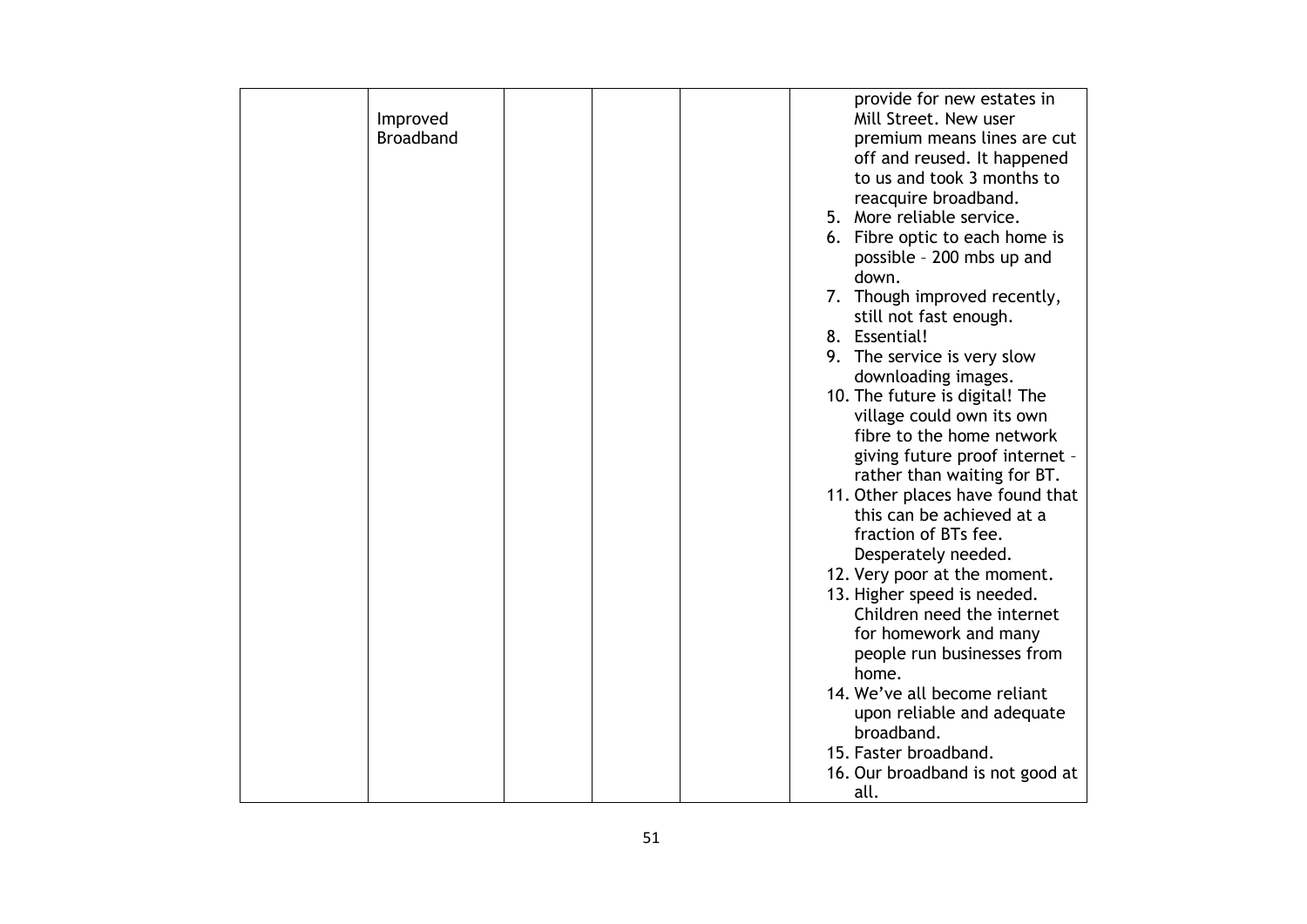|                                          |                                  |    |    |    | 17. Would help local businesses<br>thrive.<br>18. Vital for local businesses and<br>residents as transport is so<br>poor.<br>19. Often slow at peak times. As<br>the size of the village<br>increases so will the<br>requirement for faster more<br>reliable connection.<br>20. Need more than BT to<br>provide service. Several<br>providers do not supply  |
|------------------------------------------|----------------------------------|----|----|----|--------------------------------------------------------------------------------------------------------------------------------------------------------------------------------------------------------------------------------------------------------------------------------------------------------------------------------------------------------------|
|                                          |                                  |    |    |    | village with Broadband.                                                                                                                                                                                                                                                                                                                                      |
|                                          | Additional<br>Defibrillator      | 5  | 0% | 4  | 1. Within the school as too far<br>to get it from village hall<br>one should be at school just<br>in case.<br>2. Lifesaving.<br>3. Increase in housing $=$ more<br>people!<br>4. The playgroup needs one for<br>their own use.                                                                                                                               |
| Health &<br>Emergency<br><b>Services</b> | Funding of<br>First<br>Responder | 39 | 4% | 14 | 1. We are far away from an<br>ambulance/hospital.<br>2. Needed because of distance<br>to Ipswich/BSE hospital.<br>3. Two trained people<br>preferable.<br>4. Important for a lot of<br>people.<br>5. Being a rural community, it<br>can take a long for an<br>ambulance to arrive. First<br>Responders could be the<br>difference between life and<br>death. |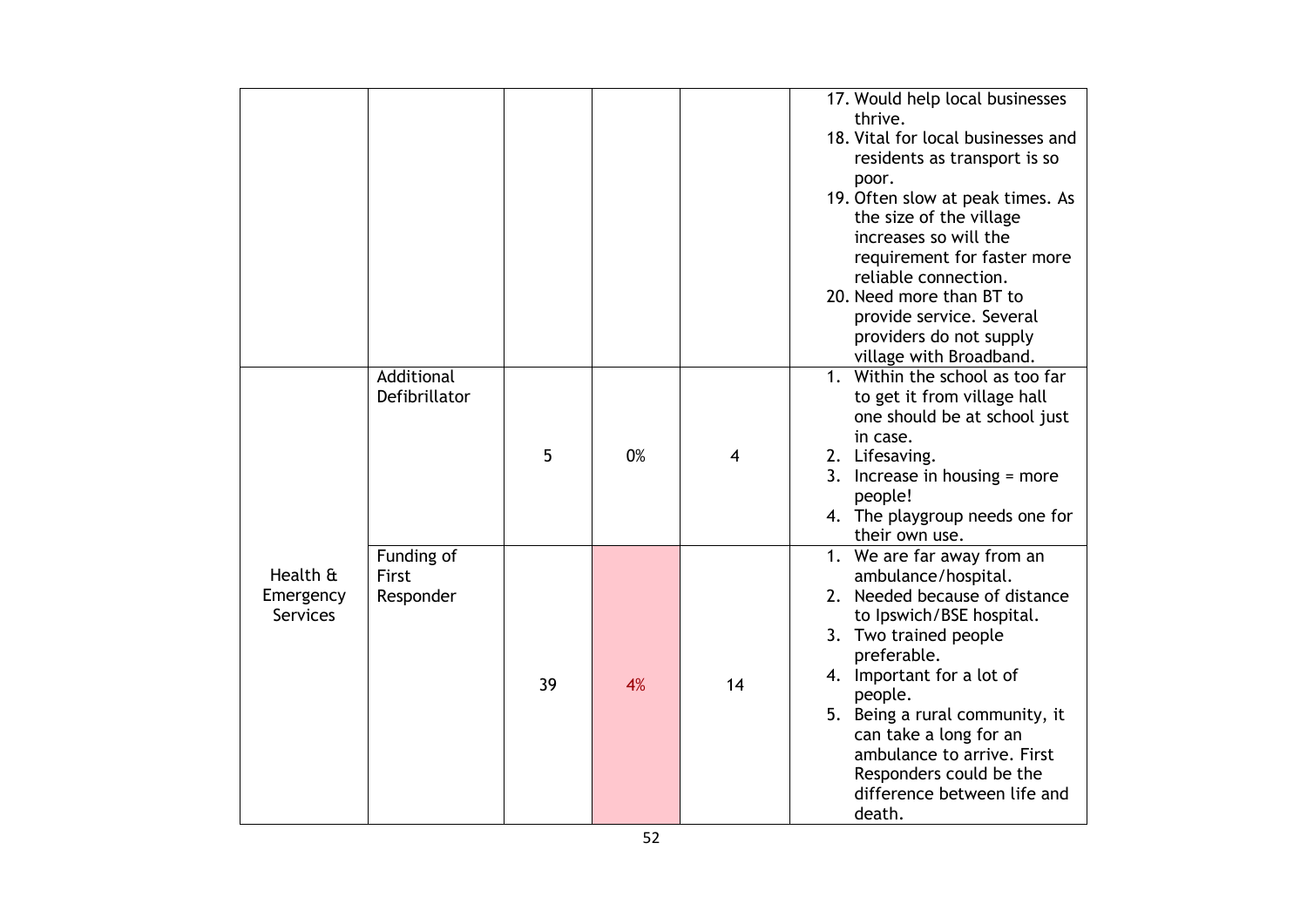|  |                        |   |    |   | 6. Beneficial as we are such a          |
|--|------------------------|---|----|---|-----------------------------------------|
|  |                        |   |    |   | rural area.                             |
|  |                        |   |    |   | 7. An invaluable service.               |
|  |                        |   |    |   | A volunteer F.R. shouldn't<br>8.        |
|  |                        |   |    |   | have to pay for their                   |
|  |                        |   |    |   | equipment.                              |
|  |                        |   |    |   | 9. Not knowing what current             |
|  |                        |   |    |   | provision is or where the               |
|  |                        |   |    |   | nearest first responder is              |
|  |                        |   |    |   | based; it would be good to              |
|  |                        |   |    |   | have a local first responder.           |
|  |                        |   |    |   | 10. Local responder to assist           |
|  |                        |   |    |   | with elderly as population              |
|  |                        |   |    |   | gets older more need help.              |
|  |                        |   |    |   | 11. We are a long way from a            |
|  |                        |   |    |   | hospital.                               |
|  |                        |   |    |   | 12. Would speed up any                  |
|  |                        |   |    |   | emergency.                              |
|  |                        |   |    |   | 13. Incentive!                          |
|  |                        |   |    |   | 14. Yes, this would be excellent        |
|  |                        |   |    |   | I think, a very worthwhile              |
|  |                        |   |    |   | project.                                |
|  | Satellite              |   |    |   | 1. Could be as simple as a              |
|  | <b>Health Services</b> |   |    |   | weekly drop in clinic at the            |
|  |                        |   |    |   | village hall to start with. If          |
|  |                        | 9 |    |   | successful, then plans could            |
|  |                        |   | 1% | 3 | be made for a dedicated                 |
|  |                        |   |    |   | facility in the future.                 |
|  |                        |   |    |   | 2. Use for flu jabs and health          |
|  |                        |   |    |   | checks for all ages.                    |
|  |                        |   |    |   | 3. Think of the future!                 |
|  | Other                  |   |    |   | Training for First Aid.<br>1.           |
|  |                        |   |    |   | 2. Training for people to use           |
|  |                        | 3 | 0% | 3 | equipment such as the<br>defibrillator. |
|  |                        |   |    |   | 3. More that MSDC should do to          |
|  |                        |   |    |   |                                         |
|  |                        |   |    |   | ensure outreach health and              |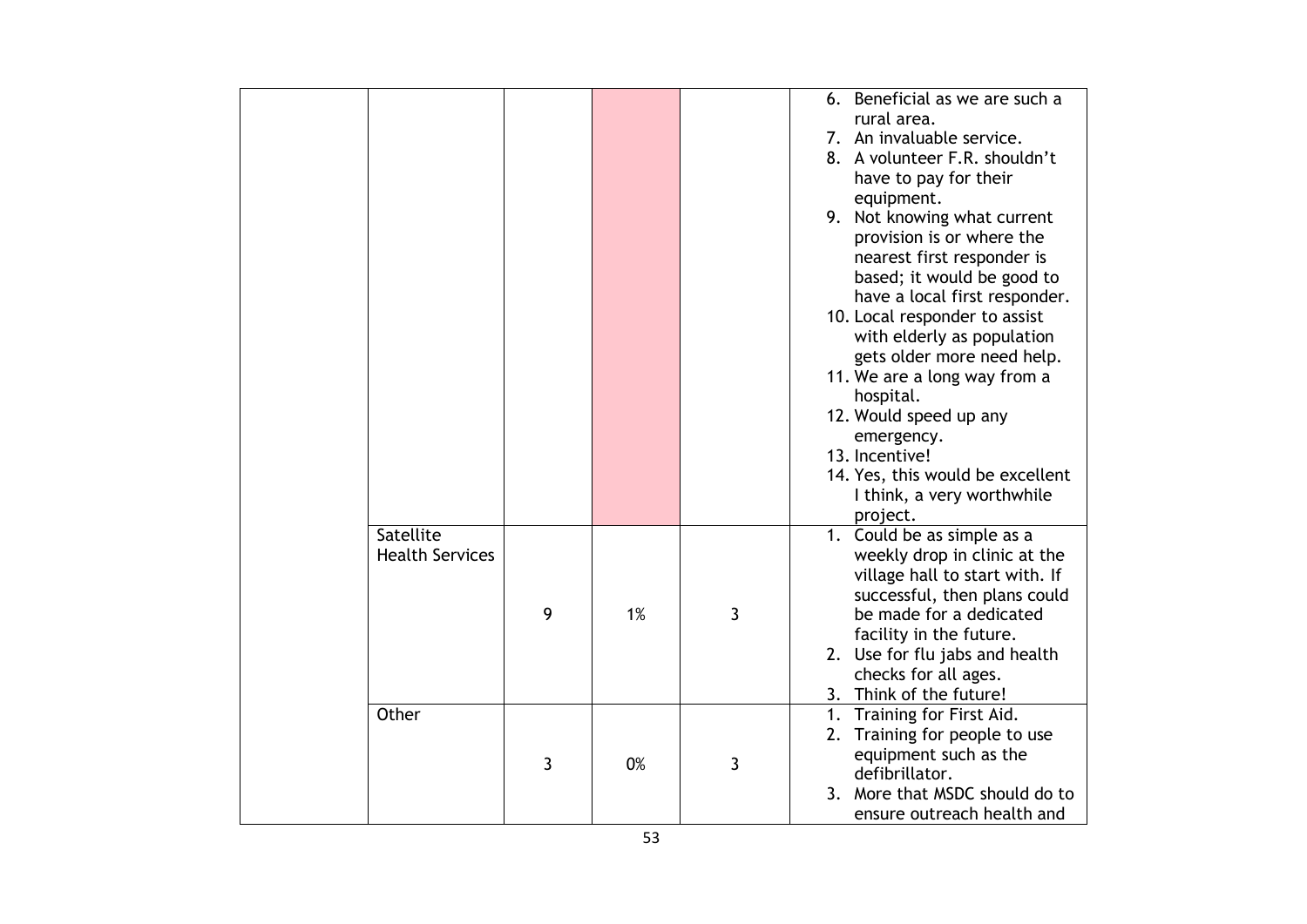|                                  |                         |    |    |    | emergency services, inc<br>social care all diminishing<br>due to government funding.                                                                                                                                                                                                                                                                                                                                                                                                                                                                                                                                                                                                                                                                                                                                                                                                                                 |
|----------------------------------|-------------------------|----|----|----|----------------------------------------------------------------------------------------------------------------------------------------------------------------------------------------------------------------------------------------------------------------------------------------------------------------------------------------------------------------------------------------------------------------------------------------------------------------------------------------------------------------------------------------------------------------------------------------------------------------------------------------------------------------------------------------------------------------------------------------------------------------------------------------------------------------------------------------------------------------------------------------------------------------------|
| Post Office<br><b>Facilities</b> | Provision of<br>Funding | 87 | 9% | 53 | 1. Second post box to be<br>reinstated!<br>2. Provision of Post Office<br>facility.<br>3. The Post Office should be<br>situated in the village shop.<br>4. Terrible lack of facilities at<br>present.<br>5. And letter box. Excellent<br>idea especially when public<br>transport so limited!<br>6. Mobile van back again, Extra<br>post box.<br>7. Mobile provision is greatly<br>missed.<br>8. Mobile post office resumed<br>or post office in the village?<br>9. Post box in Mill Street.<br>10. We need a post office and<br>another post box nearer the<br>centre of Gislingham.<br>11. No post box in main area of<br>village.<br>12. Urgently need post office.<br>Not everyone able to travel<br>to use.<br>13. Important for community.<br>14. Additional post box near<br>pub/shop.<br>15. Post Office van, limited<br>visits. There is only one post<br>box in village, High Street<br>needs another one. |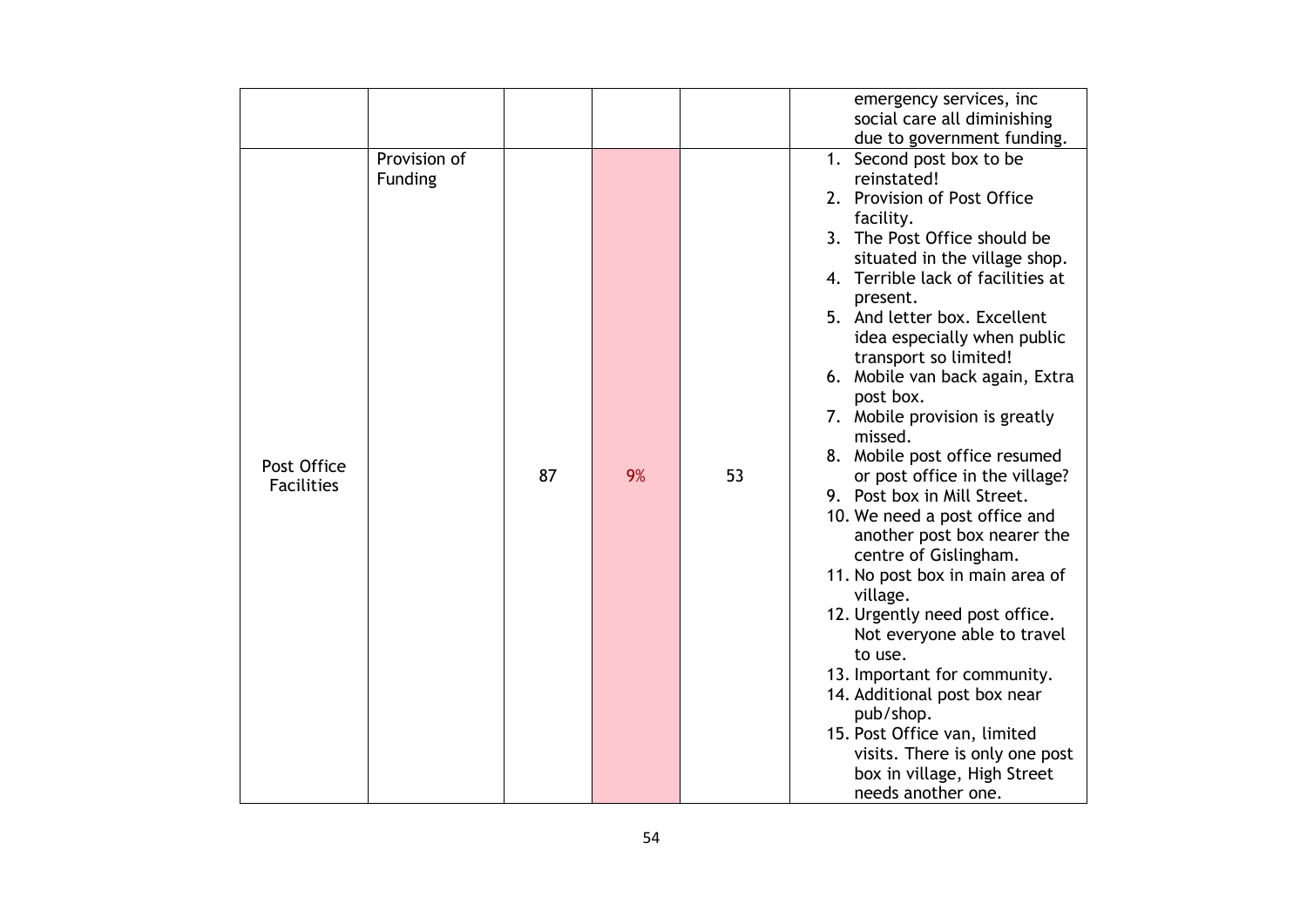|  |  | 16. A village this size should    |
|--|--|-----------------------------------|
|  |  | have a Post Office or van at      |
|  |  | least 2 days per week.            |
|  |  | 17. Assistance with re-           |
|  |  | instatement in shop. Post         |
|  |  | box!                              |
|  |  | 18. We have poor access to        |
|  |  |                                   |
|  |  | postal services, don't know       |
|  |  | how local funding could help      |
|  |  | with this.                        |
|  |  | 19. An important service.         |
|  |  | 20. An expanding village          |
|  |  | requires a Post Office!           |
|  |  | 21. Negotiation for               |
|  |  | reinstatement of PO Van.          |
|  |  | 22. Additional post box (only one |
|  |  | at the moment).                   |
|  |  | 23. It would be good to have a    |
|  |  | post box in the middle of the     |
|  |  |                                   |
|  |  | village or re-open the old        |
|  |  | one? Also, Post Office            |
|  |  | facilities are desperately        |
|  |  | needed.                           |
|  |  | 24. Re-investment of Post Box in  |
|  |  | or around village store.          |
|  |  | 25. The post office van was an    |
|  |  | asset but couldn't be relied      |
|  |  | on.                               |
|  |  | 26. Need post box by village      |
|  |  | shop.                             |
|  |  |                                   |
|  |  | 27. Provision of post office and  |
|  |  | post box near village centre.     |
|  |  | 28. Would like to see the mobile  |
|  |  | post office service resumed.      |
|  |  | 29. Provision of new post office  |
|  |  | in shop. Urgently required.       |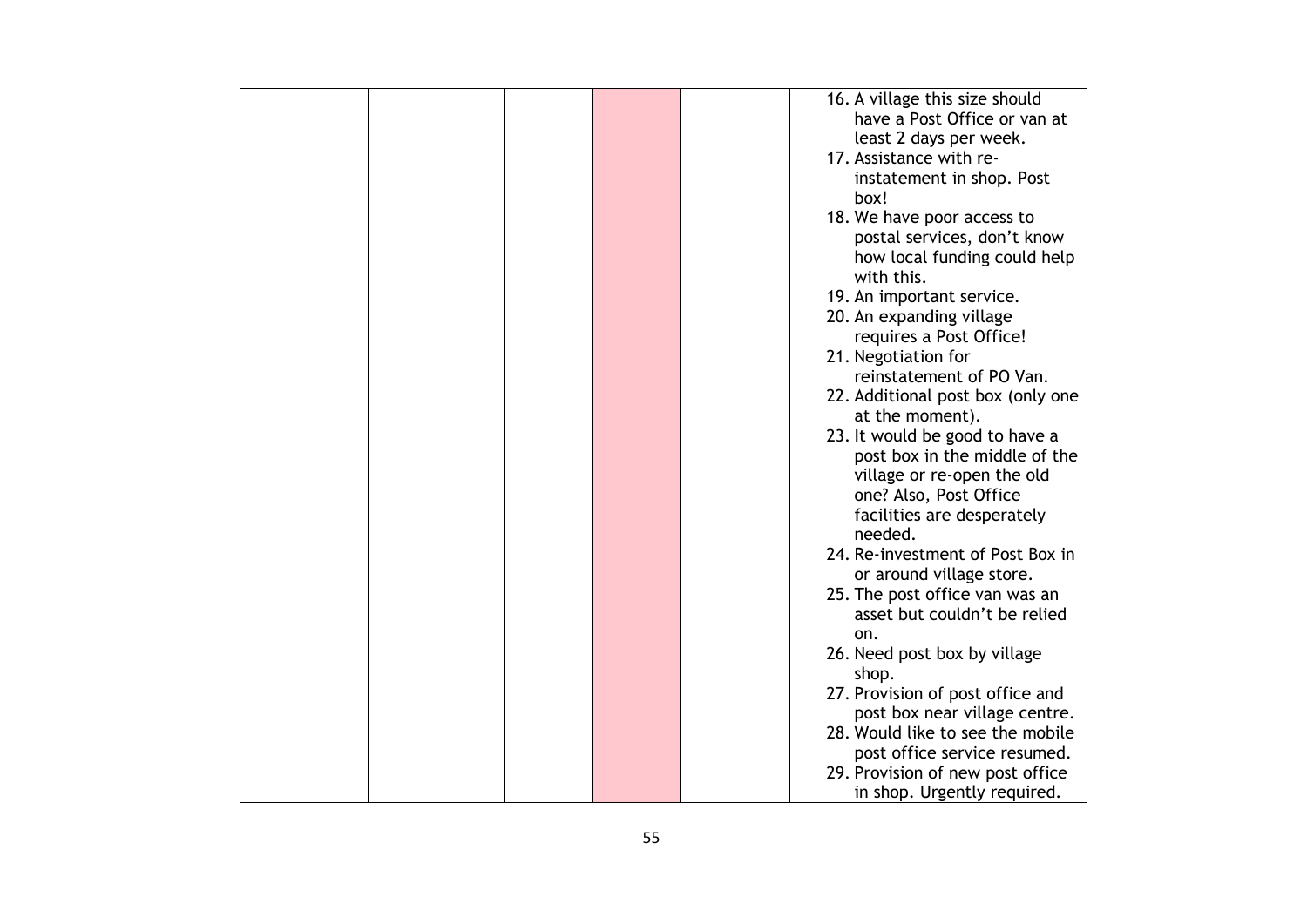|  |  | 30. This is an essential service  |
|--|--|-----------------------------------|
|  |  | which is now sadly lacking        |
|  |  | for the community.                |
|  |  | 31. Mobile post office at village |
|  |  | hall was very useful.             |
|  |  | 32. Desperately needed for        |
|  |  | elderly and for everyone as       |
|  |  |                                   |
|  |  | driving 10mins to reach one       |
|  |  | is a joke in this day and age.    |
|  |  | 33. Important to have this        |
|  |  | facility back.                    |
|  |  | 34. Posting box in High Street    |
|  |  | area. Post Office facilities      |
|  |  | either by van or shop.            |
|  |  | 35. Lost PO in shop and mobile    |
|  |  | PO. Nearest is Bacton or          |
|  |  | Eye. Need one in the village.     |
|  |  | 36. URGENT - post box!! Centre    |
|  |  | village.                          |
|  |  | 37. Post box returned to near     |
|  |  | shop as the one in Mill Street    |
|  |  | too far for main village.         |
|  |  | 38. Social cohesion.              |
|  |  | 39. Post box would be a start.    |
|  |  | 40. Post Office providing         |
|  |  | proprietors agree.                |
|  |  |                                   |
|  |  | 41. Definitely needed, a pity we  |
|  |  | lost it in the first place.       |
|  |  | 42. PO facilities either in the   |
|  |  | village shop would be more        |
|  |  | reliable or mobile which has      |
|  |  | not been.                         |
|  |  | 43. Urgently need post box in     |
|  |  | village centre.                   |
|  |  | 44. Need Post Office service.     |
|  |  | 45. A lifeline for people who     |
|  |  | cannot drive etc to pay bills     |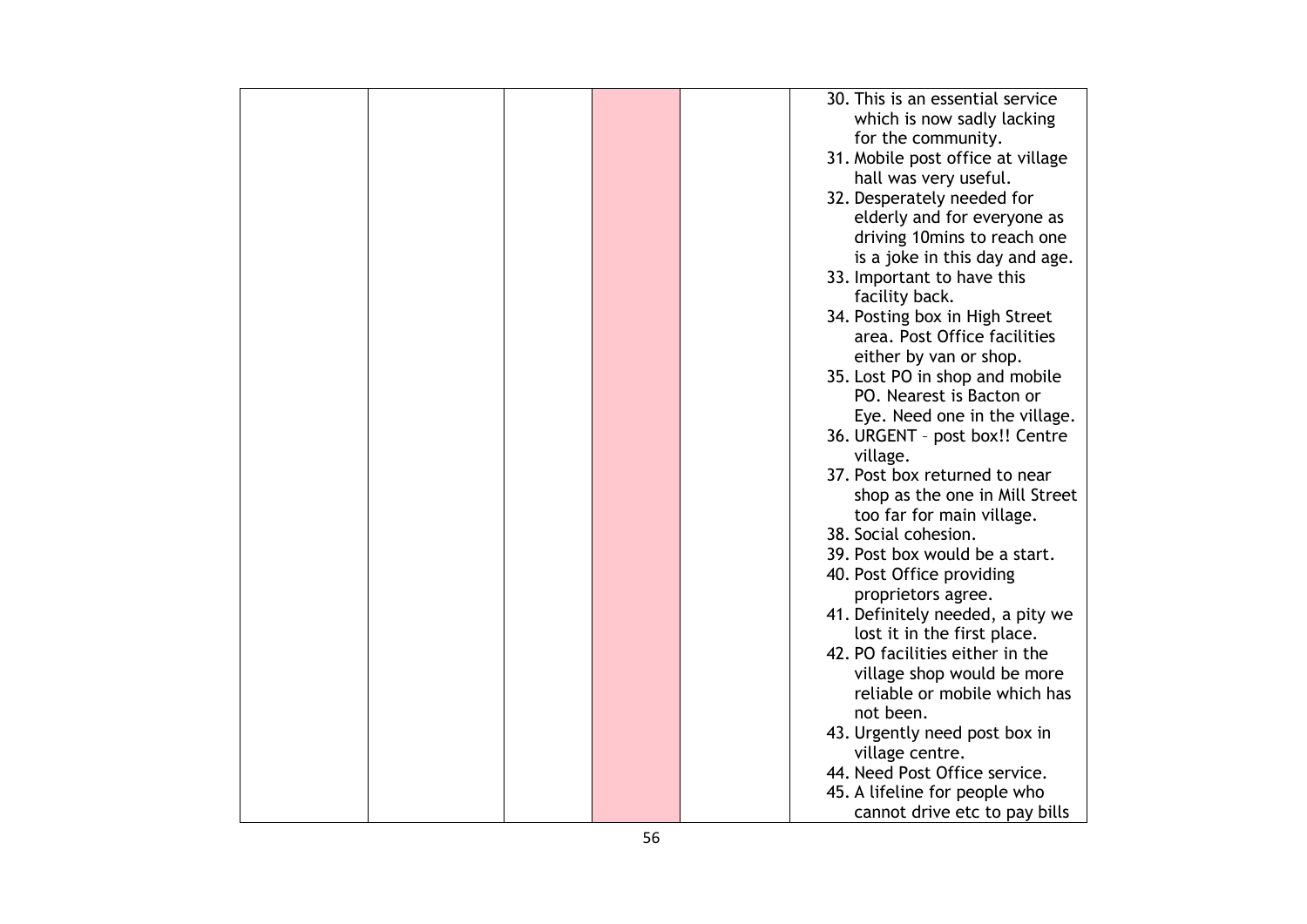|              |        |   |    |   | and access money                  |
|--------------|--------|---|----|---|-----------------------------------|
|              |        |   |    |   | withdrawal.                       |
|              |        |   |    |   |                                   |
|              |        |   |    |   | 46. New post office or at least   |
|              |        |   |    |   | relocate lost post box.           |
|              |        |   |    |   | 47. We need a post                |
|              |        |   |    |   | office/mobile van (on a           |
|              |        |   |    |   | regular basis) plus our post      |
|              |        |   |    |   | box back. Without public          |
|              |        |   |    |   | transport many villagers          |
|              |        |   |    |   | cannot access post office         |
|              |        |   |    |   | facilities.                       |
|              |        |   |    |   | 48. A new post box so we don't    |
|              |        |   |    |   | have to hike down to the far      |
|              |        |   |    |   | end of Mill Street.               |
|              |        |   |    |   | 49. It is vital that work and for |
|              |        |   |    |   | those that cannot travel -        |
|              |        |   |    |   | the van was too unreliable.       |
|              |        |   |    |   | 50. We have been left without a   |
|              |        |   |    |   | mobile post office as well as     |
|              |        |   |    |   | the main post box!                |
|              |        |   |    |   | 51. It is a pain to have to drive |
|              |        |   |    |   | several miles to go to the        |
|              |        |   |    |   | Post Office. This will also       |
|              |        |   |    |   | benefit the older residents       |
|              |        |   |    |   | who are unable to drive to a      |
|              |        |   |    |   | Post Office.                      |
|              |        |   |    |   | 52. We need a post box in the     |
|              |        |   |    |   |                                   |
|              |        |   |    |   | High Street. Box in Mill          |
|              |        |   |    |   | Street is too dangerous to go     |
|              |        |   |    |   | to with no pavement. Mobile       |
|              |        |   |    |   | van would be wonderful.           |
|              |        |   |    |   | 53. Needs to be in shop. Also, a  |
|              |        |   |    |   | post box.                         |
| Sports & Gym | Tennis |   |    |   | 1. Without an organised club      |
| Facilities/  |        | 5 | 0% | 4 | link, these facilities would      |
| Provision of |        |   |    |   | not be used correctly or          |
| External/    |        |   |    |   | maintained so in my opinion       |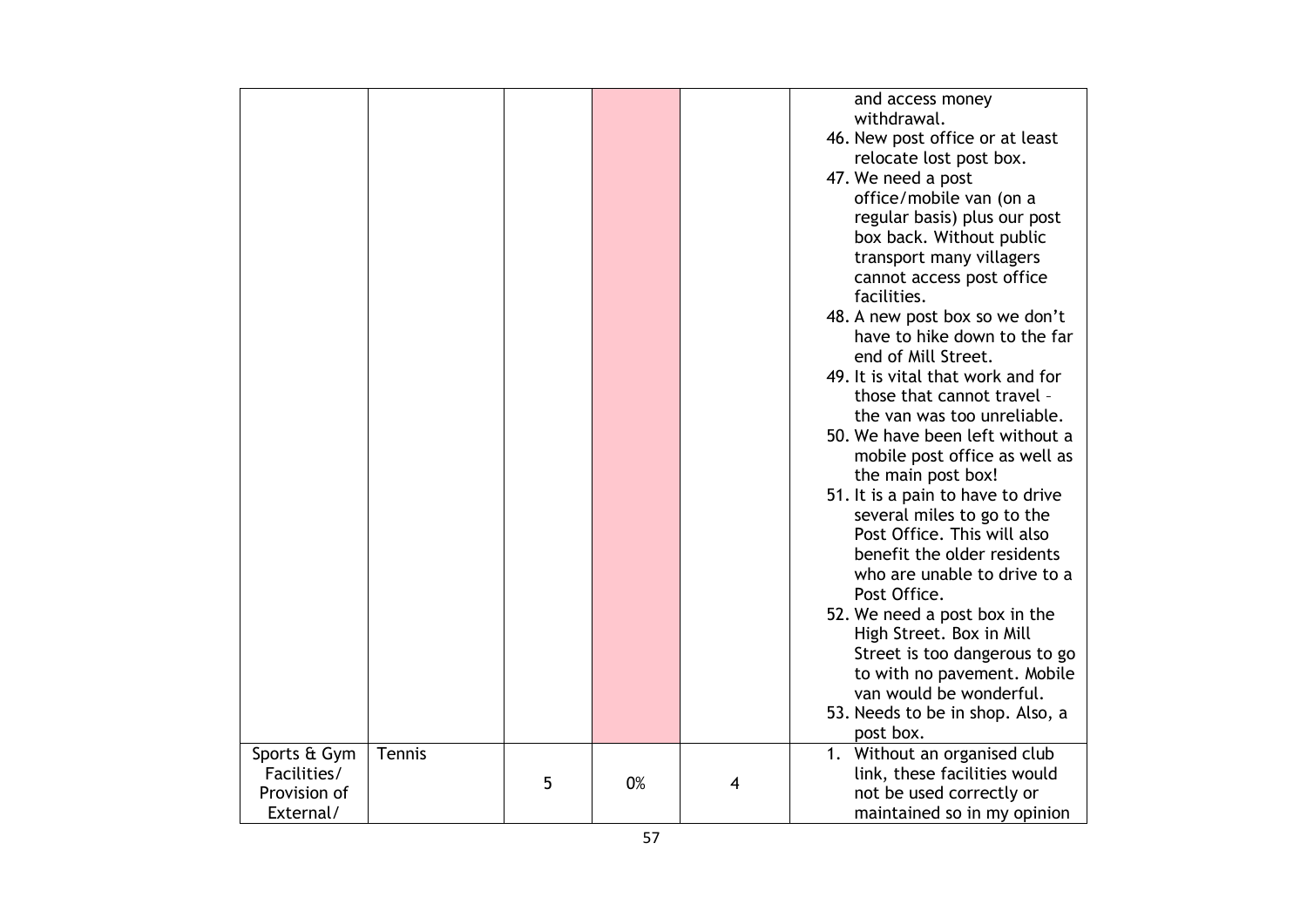| Internal     |          |                |    |                | are not priorities over                                        |
|--------------|----------|----------------|----|----------------|----------------------------------------------------------------|
| Facilities & |          |                |    |                | current provision.                                             |
| Equipment    |          |                |    |                | 2. Probably the most age                                       |
| for:         |          |                |    |                | inclusive of all sports (unlike                                |
|              |          |                |    |                | a skatepark!)                                                  |
|              |          |                |    |                | 3. A MUGA would support these                                  |
|              |          |                |    |                | activities.                                                    |
|              |          |                |    |                | 4. Only if these items have an<br>affordable pricing strategy. |
|              |          |                |    |                | 5. Could the school be used                                    |
|              |          |                |    |                | outside school time to                                         |
|              |          |                |    |                | provide an indoor space for                                    |
|              |          |                |    |                | training/fitness sessions in                                   |
|              |          |                |    |                | all these sports? / or building                                |
|              |          |                |    |                | of a new hall with large                                       |
|              |          |                |    |                | indoor suitable for use as a                                   |
|              |          |                |    |                |                                                                |
|              |          |                |    |                | sporting facility.                                             |
|              |          |                |    |                | 6. Tennis court in the village.                                |
|              | Cricket  | 0              | 0% | $\pmb{0}$      |                                                                |
|              | Rugby    | 1              | 0% | 1              |                                                                |
|              | Football |                |    |                | 1. We've set up an under 10s                                   |
|              |          |                |    |                | girls football team and could                                  |
|              |          | $\overline{2}$ | 0% | $\overline{2}$ | do with facilities to train                                    |
|              |          |                |    |                | each week as we all have to                                    |
|              |          |                |    |                | travel to Bacton to train.                                     |
|              | Gym      |                |    |                | 1. Or astro-turf so we can have                                |
|              |          |                |    |                | football/tennis club                                           |
|              |          |                |    |                | 2. Possibly a green gym but                                    |
|              |          |                |    |                | these are not cheap, and I                                     |
|              |          |                |    |                | cannot justify prioritising                                    |
|              |          | 9              | 1% | 6              | over other options.                                            |
|              |          |                |    |                | 3. A good way of obtaining                                     |
|              |          |                |    |                | regular exercise for all ages,                                 |
|              |          |                |    |                | in all weathers and times.                                     |
|              |          |                |    |                | 4. Access to village based,                                    |
|              |          |                |    |                | indoor activities which could                                  |
|              |          |                |    |                |                                                                |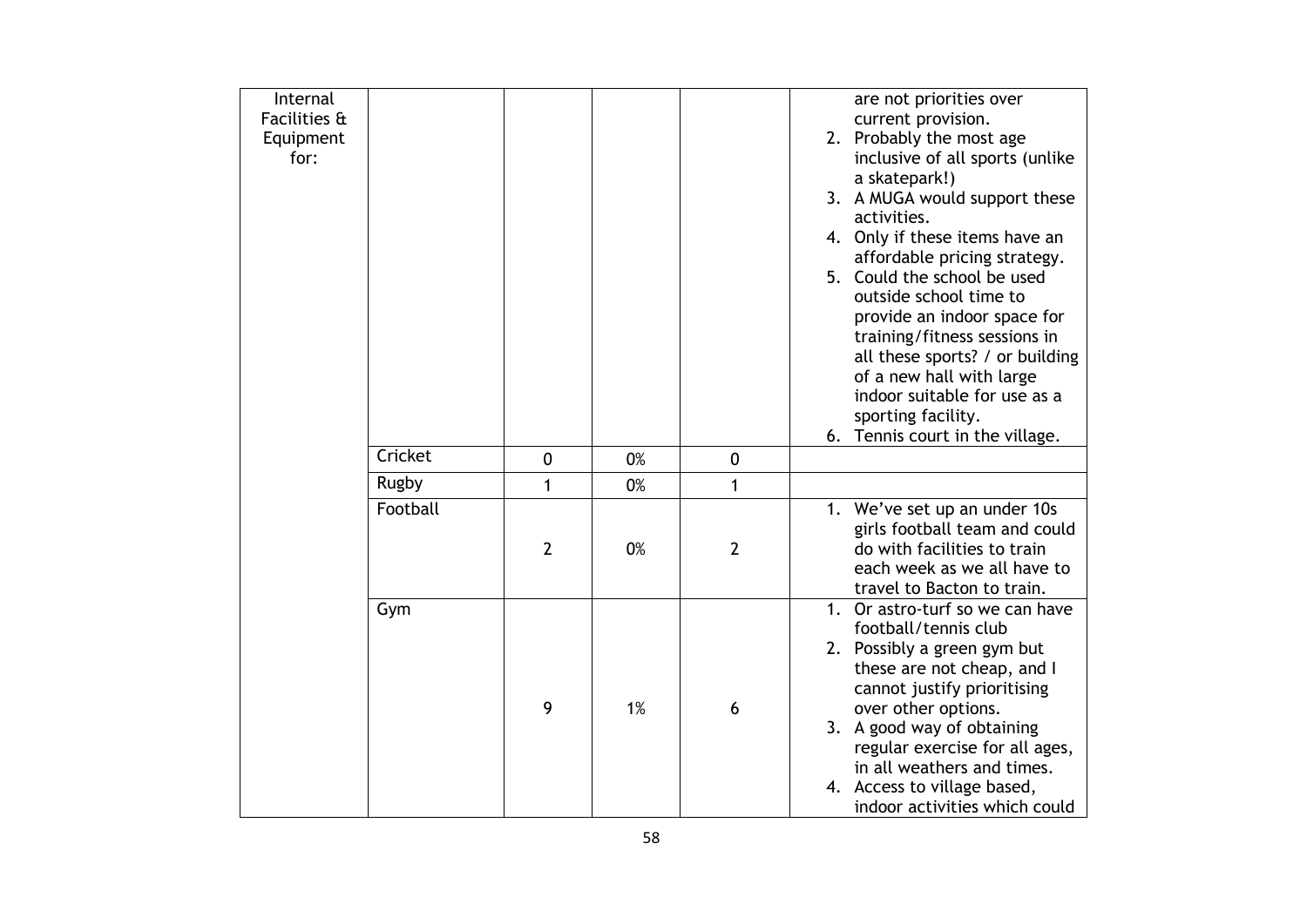|  |           |    |    |    | include exercise equipment,                                  |  |
|--|-----------|----|----|----|--------------------------------------------------------------|--|
|  |           |    |    |    | badminton, etc, etc<br>5. Maybe incorporate to village       |  |
|  |           |    |    |    | hall / new village hall.                                     |  |
|  | Multi Use |    |    |    | MUGA for ALL generations to<br>1.                            |  |
|  | Sports    |    |    |    | come together.                                               |  |
|  |           |    |    |    | 2. Gislingham netball needs a                                |  |
|  |           |    |    |    | fixed home. Travelling to                                    |  |
|  |           |    |    |    | Eye and cost £30 each week                                   |  |
|  |           |    |    |    | is expensive.<br>3. A MUGA like the one in                   |  |
|  |           |    |    |    | Rickinghall would provide a                                  |  |
|  |           |    |    |    | flexible way of giving access                                |  |
|  |           |    |    |    | to tennis, football,                                         |  |
|  |           |    |    |    | basketball, netball                                          |  |
|  |           |    |    |    | 4. Multi sports court - Tennis,                              |  |
|  |           |    |    |    | Basketball, Netball, Football                                |  |
|  |           | 11 | 1% |    | 5. Multi use facility with tennis                            |  |
|  |           |    |    | 10 | courts, cricket nets, rugby<br>pitches, provision of gym     |  |
|  |           |    |    |    | facilities? (Subscription)                                   |  |
|  |           |    |    |    | 6. Sports court for netball,                                 |  |
|  |           |    |    |    | ideally with floodlighting.                                  |  |
|  |           |    |    |    | 7. The one in Bardwell for                                   |  |
|  |           |    |    |    | example is very well used.                                   |  |
|  |           |    |    |    | Also, Rickinghall. Would                                     |  |
|  |           |    |    |    | encourage lots of different<br>sports. School could use too. |  |
|  |           |    |    |    | 8. This would cater for a range                              |  |
|  |           |    |    |    | of people and their sporting                                 |  |
|  |           |    |    |    | interests, helping to improve                                |  |
|  |           |    |    |    | the health and fitness of the                                |  |
|  |           |    |    |    | village residents.                                           |  |
|  | Other     |    |    |    | 1. A MUGA would be very                                      |  |
|  |           | 3  | 0% | 3  | beneficial and a great                                       |  |
|  |           |    |    |    | addition to the current<br>provision.                        |  |
|  |           |    |    |    |                                                              |  |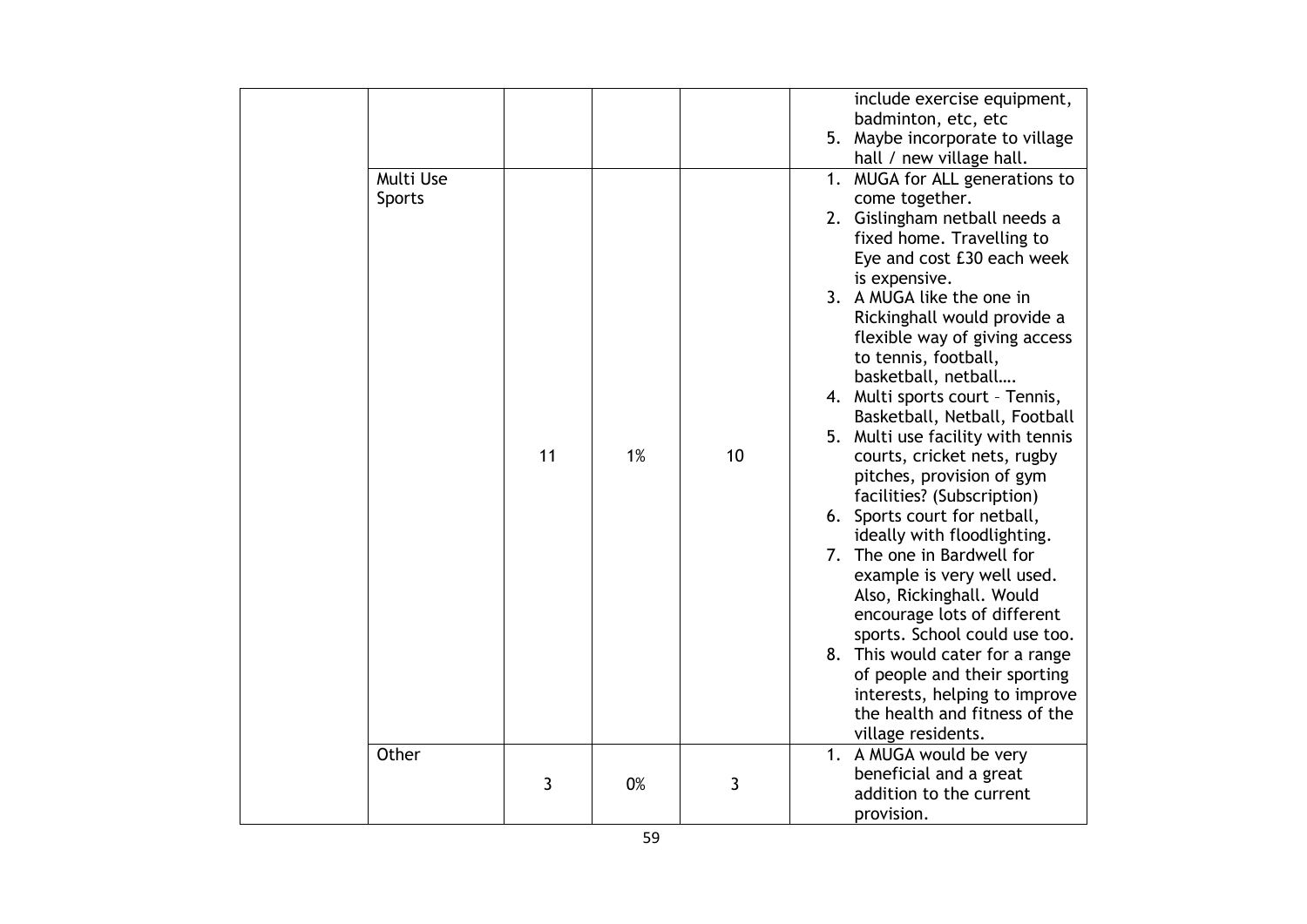|             |                                                       |                |    |                | 2. Less energetic fitness classes<br>- not Zumba- maybe daytime<br>classes.<br>3. Toilet facilities near play<br>area. Could be similar to<br>composting ones at<br>Thornham walks.<br>4. Badminton as it can appeal<br>to lots of ages.                                                                                          |
|-------------|-------------------------------------------------------|----------------|----|----------------|-----------------------------------------------------------------------------------------------------------------------------------------------------------------------------------------------------------------------------------------------------------------------------------------------------------------------------------|
|             | Development<br>for<br>Recreational<br><b>Purposes</b> | $\overline{2}$ | 0% | 1              | 1. The park needs a path to get<br>to it. Buggy's, wheelchairs<br>and children on bikes is<br>almost impossible to get to<br>the park.                                                                                                                                                                                            |
| Open Spaces | Provision/Main<br>tenance Flower<br><b>Beds</b>       | 9              | 1% | $\overline{7}$ | 1. To enhance the appearance<br>of the village.<br>2. Area in front of village hall<br>would be made really<br>attractive by well-designed<br>flower bed.<br>3. Shows village is cared for.<br>4. For all to enjoy.<br>5. This would enhance our<br>village, please see my<br>additional comments.                                |
|             | Provision/Main<br>tenance Play<br>Equipment           | 20             | 2% | 16             | 1. The park is brilliant we need<br>to make sure it stays that<br>way.<br>2. Current provision will always<br>require regular<br>maintenance, and this<br>requires adequate funding.<br>3. Needs updating/ cutting<br>grass regularly.<br>4. Children need to get out<br>more. With provision of<br>equipment there is at least a |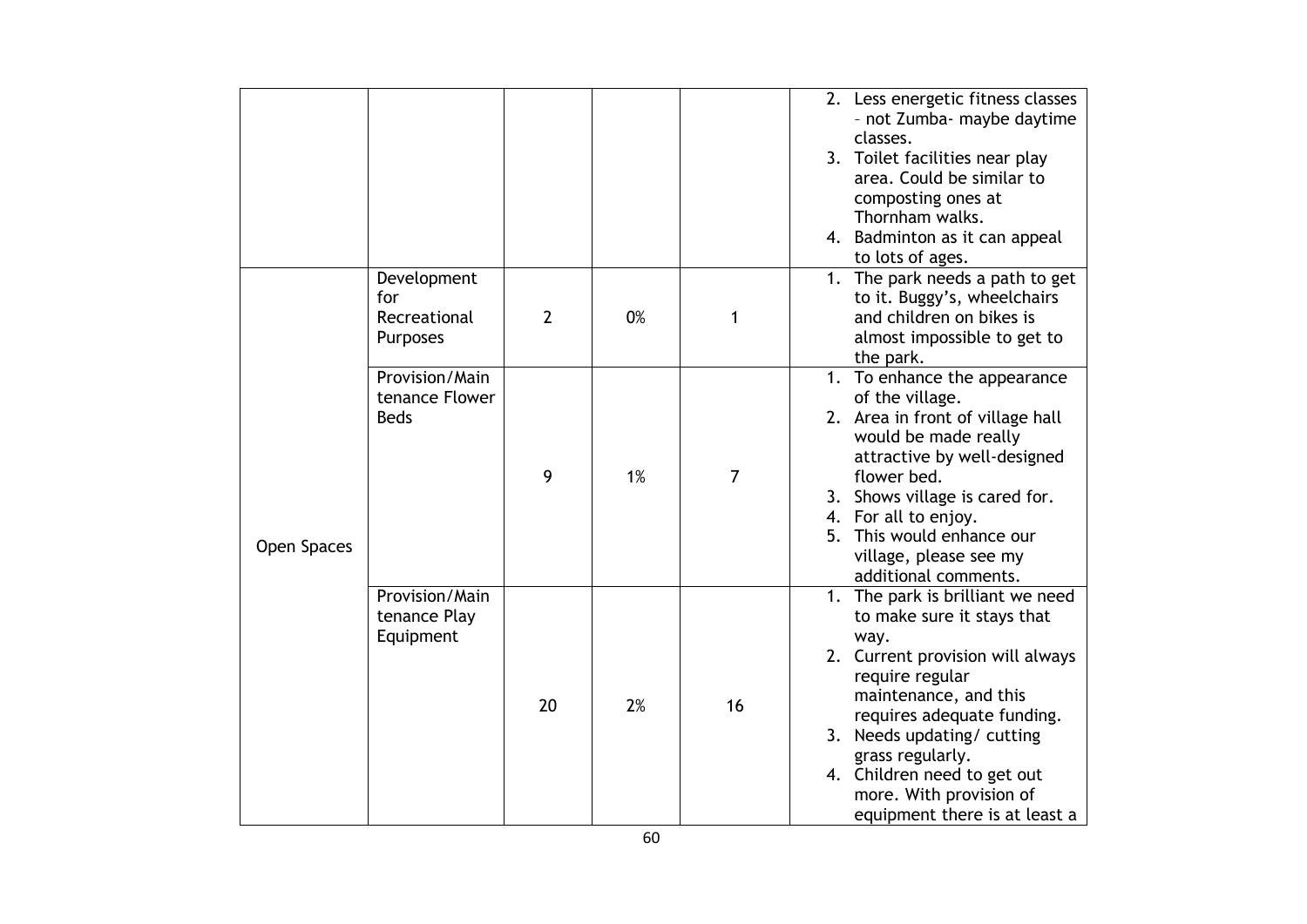|  |  |  | reason for them to get out.                   |
|--|--|--|-----------------------------------------------|
|  |  |  | Do no build a shelter by the                  |
|  |  |  | play area. It has not been                    |
|  |  |  | needed up to now and from                     |
|  |  |  | experience elsewhere it will                  |
|  |  |  | provide a centre for                          |
|  |  |  |                                               |
|  |  |  | unsavoury behaviour from                      |
|  |  |  | the trouble making youth -                    |
|  |  |  | smoking - drinking etc.                       |
|  |  |  | 5. Helps to enhance a village<br>with colour. |
|  |  |  | 6. Upkeep of current play area                |
|  |  |  | in charity field.                             |
|  |  |  | 7. With the play equipment                    |
|  |  |  | vandalised on a regular                       |
|  |  |  | basis, provision must be                      |
|  |  |  | made to fund maintenance                      |
|  |  |  |                                               |
|  |  |  | and add additional                            |
|  |  |  | equipment if possible.                        |
|  |  |  | 8. Feel that the playground                   |
|  |  |  | equipment needs to be                         |
|  |  |  | maintained.                                   |
|  |  |  | 9. Often ruined and needs                     |
|  |  |  | fixing.                                       |
|  |  |  | 10. Park equipment could do                   |
|  |  |  | with a clean more regularly,                  |
|  |  |  | swings always covered in                      |
|  |  |  | bird poo.                                     |
|  |  |  | 11. Opportunities for children to             |
|  |  |  | play outdoors important for                   |
|  |  |  | their health.                                 |
|  |  |  |                                               |
|  |  |  | 12. Grass area regularly mown                 |
|  |  |  | and strimmed, slide on                        |
|  |  |  | mound to be                                   |
|  |  |  | maintained/fixed.                             |
|  |  |  | 13. The play park is lovely but               |
|  |  |  | the slide needs looking at,                   |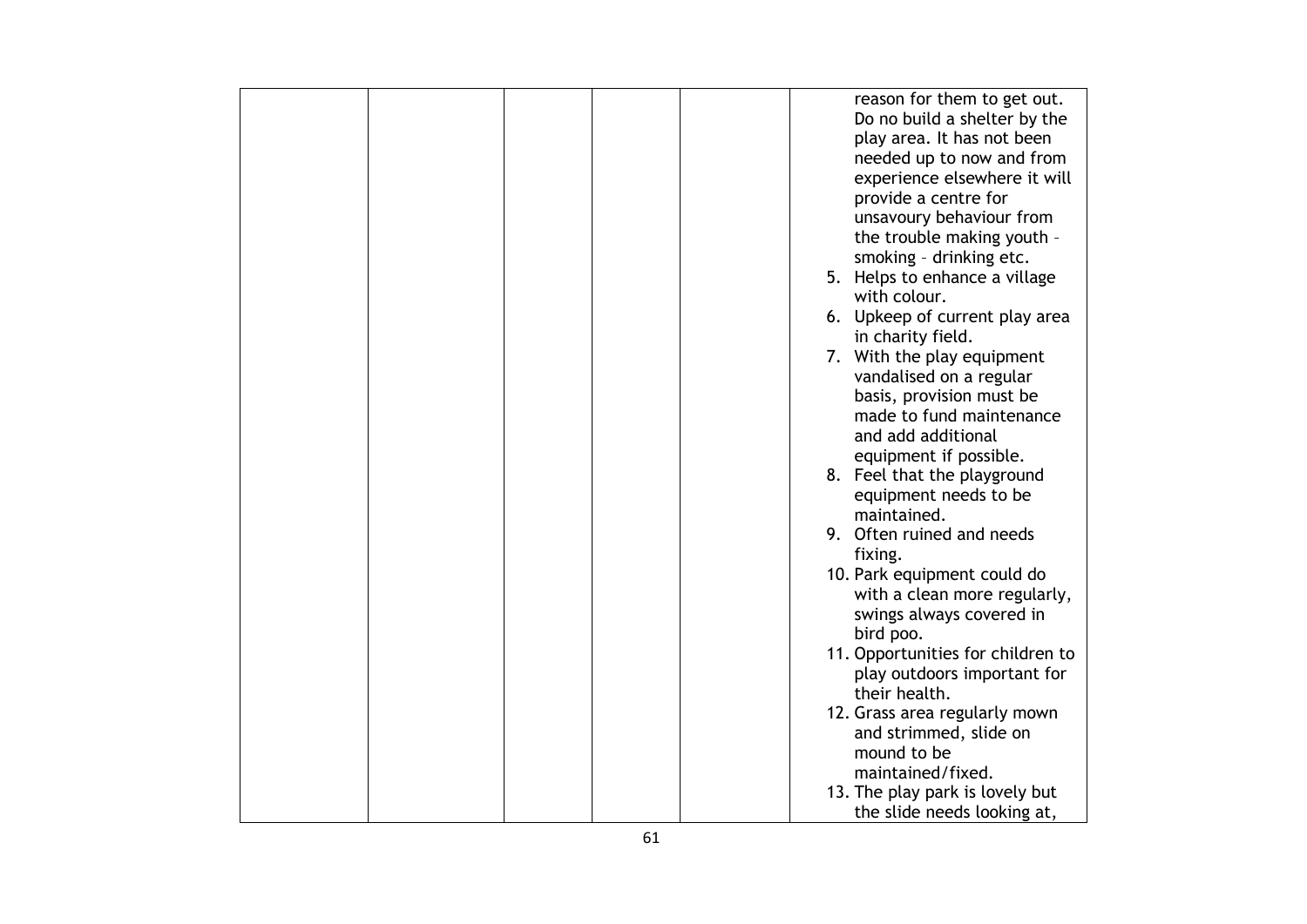|                                        |   |    |   | not a new one just need the<br>old one fixed.<br>14. Safety of children.<br>15. It would be good to see the<br>waste area opposite the<br>village hall made into an<br>attractive area - instead of<br>stinging nettles.<br>16. We have sadly seen some<br>damage to play equipment<br>over the past few years and<br>therefore having money<br>available to repair /<br>maintain these would ensure<br>the area and equipment are<br>safe.<br>17. The children of this village<br>are very lucky to have what |
|----------------------------------------|---|----|---|----------------------------------------------------------------------------------------------------------------------------------------------------------------------------------------------------------------------------------------------------------------------------------------------------------------------------------------------------------------------------------------------------------------------------------------------------------------------------------------------------------------|
|                                        |   |    |   |                                                                                                                                                                                                                                                                                                                                                                                                                                                                                                                |
|                                        |   |    |   | they have. Is there a need?                                                                                                                                                                                                                                                                                                                                                                                                                                                                                    |
| Provision/Main<br>tenance<br>Skatepark | 8 | 1% | 5 | 1. The young people of<br>Gislingham have waited long<br>and patiently for this - and<br>barriers keep being put in its<br>way.<br>2. An appropriately designed<br>and positioned skate park<br>will be a good addition if<br>well maintained.<br>3. No - white elephant waste of<br>time and money.<br>4. This is long overdue. The<br>children feel cheated having                                                                                                                                           |
|                                        |   |    |   | voted for it so long ago.<br>5. This project should be<br>abandoned it is an absolute<br>waste of money.                                                                                                                                                                                                                                                                                                                                                                                                       |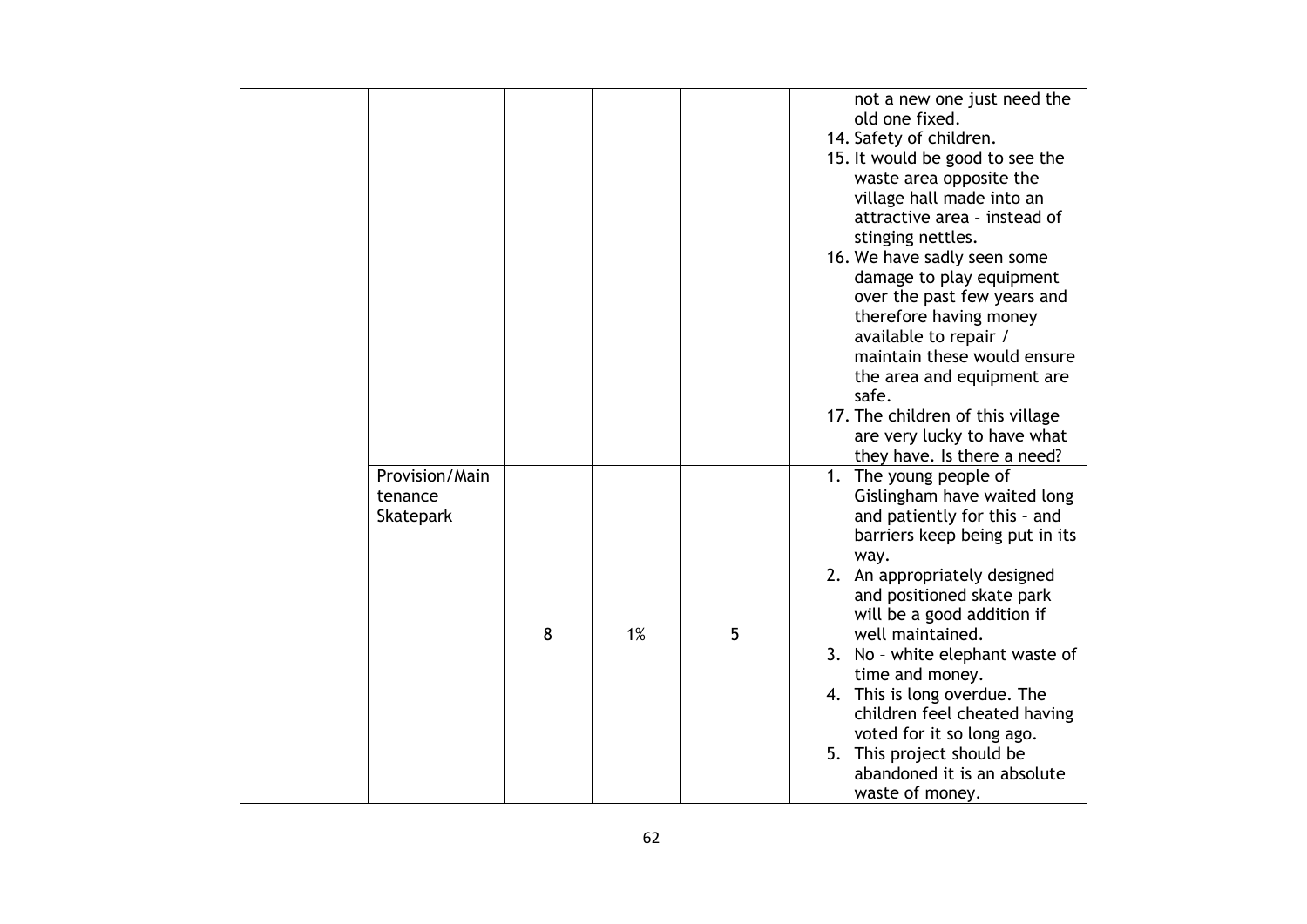|                                                                            | Other                 | 6  | 1% | 5  | 1. Toilets at park. Footpath<br>most!!<br>2. Provide multi-purpose pitch<br>benefitting children and<br>adults.<br>3. Waste ground opposite<br>village hall - planting with<br>fruit trees for community<br>use.<br>4. Maintenance of playing field<br>cut more regular.<br>5. Memorial garden for<br>remembrance of all those<br>lost in service of country.<br>Funds for future<br>maintenance.                                                                                                                                                                |
|----------------------------------------------------------------------------|-----------------------|----|----|----|------------------------------------------------------------------------------------------------------------------------------------------------------------------------------------------------------------------------------------------------------------------------------------------------------------------------------------------------------------------------------------------------------------------------------------------------------------------------------------------------------------------------------------------------------------------|
| <b>Land Purchase</b><br>$\mathbf{\hat{a}}$<br>Development<br>Provision of: | Affordable<br>Housing | 23 | 2% | 13 | 1. Land should be found to help<br>prevent the village becoming<br>one with only large houses<br>occupied by retirees,<br>somehow houses and places<br>of work are needed for<br>young people growing up in<br>the village and combined<br>with a place for the elderly.<br>2. Planning permission for 2/3<br>bed houses for first time<br>buyers. Not Housing<br>Association.<br>3. If only this was possible<br>without provision of housing<br>estates blighting our village.<br>4. So young people can afford<br>to stay in village.<br>5. For local people. |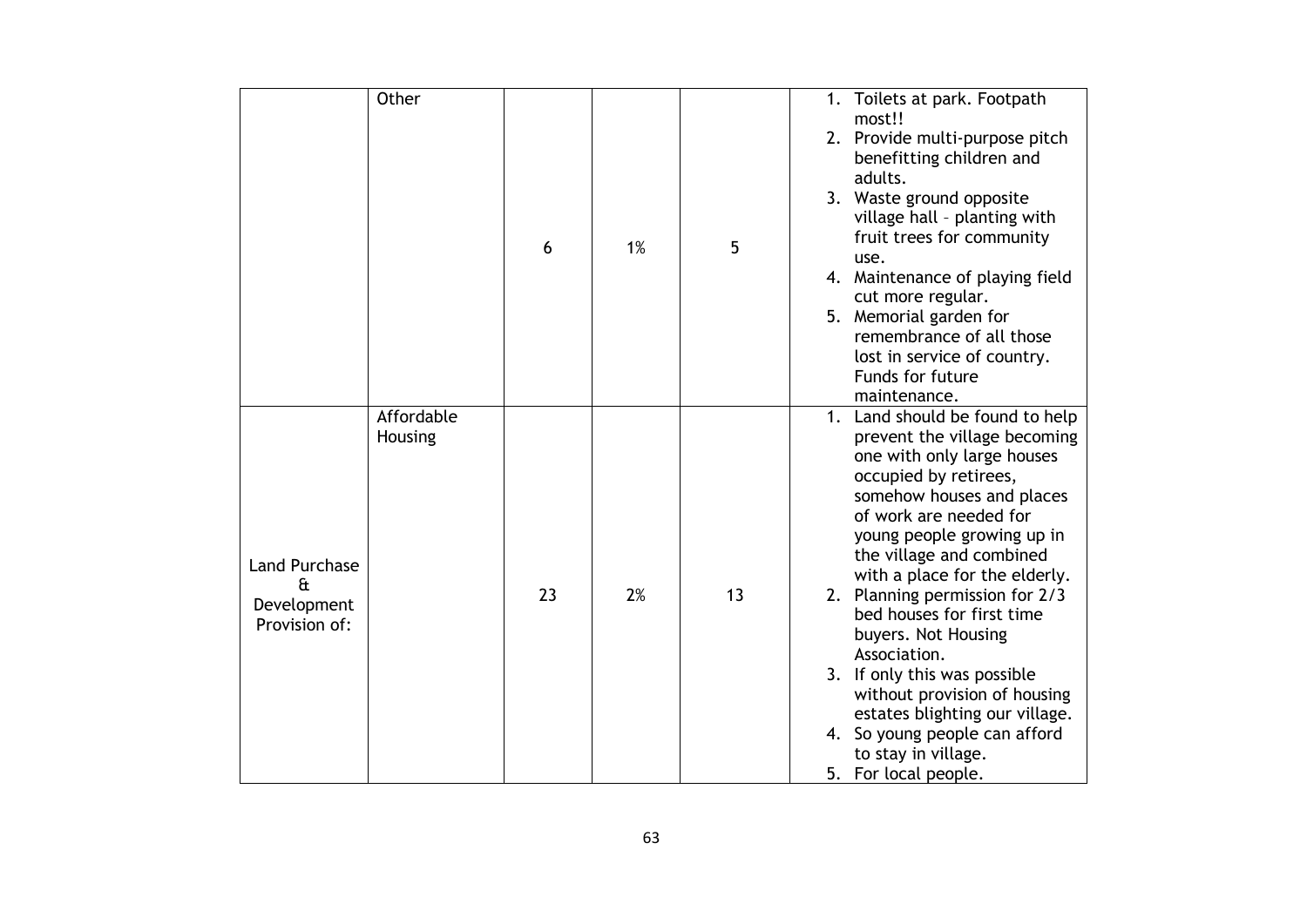|                                   |   |    |   | 6. There is no such thing in<br>Gislingham. What really<br>occurs is free housing.<br>7. No more 4/5-bedroom<br>houses, we need 3/2-<br>bedroom houses that can be<br>purchased by our younger<br>generation.<br>8. Need to definitely invest in<br>this rather than even more<br>large houses. Young people<br>cannot afford to stay in the<br>village.<br>9. Important to give our<br>youngsters opportunity to<br>stay within the village.<br>10. Affordable housing for young<br>couples living in village.<br>11. Reasonably priced rented<br>houses preferably council<br>owned.<br>12. For young families.<br>13. Too many 'executive' houses<br>- more affordable housing<br>for local population and the<br>young.<br>14. We need more affordable<br>homes for young families,<br>they are being priced out of |
|-----------------------------------|---|----|---|-------------------------------------------------------------------------------------------------------------------------------------------------------------------------------------------------------------------------------------------------------------------------------------------------------------------------------------------------------------------------------------------------------------------------------------------------------------------------------------------------------------------------------------------------------------------------------------------------------------------------------------------------------------------------------------------------------------------------------------------------------------------------------------------------------------------------|
|                                   |   |    |   | the village.                                                                                                                                                                                                                                                                                                                                                                                                                                                                                                                                                                                                                                                                                                                                                                                                            |
| <b>Small Business</b><br>Premises |   |    |   | 1. Reduces commuting time.<br>Can utilise better broadband<br>and communication.                                                                                                                                                                                                                                                                                                                                                                                                                                                                                                                                                                                                                                                                                                                                        |
|                                   | 5 | 0% | 5 | 2. A small business building<br>would encourage investment<br>in the village and cut down<br>on car travel.                                                                                                                                                                                                                                                                                                                                                                                                                                                                                                                                                                                                                                                                                                             |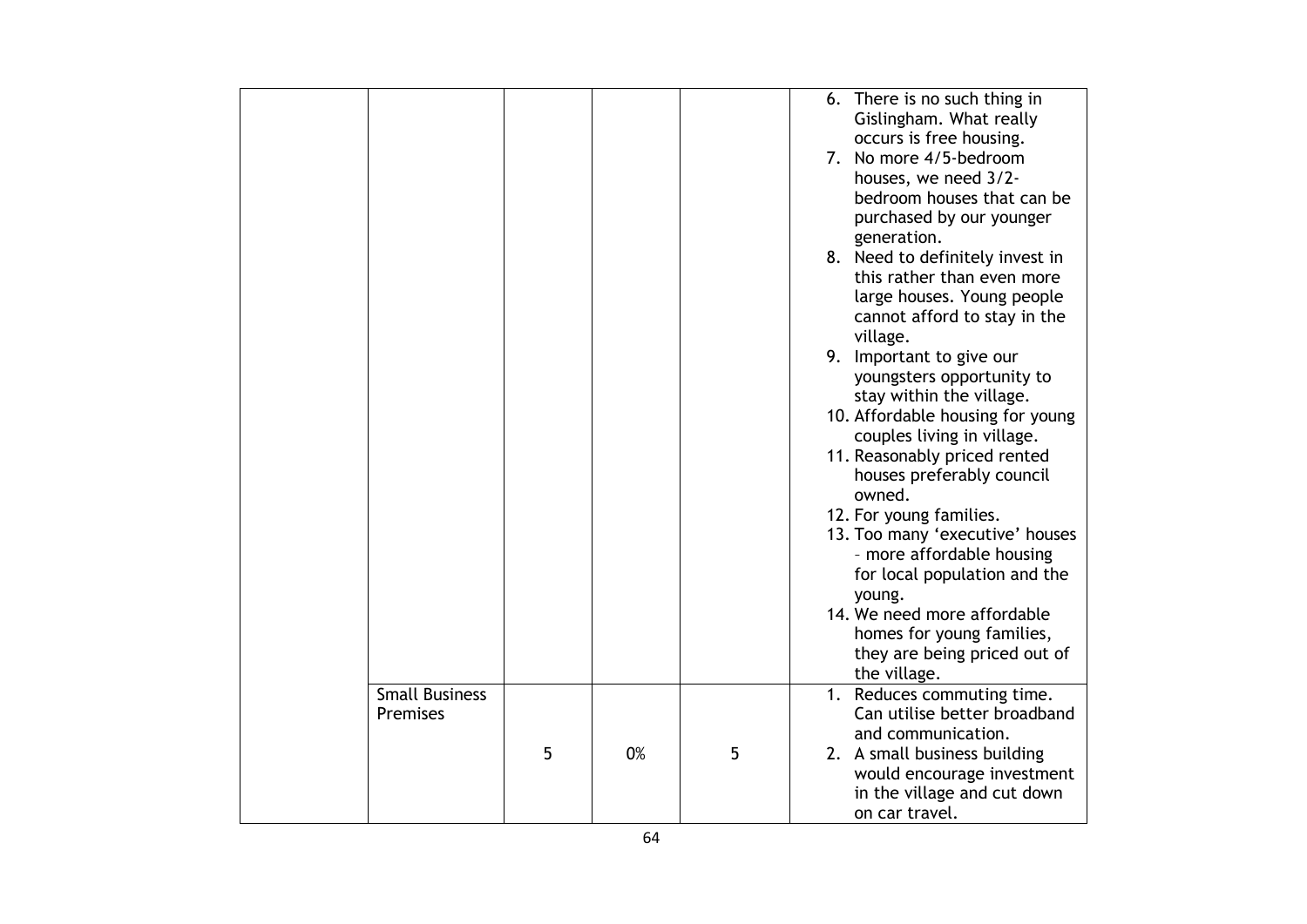|                 |    |    |    | 3. Bring business into the                                    |
|-----------------|----|----|----|---------------------------------------------------------------|
|                 |    |    |    | village.                                                      |
| Housing for     |    |    |    | 1. For elderly people to be able                              |
| Elderly/Shelter |    |    |    | to remain in the village.                                     |
| ed Housing      |    |    |    | 2. No recent development of<br>suitable housing for elderly.  |
|                 |    |    |    | 3. Population growing older                                   |
|                 |    |    |    | and would also free up                                        |
|                 |    |    |    | houses for families.                                          |
|                 |    |    |    | 4. The existing housing                                       |
|                 |    |    |    | provision for elderly people                                  |
|                 |    |    |    | is not used for this purpose.<br>Suggest residents asking Mid |
|                 |    |    |    | Suffolk District Council to                                   |
|                 |    |    |    | rehouse under retirement                                      |
|                 |    |    |    | age.                                                          |
|                 |    |    |    | 5. The village population is                                  |
|                 | 24 | 2% | 12 | aging but there's little if any<br>housing stock for older    |
|                 |    |    |    | people to downsize to.                                        |
|                 |    |    |    | 6. Help keep older people in                                  |
|                 |    |    |    | village and free up housing                                   |
|                 |    |    |    | for families.                                                 |
|                 |    |    |    | 7. For local people.                                          |
|                 |    |    |    | 8. More effort should be made<br>for housing the elderly      |
|                 |    |    |    | instead of forcing them out                                   |
|                 |    |    |    | of the village.                                               |
|                 |    |    |    | 9. This is an area where large                                |
|                 |    |    |    | investment should be made.                                    |
|                 |    |    |    | 10. We need bungalows not 4/5-<br>bedroom houses, so the      |
|                 |    |    |    | elderly members do not have                                   |
|                 |    |    |    | to move away as they do                                       |
|                 |    |    |    | now.                                                          |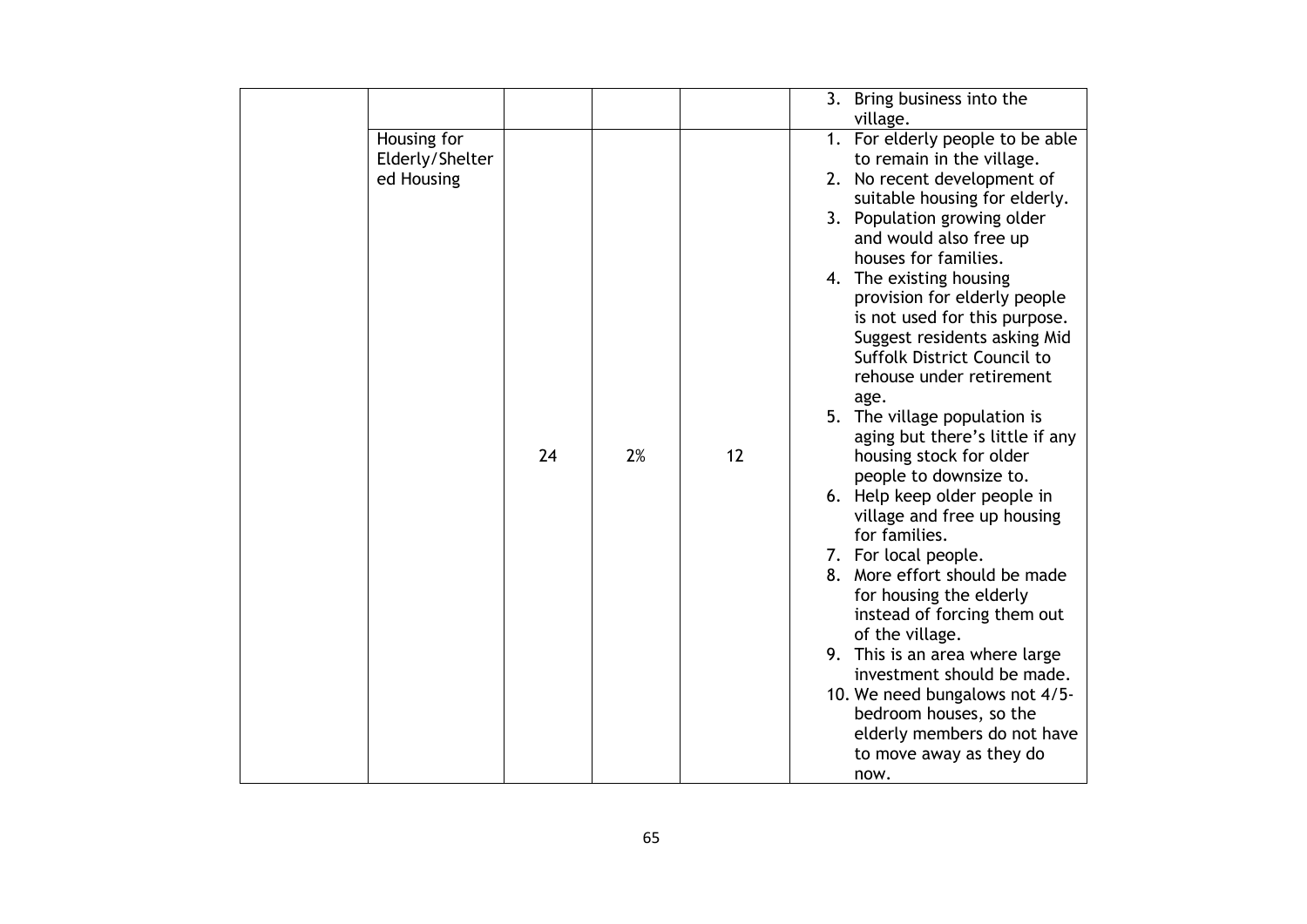|                     |                |    |                | 11. To enable village residents |
|---------------------|----------------|----|----------------|---------------------------------|
|                     |                |    |                | to remain in the village as     |
|                     |                |    |                | they get older.                 |
|                     |                |    |                | 12. Aging population!           |
| <b>Green Energy</b> |                |    |                | 1. Vital - climate change       |
| Supply (Solar,      |                |    |                | ultimatum.                      |
| Wind etc)           | $\overline{7}$ | 1% | $\overline{2}$ | 2. More affordable solar for    |
|                     |                |    |                | residents or a wind turbine     |
|                     |                |    |                | to supply the village.          |
| Other               |                |    |                | 1. Housing for the younger      |
|                     |                |    |                | generation. Q type or           |
|                     |                |    |                | similar. There are £60k+        |
|                     |                |    |                | houses for 60+ old. Why not     |
|                     |                |    |                | for under 30s?                  |
|                     |                |    |                | 2. Purchasing land would also   |
|                     |                |    |                | give the village more control   |
|                     |                |    |                | on what gets built, where       |
|                     |                |    |                | and when!                       |
|                     |                |    |                | 3. Purchase of potential        |
|                     |                |    |                | building plot to use for        |
|                     |                |    |                | village e.g. allotments.        |
|                     |                |    |                | Prevent further                 |
|                     | 6              | 1% | 6              | development, keep open          |
|                     |                |    |                | spaces.                         |
|                     |                |    |                | 4. This should be delivered by  |
|                     |                |    |                | MSDC as part of a co-           |
|                     |                |    |                | ordinated district-wide         |
|                     |                |    |                | strategy.                       |
|                     |                |    |                | 5. No more large expensive      |
|                     |                |    |                | houses that locals can't        |
|                     |                |    |                | afford.                         |
|                     |                |    |                | 6. Cavity wall insulation and   |
|                     |                |    |                | ground heating systems.         |
|                     |                |    |                | 7. Doctors surgery. Existing    |
|                     |                |    |                | surgeries too far away and      |
|                     |                |    |                | getting transport difficult.    |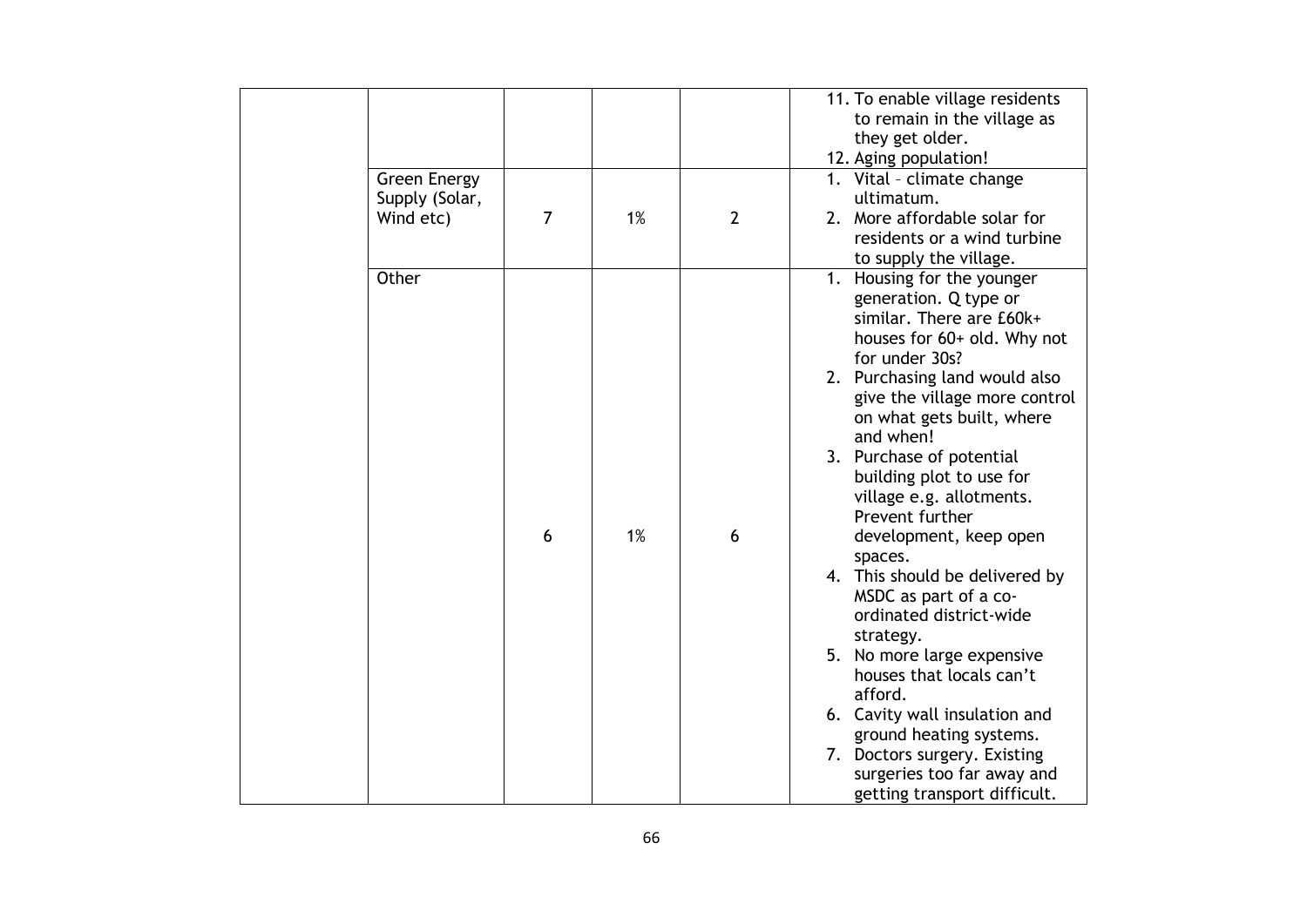|                 |                  |    |    |    | The broadband has been<br>1.                                   |
|-----------------|------------------|----|----|----|----------------------------------------------------------------|
|                 |                  |    |    |    | improved but still getting a<br>lot of line faults. I would    |
|                 |                  |    |    |    | also be interested in solar                                    |
|                 |                  |    |    |    | panel schemes.                                                 |
|                 |                  |    |    |    | 2. It is important that the                                    |
|                 |                  |    |    |    | selections on this document                                    |
|                 |                  |    |    |    | are not treated as a vote.                                     |
|                 |                  |    |    |    | Hence, money should not be                                     |
|                 |                  |    |    |    | allocated according to the                                     |
|                 |                  |    |    |    | number of X's.                                                 |
|                 |                  |    |    |    | 3. We are a young family that                                  |
|                 | <b>Back Page</b> |    |    |    | moved to the village so that                                   |
|                 |                  |    |    |    | our children could benefit                                     |
|                 |                  |    |    |    | from a small community and                                     |
|                 |                  |    |    |    | also become part of that                                       |
|                 |                  |    |    |    | community to support others                                    |
| <b>GENERAL</b>  |                  |    |    |    | within it as they grow up.                                     |
| <b>COMMENTS</b> |                  | 23 | 2% | 22 | The developments funding                                       |
|                 |                  |    |    |    | the CIL will no doubt bring                                    |
|                 |                  |    |    |    | more young families? If the<br>children are not prioritised    |
|                 |                  |    |    |    | through school and outdoor                                     |
|                 |                  |    |    |    | rec provision, young families                                  |
|                 |                  |    |    |    | like us are forced to drive                                    |
|                 |                  |    |    |    | elsewhere and then become                                      |
|                 |                  |    |    |    | isolated from our community                                    |
|                 |                  |    |    |    | in which we live. My                                           |
|                 |                  |    |    |    | priorities are heavily                                         |
|                 |                  |    |    |    | weighted towards young                                         |
|                 |                  |    |    |    | people's provision and                                         |
|                 |                  |    |    |    | future funding to allow them                                   |
|                 |                  |    |    |    | to be involved in their                                        |
|                 |                  |    |    |    | village. Having high quality                                   |
|                 |                  |    |    |    | local facilities (recreation                                   |
|                 |                  |    |    |    | and village hall) will allow us<br>to support local groups and |
|                 |                  |    |    |    |                                                                |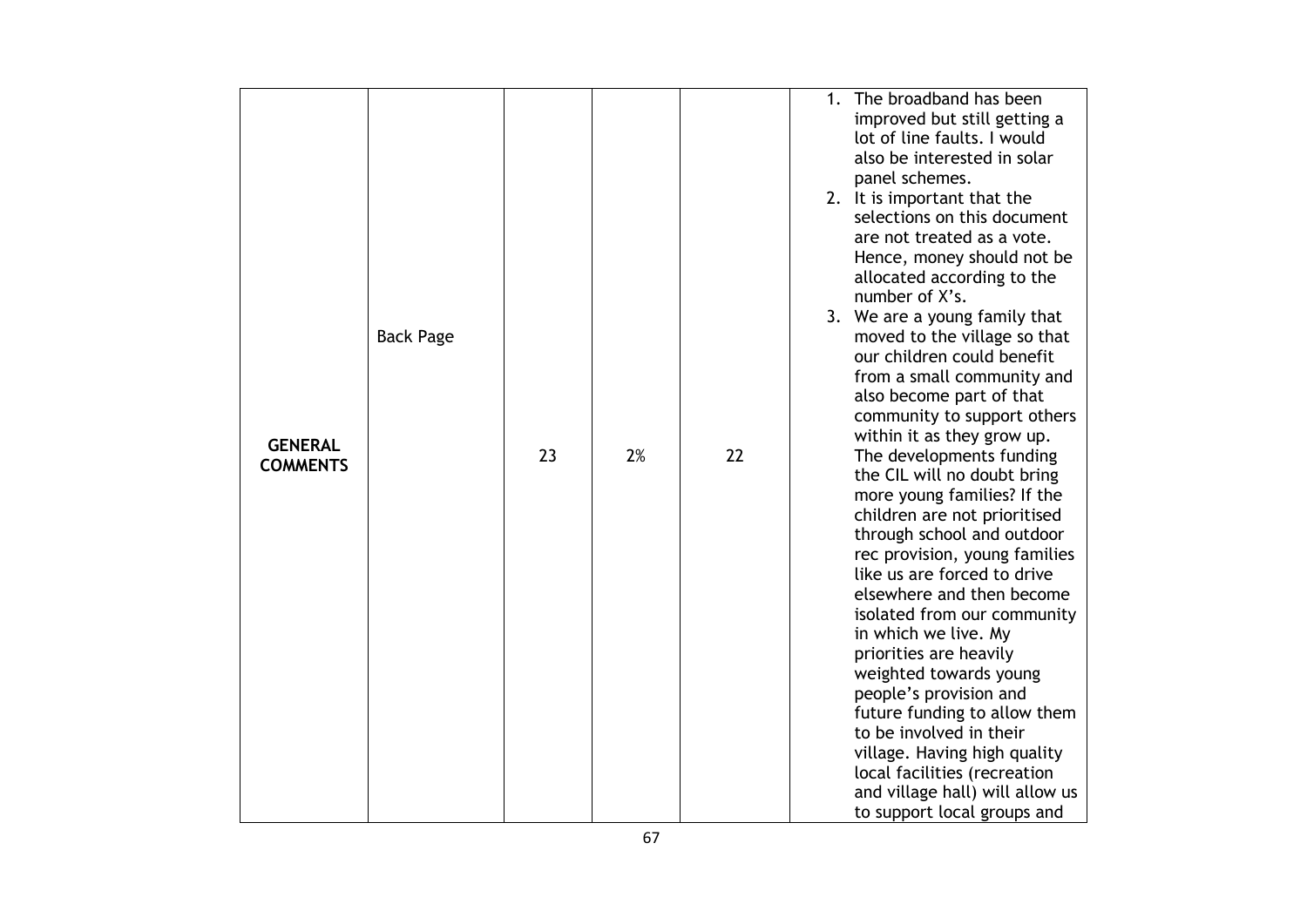|  |  |  | clubs. Thank you for asking     |
|--|--|--|---------------------------------|
|  |  |  | our thoughts and opinions.      |
|  |  |  | We feel involved and            |
|  |  |  |                                 |
|  |  |  | therefore engaged $\circled{e}$ |
|  |  |  | 4. Parish Plan (Neighbourhood   |
|  |  |  | Plan) to help prevent           |
|  |  |  | inappropriate development.      |
|  |  |  |                                 |
|  |  |  | 5. We have a wonderful park,    |
|  |  |  | but it is very hard to access   |
|  |  |  | it if you have a                |
|  |  |  | pram/buggy/wheelchair,          |
|  |  |  | child learning to ride a bike,  |
|  |  |  | children on right - roller      |
|  |  |  | skates etc. A path would        |
|  |  |  | make it more accessible for     |
|  |  |  |                                 |
|  |  |  | everyone and therefore          |
|  |  |  | make the equipment we           |
|  |  |  | already have used more. I       |
|  |  |  | would also like to see a        |
|  |  |  | toilet there.                   |
|  |  |  | 6. I would like to see a        |
|  |  |  | footpath along Mill Street.     |
|  |  |  |                                 |
|  |  |  | There are now many more         |
|  |  |  | houses along this road with     |
|  |  |  | children of school age, also    |
|  |  |  | those wishing to go to the      |
|  |  |  | shop and (hopefully) the        |
|  |  |  | Post Office. This is a very     |
|  |  |  | busy road now, with a lot of    |
|  |  |  | through traffic at certain      |
|  |  |  | times of the morning and        |
|  |  |  |                                 |
|  |  |  | afternoon with people going     |
|  |  |  | and returning home from         |
|  |  |  | work. The Post Box in Mill      |
|  |  |  | Street is always well used,     |
|  |  |  | so please if there is a new     |
|  |  |  | Post Box on High Street, do     |
|  |  |  |                                 |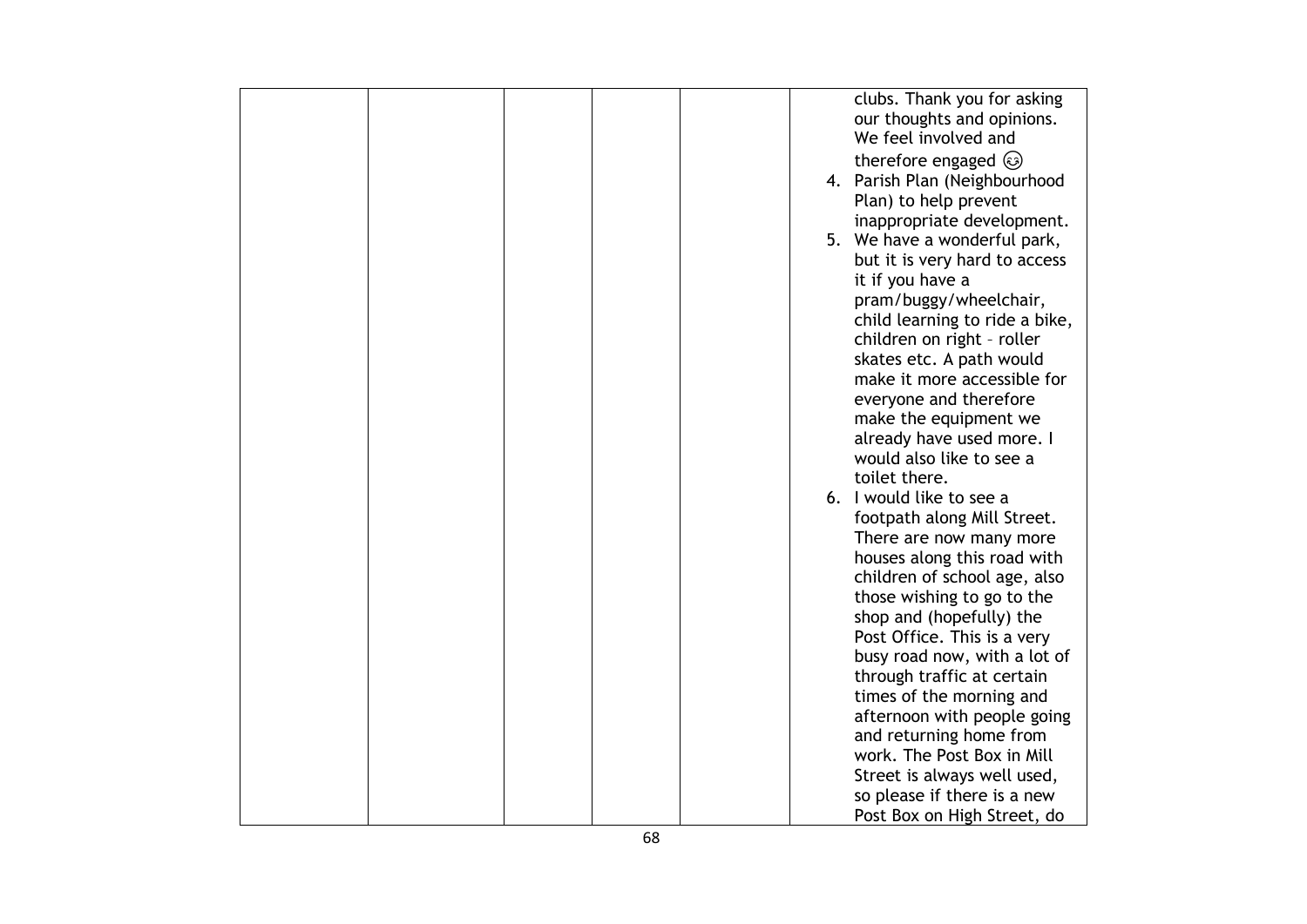|  |  |  | not do away with the one in       |
|--|--|--|-----------------------------------|
|  |  |  | Mill Street. Flooding in Mill     |
|  |  |  | Street between the Post Box       |
|  |  |  | and into Jayland's gateway        |
|  |  |  | is getting worse. To my           |
|  |  |  | knowledge the culvert under       |
|  |  |  | the road has not been             |
|  |  |  | cleaned out for many years.       |
|  |  |  | 7. Multi-sport court - could be   |
|  |  |  | home to the Gislingham            |
|  |  |  | <b>Netball Team providing</b>     |
|  |  |  | floodlights to enable us to       |
|  |  |  | play every week. Also, could      |
|  |  |  | be used for football training     |
|  |  |  | for all. We currently travel      |
|  |  |  | and use Bacton facilities but     |
|  |  |  | if the village had the correct    |
|  |  |  | amenities everyone could          |
|  |  |  | enjoy it.<br>8. Introduction of a |
|  |  |  | professional run youth club       |
|  |  |  | to include sports activities,     |
|  |  |  | drama club and any other          |
|  |  |  | activities young people           |
|  |  |  | require. Membership fees to       |
|  |  |  | be kept to a minimum to           |
|  |  |  | allow all families to access      |
|  |  |  | this facility. Supply leaflets    |
|  |  |  | showing where the footpaths       |
|  |  |  | and bridleways are. Some          |
|  |  |  | farmers block public              |
|  |  |  | footpaths leaving residents       |
|  |  |  | unsure of the designated          |
|  |  |  | routes.                           |
|  |  |  | 9. Mill Street is constantly      |
|  |  |  | breaking up as you enter the      |
|  |  |  | village. It can be solved by      |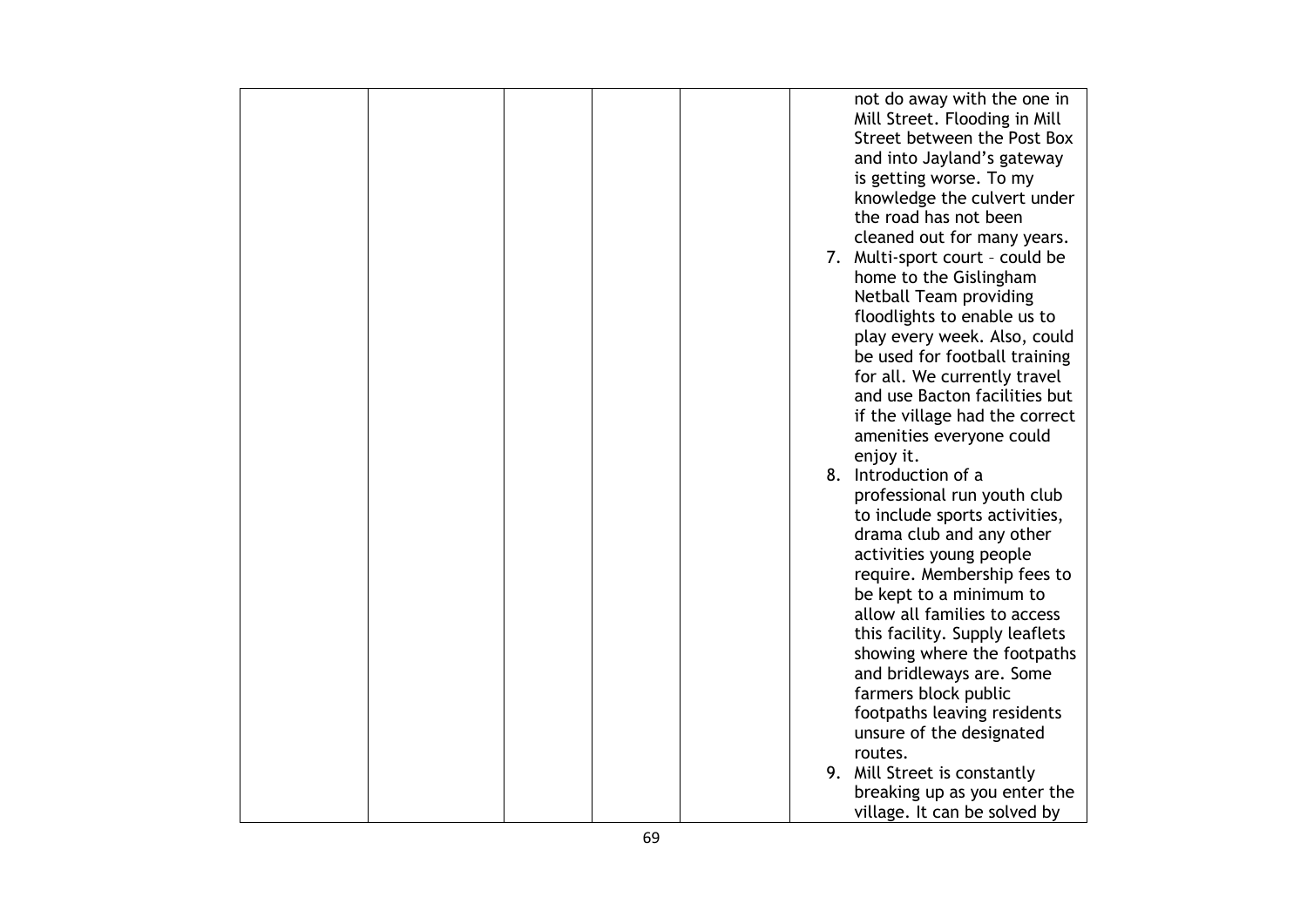|  |  | kerbing this section of the      |
|--|--|----------------------------------|
|  |  | road. In this way, the           |
|  |  | potholes will stop being a       |
|  |  | problem ruining tyres and        |
|  |  | wheels.                          |
|  |  | 10. Decent pavements             |
|  |  |                                  |
|  |  | throughout the village so        |
|  |  | people do not need to walk       |
|  |  | in the road.                     |
|  |  | 11. Post Box - The replacement   |
|  |  | of the Post Box outside the      |
|  |  | village shop.                    |
|  |  | 12. High Street floods in places |
|  |  | at the Finningham end due        |
|  |  | to blocked drains. These         |
|  |  | need to be cleaned out more      |
|  |  | regularly than at present or     |
|  |  | improved if they are no          |
|  |  | longer able to cope with         |
|  |  | continuous periods of rain.      |
|  |  | 13. Roads to be wider to take    |
|  |  | extra traffic to                 |
|  |  | accommodate vehicles from        |
|  |  |                                  |
|  |  | new houses. Repairs to           |
|  |  | pavements.                       |
|  |  | 14. Provision of footways along  |
|  |  | Mill Street to provide safe      |
|  |  | walking route to school.         |
|  |  | 15. I would like to see MSDC and |
|  |  | the Parish Council demand        |
|  |  | much more from developers        |
|  |  | of the site on Thornham          |
|  |  | Road to see substantial          |
|  |  | improvements to transport        |
|  |  | infrastructure, bus service      |
|  |  | provision and safety. I would    |
|  |  | have liked to add more           |
|  |  |                                  |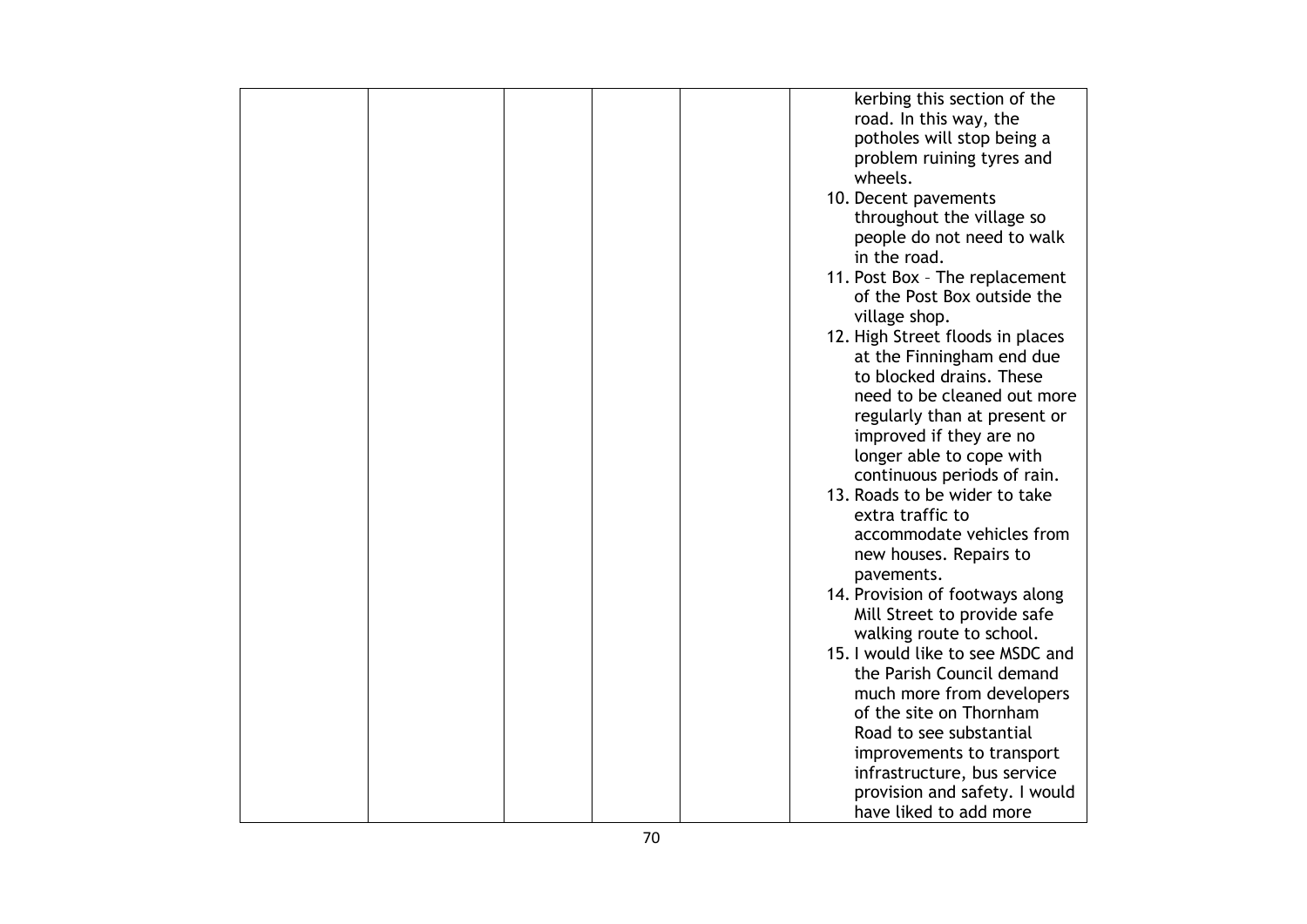|  |  | priorities, for example           |
|--|--|-----------------------------------|
|  |  | Highways and Drainage but         |
|  |  | these demand more                 |
|  |  | attention by MSDC and             |
|  |  | shouldn't have to rely on the     |
|  |  | parish. Inadequate drainage       |
|  |  | (which doesn't even make          |
|  |  | your list) has a significant      |
|  |  | impact on deteriorating road      |
|  |  | surfaces, not to mention the      |
|  |  | safety issues arising from        |
|  |  | excessive spray and ice in        |
|  |  | the winter. This ties into        |
|  |  |                                   |
|  |  | winter highway maintenance        |
|  |  | and maintaining accessible        |
|  |  | roads.                            |
|  |  | 16. Provision of footpath on Mill |
|  |  | Street. Currently very            |
|  |  | dangerous for small people        |
|  |  | and senior citizens.              |
|  |  | 17. A proper car park for the     |
|  |  | school. Broadfields Road is       |
|  |  | not a car par. Parents            |
|  |  | visiting the school to drop       |
|  |  | off or collect their children     |
|  |  | or for certain periods have       |
|  |  | nowhere to park except for        |
|  |  | Broadfields Road and it can       |
|  |  | become congested or even          |
|  |  | dangerous because of the          |
|  |  | lack of a proper parking          |
|  |  | area. Residents of this road      |
|  |  | use it continually and we         |
|  |  | don't all have children.          |
|  |  | 18. A community pub for           |
|  |  | families, dog walkers and         |
|  |  | village friendship!!!             |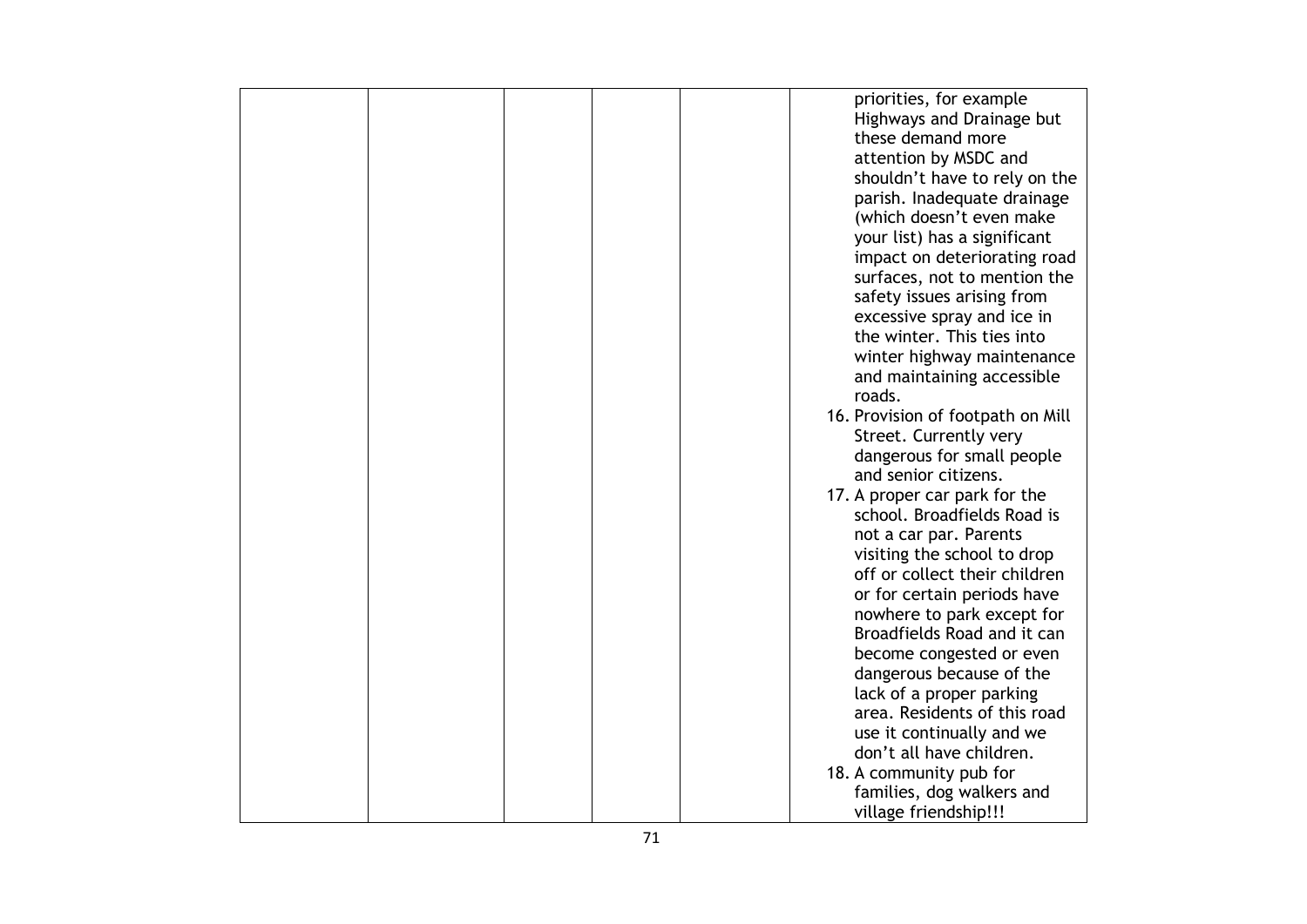|  |  | 19. Stop building in Gislingham. |
|--|--|----------------------------------|
|  |  | 20. Village shop - this has been |
|  |  | wonderfully developed by         |
|  |  | Sharon and we must               |
|  |  | maintain this excellent          |
|  |  | village asset. Could a pot of    |
|  |  | funding help to provide          |
|  |  | home delivery from the shop      |
|  |  | for residents unable to walk     |
|  |  | so well especially in the        |
|  |  | colder months? Flower beds -     |
|  |  | I find that the grass cutting    |
|  |  | contract we currently had is     |
|  |  | not frequent enough to keep      |
|  |  | the village looking great. I     |
|  |  | shudder to think what it         |
|  |  |                                  |
|  |  | costs! Could funding go into     |
|  |  | a pot to pay for petrol and      |
|  |  | plants and we could create a     |
|  |  | volunteer group to cut the       |
|  |  | lawn plant and maintain          |
|  |  | flower beds and even create      |
|  |  | new ones I'm sure a group        |
|  |  | of volunteers would be able      |
|  |  | to more frequently attend        |
|  |  | the lawns and neds in the        |
|  |  | village and create a much        |
|  |  | needed boost to the              |
|  |  | aesthetics of the village.       |
|  |  | 21. £90,000 sounds like a lot of |
|  |  | money but it isn't. So easy      |
|  |  | to spend on numerous small       |
|  |  | projects. Could I suggest        |
|  |  | ONE major project o that         |
|  |  | the village can see some real    |
|  |  | benefit. The access to the       |
|  |  | charity meadow adjacent to       |